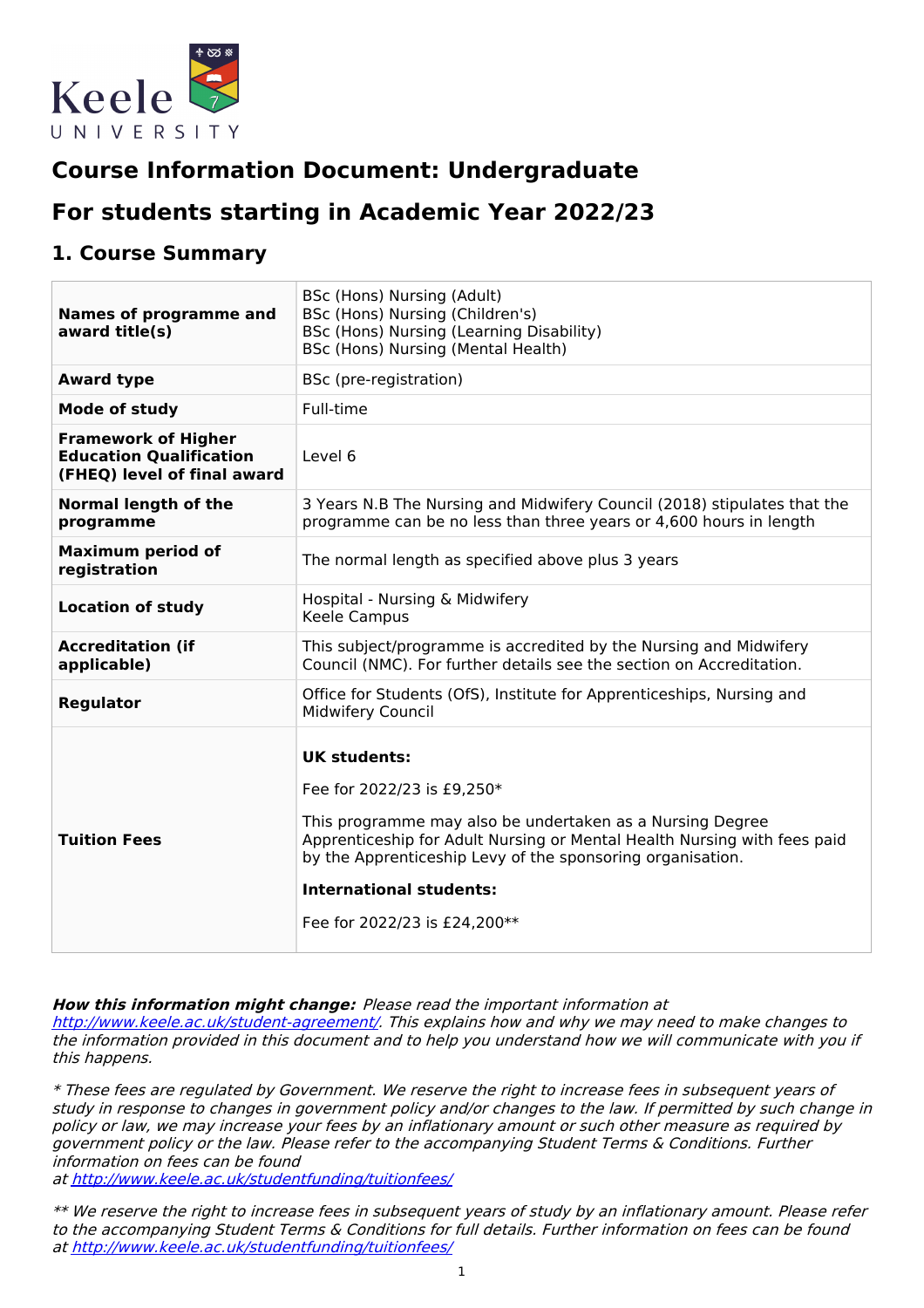# **2. What is a Single Honours programme?**

The Single Honours programme described in this document allows you to focus exclusively on nursing in your chosen field. Graduates who successfully achieve all the programme requirements are eligible to apply for registration with the Nursing and Midwifery Council (NMC), and must do so within five years of programme completion.

# **3. Overview of the Programme**

Graduates who successfully achieve all the programme requirements are eligible to apply for registration with the Nursing and Midwifery Council, and must do so within five years of programme completion.

The programme meets the NMC standards for pre-registration nursing education. The NMC (2018a) reviewed their standards with the publication of 'Future Nurse: Standards of Proficiency for Registered Nurses' and this programme reflects the comprehensive range of subject knowledge, clinical skills and leadership required of the registered Nurse from September 2020. Higher Education (HE) quality standards through Quality Academic Assurance Standards (QAA) are also met through the Frameworks for HE qualifications of UK degree-awarding bodies (QAA, 2014), and the Higher Education Credit Framework for England (QAA, 2008).

**Apprenticeship Specific Requirements:** This programme also meets the requirements of the Higher Degree Apprenticeship Nursing Standard approved by the Institute for Apprenticeships (IFA 2018) for those students undertaking an apprenticeship route via their employer. The Apprenticeship Standard : ST0781 has more information via the link:

[https://www.instituteforapprenticeships.org/apprenticeship-standards/registered-nurse-degree-\(nmc-2018\)](https://www.instituteforapprenticeships.org/apprenticeship-standards/registered-nurse-degree-(nmc-2018)-v1-1) v1-1

### Throughout this document the term "people" is used to refer to the diversity of groups nurses work with including patients, clients, service users, and children, young people and their families.

Nursing requires the ability to provide compassionate, empathetic, responsive care to people and their families, to contribute to public health outcomes through education and preventative interventions and to undertake confident and well-informed decision-making, while working autonomously and in teams. Registered nurses lead care in their chosen field, managing teams and delivering a wide range of clinical skills to ensure that people's needs are met. Nursing practice entails mastery of a range of skills for effective communication and partnership working with people, colleagues and members of multidisciplinary teams. The programme philosophy addresses contemporary challenges faced by health care practitioners in providing effective clinical care, recognising the key issues developed out of Compassion in Practice (Department of Health and NHS Commissioning Board 2012), the Shape of Caring (Health Education England (HEE) 2015), Leading Change, adding Value (NHS England (NHSE) 2016), NHS Long Term Plan (NHS 2019) , The Topol Review- Preparing the healthcare workforce to delivery the Digital Future (2019) and 'We are the NHS: People Plan for 2020/21 - action for us all' (2020).

The concepts of compassionate care and excellence in practice are fundamental for our students when developing their confidence and competence as professional nursing practitioners. We believe that valuing and respecting people's individuality and being culturally sensitive, is a vital step to person-centred care. Listening and responding to how people's experiences have shaped their lives in relation to their health and wellbeing, finding out more about their sources of support from family and community, and how they use them, enables the nurse to understand more about their hopes and concerns for the future. These beliefs are underpinned by the robust partnerships formed with our service user carer engagement throughout the development of our curriculum. The programme strives to develop a compassionate, competent, personcentred registered nurse who is an excellent communicator, possesses emotional intelligence, has a strong sense of professional identity and values, to safeguard the interests of people and promote high standards of care. In recognising the importance of research and evidence-based practice, the programme will foster students' ability to make sound clinical judgments and to continuously improve nursing care delivery through effective leadership skills.

The Keele 'Future Nurse' nursing programme has been designed to meet the seven NMC platforms, which underpin pre-registration nursing education (NMC, 2018a). These require you to demonstrate core knowledge, skills, standards, behaviours to meet people's needs, as well as application to field-specific knowledge and skills required in adult, children's, learning disability or mental health nursing. Two NMC annexes detail extensive communication skills and clinical procedures, which are also included in the programme:

- **Platform 1:** Being an accountable professional.
- **Platform 2:** Promoting health and preventing ill-health.
- **Platform 3:** Assessing needs and planning care.
- **Platform 4:** Providing and evaluating care.
- **Platform 5:** Leading and managing nursing care and working in teams.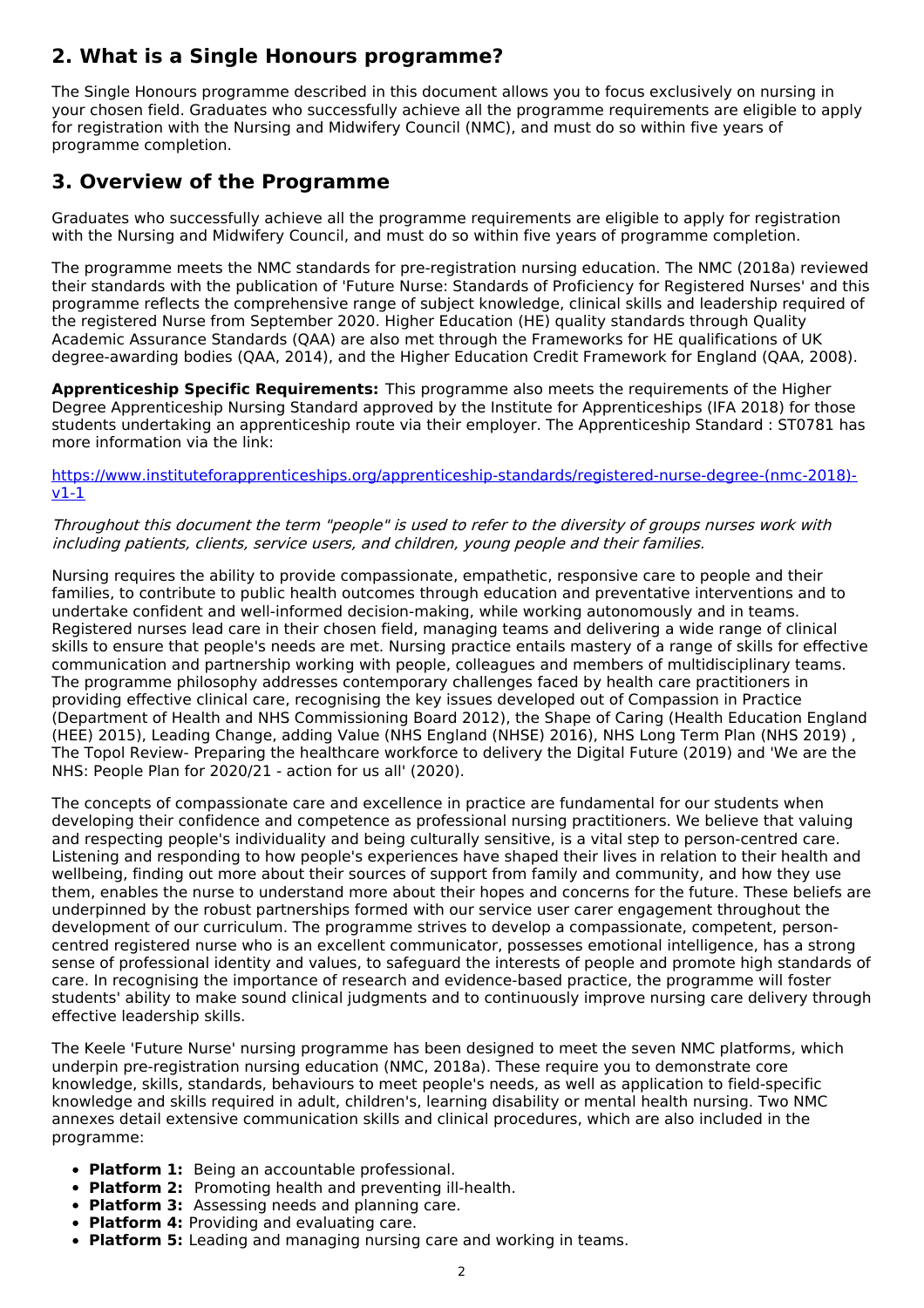- **Platform 6:** Improving safety and quality of care.
- **Platform 7:** Co-ordinating care.
- **Annex A:** Communication and relationship management skills.
- **Annex B:** Nursing Procedures.

A 'Future Nurse' Curriculum Model shows how these elements come together to develop you at Keele University to successfully achieve your goal to become a compassionate, competent, registered nurse:

### **'Future Nurse' Keele Curriculum Model**

#### See [image](https://keeleacuk.sharepoint.com/:i:/s/SAS-QualityAssuranceSharedFiles/ETNyyMFbjZRAhFWKQS0PNOsBqq7JqHfBU8Xb0WbekiTdEQ?e=cha6vT)

#### **Apprenticeship Specific Requirements: It is important to note that whilst the BSc nursing programme course plan is the same for all students, there are some specific requirements that apprenticeship students need to meet to comply with the apprenticeship standard. These are highlighted throughout this document.**

Regardless of your funding arrangements, you will be studying this programme as a full-time nursing student for three years and will be supernumerary for the entirety of the programme (NMC, 2018). The key differences to your educational experiences will be as follows:

| <b>Difference</b><br>to<br>programme | <b>Self-funding</b>                                                                                              | Apprenticeship                                                                                                                                                                                                                                                                       |
|--------------------------------------|------------------------------------------------------------------------------------------------------------------|--------------------------------------------------------------------------------------------------------------------------------------------------------------------------------------------------------------------------------------------------------------------------------------|
| Admission                            | Through UCAS<br>application                                                                                      | Through application to an employing organisation<br>Written contractual agreements between you and the employer. Please<br>see link below for further information:<br>https://www.keele.ac.uk/apprenticeships/informationforstudents/#useful-<br>information/glossary-of-terms       |
| Fields of<br><b>Nursing</b>          | Adult<br>Children's<br>Learning<br>Disability<br><b>Mental Health</b>                                            | Adult<br><b>Mental Health</b>                                                                                                                                                                                                                                                        |
| Funding                              | Course fees paid<br>by you                                                                                       | Course fees paid by your employing organisation                                                                                                                                                                                                                                      |
| Contracts                            | You are not<br>contracted by an<br>employer                                                                      | As an employee, you will have a contract in place for the duration of the<br>programme which will determine the terms and conditions of<br>employment e.g. Paid annual leave entitlement and any additional hours<br>as required by the terms and conditions of employment.          |
| Practice<br>Experience               | Placements<br>organised by the<br>School of Nursing<br>and Midwifery in<br>conjunction with<br>practice partners | Placements organised by the employing organisation in partnership with<br>the School of Nursing and Midwifery<br>Regular tripartite meetings between your employing organisation, the<br>School and you to monitor progress and quality of experience, as an<br>employee and student |
| Elective<br>Practice<br>Experiences  | Your choice of<br>elective<br>placement<br>including an<br>opportunity for<br>international<br>elective          | Partnership decision of elective placement by the employing<br>organisation, the School and yourself. International electives are at the<br>discretion of the employer.                                                                                                              |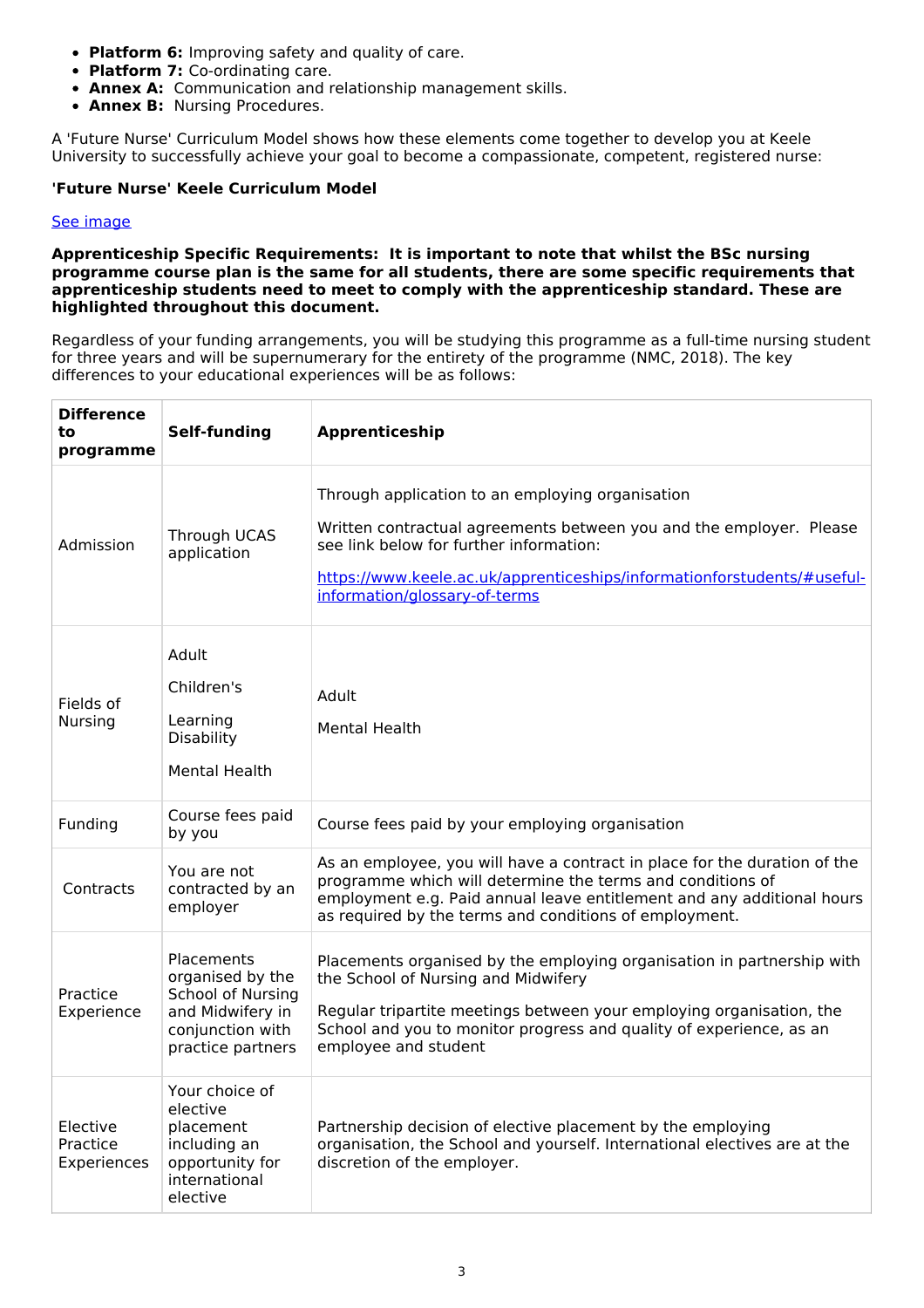| Exit Award<br>(in the event<br>of failure to<br>complete<br>the<br>programme) | As per table in<br>the section on<br>Final and<br>Intermediate<br>Awards                                                                                         | As per table in the section on Final and Intermediate Awards and in<br>agreement with the employing organisation                                                                                                                                                                                                                                                                                                                                                                                                                                                                                                                                                                                                        |
|-------------------------------------------------------------------------------|------------------------------------------------------------------------------------------------------------------------------------------------------------------|-------------------------------------------------------------------------------------------------------------------------------------------------------------------------------------------------------------------------------------------------------------------------------------------------------------------------------------------------------------------------------------------------------------------------------------------------------------------------------------------------------------------------------------------------------------------------------------------------------------------------------------------------------------------------------------------------------------------------|
| End of<br>Programme                                                           | On successful<br>completion of the<br>programme you<br>receive a BSc<br>(Hons) Nursing<br>and are eligible to<br>apply to the NMC<br>for Nursing<br>Registration | On successful completion of the programme you receive a BSc (Hons)<br>Nursing and are eligible to apply to the NMC for Nursing Registration<br>To complete the apprenticeship element of the programme you will also<br>need to complete the nursing apprenticeship integrated End-Point<br>Assessment. This requires successful completion of your programme<br>through the award board and registration with the Nursing and Midwifery<br>council. This process is overseen by an Independent End Point Assessor.<br>Please click on the following link for more details:<br>https://haso.skillsforhealth.org.uk/wp-<br>content/uploads/2019/02/2019.02.13-Registered-Nurse-L6 NMC2018-<br>ST0781-Assessment-plan.pdf |

# **4. Aims of the programme**

The broad aims of the programme are to enable you to:

- Achieve the Nursing and Midwifery Council (NMC, 2018a) Standards of Proficiency for entry to the NMC Professional Register as a Nurse.
- Become a registered nurse in accordance with the NMC Code (NMC, 2018b) who delivers competent nursing care based on partnership, which respects the individuality of people and families.
- Be self-aware and understand your own strengths and limitations and how these impact on others in order to assess, plan, implement and evaluate care effectively to meet individual's needs, work in teams and lead nursing care.
- Be an accountable professional acting in the best interests of people, putting them first and providing nursing care that is person-centred, safe and compassionate.
- Communicate effectively, act as a role model for others and be accountable for your own actions.
- Promote health and prevent ill-health to improve and maintain the mental, physical and behavioural health and well-being of people, families, communities and populations.
- Assess individuals' nursing care needs and plan care using information obtained during assessments to identify the priorities and requirements for person-centred and evidence-based nursing interventions and support.
- Provide and evaluate nursing care to individuals and groups taking the lead in providing evidence based, compassionate and safe nursing interventions.
- Improve safety of care by assessing risks to safety or experience and take appropriate action to manage those, putting the best interests, needs and preferences of people first.
- Improve quality of care by making a key contribution to the continuous monitoring and quality improvement of care and treatment, to enhance health outcomes and people's experience of nursing and related care.
- Provide professional leadership in the coordination and management of complex nursing and integrated care needs of people at any stage of their lives, across a range of organisations and settings.
- Lead nursing care, taking responsibility for managing nursing care and accountability for the appropriate delegation and supervision of care provided by others in the team including lay carers.
- Work in teams, collaborating and communicating effectively with a range of colleagues.
- Find and use appropriate evidence to meet people's individual nursing needs and be able to critically evaluate the evidence available.
- Develop research awareness and skills and apply these to nursing practice.
- Become an independent and motivated student with transferable skills and be prepared for graduate employment.
- Develop the concept of life-long learning.
- **(For apprenticeship students only)** Complete the requirements for the apprenticeship End Point Assessment (EPA). [https://www.instituteforapprenticeships.org/apprenticeship-standards/registered](https://www.instituteforapprenticeships.org/apprenticeship-standards/registered-nurse-degree-(nmc-2018)-v1-1)nurse-degree-(nmc-2018)-v1-1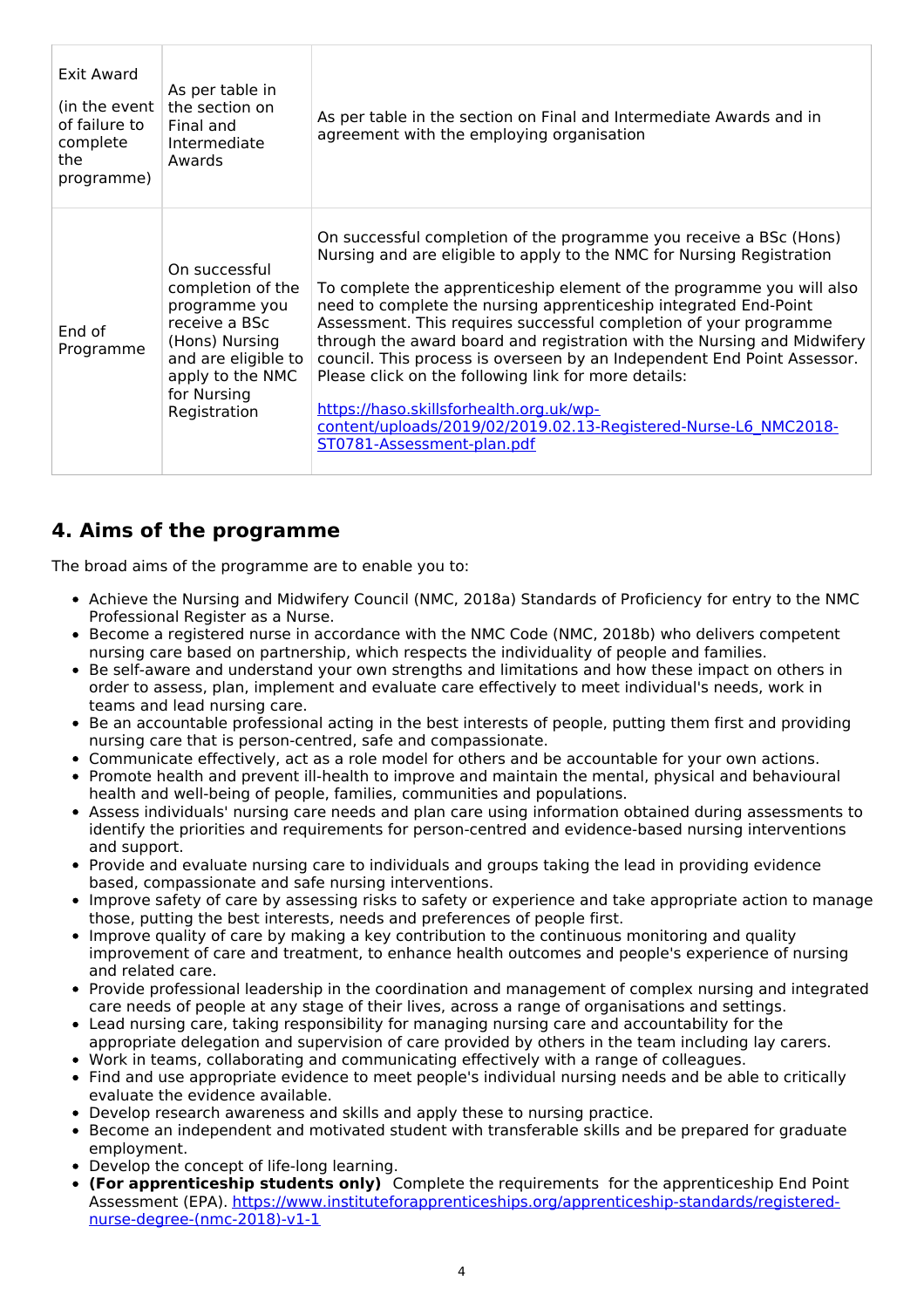# **5. What you will learn**

### **Studying Nursing at Keele**

Nursing at Keele offers pathways in all four fields of nursing; Adult, Mental Health, Learning Disabilities and Children's Nursing, delivering high-quality educational programmes which are evidenced by a range of quality-monitoring processes:

- 1st in UK for Student Satisfaction: National Student Survey 2018.
- 10th In UK in 2019 in Guardian league tables in Nursing and Midwifery Schools in UK.
- 7th In the UK the Complete University guide 2022, 5th in England.
- Keele University awarded Gold in the Teaching and Excellence Framework.
- Bronze Award Athena Swan.

National Student Survey results consistently rate student satisfaction highly. The School has excellent relationships with a range of NHS and non-NHS organisations that provide clinical placements that support students in achieving an excellent standard of practice. Keele nursing students are fundamental to the wider Faculty of Medicine and Health Sciences including Schools of Medicine, Pharmacy and Bioengineering, Allied Health Professions and Primary, Community and Social Care which enables facilitation of meaningful interprofessional working and learning. Thus, nursing students will work alongside students from medicine, physiotherapy, midwifery, radiography, pharmacy and social work in a planned programme in each academic year. In addition, a number of innovative learning experiences are organised between specific professional groups through online interprofessional learning. You will be able to develop your clinical skills relevant to your field of practice using simulation within the clinical skills laboratories, which puts you at an advantage when seeking employment at the end of the programme. The School is committed to developing a vibrant and supportive environment for you, which facilitates development of confidence and competence in academic studies and clinical practice performance. Keele's professional student services empower the student to have the skills and confidence to make the most of their potential at Keele and beyond. In addition to studying at Keele University, there are opportunities for you to undertake an international experience.

Preparation for nursing practice encompasses learning in the spheres of knowledge, skills, attitudes and behaviours. Content is driven by the NMC Standards framework for nursing and midwifery education and QAA Academic and Practitioner Standards for nursing (NMC 2018a, QAA 2010). The programme builds in terms of academic level, professional responsibility and technical complexity throughout the programme with key themes threaded throughout. Content will be delivered by means of an integrated framework, which will include generic and field-specific learning throughout the programme underpinned by the skills of critical thinking and analysis required in degree-level study.

The intended learning outcomes of the programme (what students should know, understand and be able to do at the end of the programme), can be described under the following headings:

- Subject knowledge and understanding
- Subject specific skills
- Key or transferable skills (including employability skills)

### **Subject knowledge and understanding (based on the seven NMC Platforms and annexes (NMC 2018a))**

Successful students will be able to:

- Understand and adhere to the NMC Code (NMC, 2018a) recognising how it enables nurses to be an accountable professional, providing evidence-based, person-centred, safe, compassionate care.
- Critically evaluate the principles underpinning health protection, health promotion and preventing illhealth, and the factors relating to health and social inequalities, locally, nationally and globally.
- Use knowledge of body systems, anatomy and physiology, the human lifespan, legislation and policy to critically examine safe and effective person-centred assessment and care planning. Analyse the provision of high-quality evidence-based nursing care across the lifespan and the value of care evaluation which includes partnership with people and their families and carers.
- Understand the principles of leadership, and how to develop their own leadership behaviours and qualities to work effectively in teams and lead and manage nursing care.
- Evaluate the process of risk management in healthcare, and how to improve safety and quality through legislation, policy, governance, audit and reflective practice.
- Critically analyse the process of coordinating the care of people with complex needs, including multiagency working, partnership, advocacy, finance and cost effectiveness, and political awareness.
- Critically examine the principles and importance of effective communication and relationship management in a range of settings with people of all ages, and their families and carers, and while working in teams.
- Understand the theory underpinning nursing procedures used in the assessment of people's care needs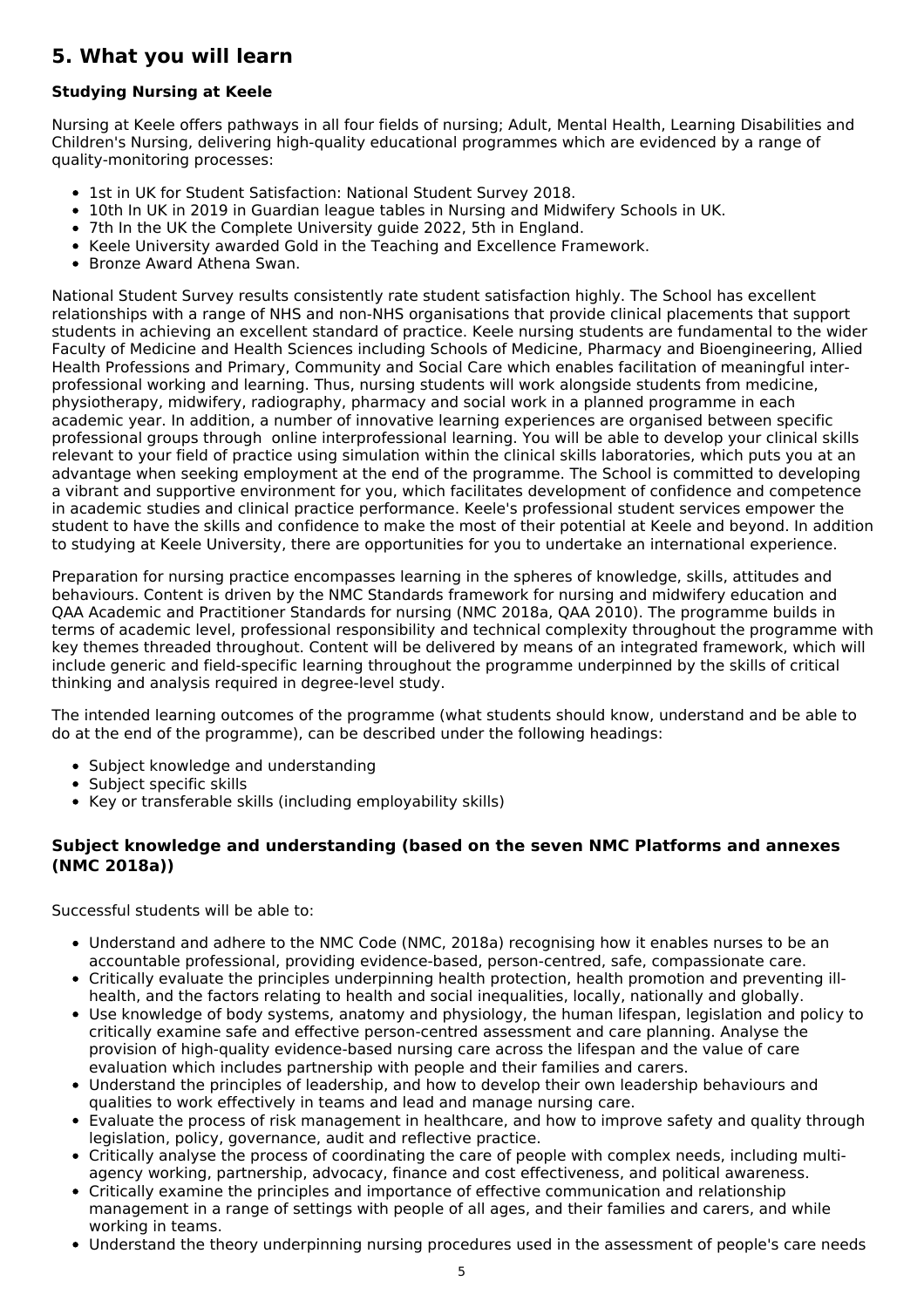### **Subject specific skills NMC Platforms and annexes (NMC, 2018))**

Successful students will be able to:

- Act as an accountable nursing professional in accordance with the NMC Code (NMC, 2018b), providing effective, evidence-based, person-centred, safe, compassionate care.
- Utilise the principles underpinning health protection, health promotion and preventing ill-health, and the factors relating to health and social inequalities, locally, nationally and globally.
- Apply knowledge of body systems, anatomy and physiology, the human lifespan, legislation and policy to undertake safe and effective person-centred assessment and care planning.
- Deliver high-quality evidence-based nursing care across the lifespan and undertake care evaluation in partnership with people and their families and carers.
- Apply leadership skills to nursing practice demonstrating effective leadership behaviours and qualities, team working, and management of nursing care.
- Assess risk in clinical practice, and improve safety and quality through legislation, policy, governance, audit and reflective practice.
- Coordinate the care of people with complex needs, including multi-agency working, partnership, advocacy, finance and cost effectiveness, and political awareness.
- Use effective communication and relationship management in a range of settings with people of all ages, and their families and carers, and while working in teams.
- Demonstrate competence in practice while undertaking nursing procedures in the assessment of people's care needs and the provision of safe, competent person-centred nursing care.

### **Key or transferable skills (including employability skills)**

Successful students will be able to:

- Demonstrate effective use of Information technology and will be digitally literate.
- Engage with numerical data and calculation and understand their significance.
- Communicate effectively by written, spoken and other means using appropriate techniques including participation in group discussions, communicating ideas and presenting information to a variety of audiences.
- Work independently or as part of a team, respecting other people's contributions, using appropriate leadership behaviours.
- Use problem-solving skills including generation of a variety of strategies to address a problem and design, implement and evaluate a solution that addresses the problem.
- Acquire, analyse, synthesise, summarise and present information and ideas from a wide range of sources.
- Promote evaluation and research skills, and their applications for nursing, personal and professional development.
- Critically appraise evidence and identify appropriate methods to answer a research question.
- Sustain motivation for an extended period of time.
- Demonstrate independent study skills and take responsibility for their own learning by reflecting on their strengths and weaknesses, and identifying appropriate courses of action.

The Keele Education principles are central to the way in which our curriculum is delivered. Offering blended approaches which encourage social collaboration, help to create meaningful experiences for our students. It is key for our students to be actively engaged and take personal responsibility in translating their learning into the clinical practice environment.

# **6. How is the programme taught?**

The Keele University Learning and Teaching Strategy (2015-2020) supports and promotes all aspects of student learning in relation to five key themes:

- Providing Transformative Learning Opportunities
- Promoting Inspirational Learning and Teaching
- Providing a supportive and inclusive learning community
- Developing students' capabilities
- Providing opportunities for students to learn beyond the curriculum

The School of Nursing and Midwifery embraces this strategy and further addresses specific learning needs of students undertaking a programme of study leading to professional registration.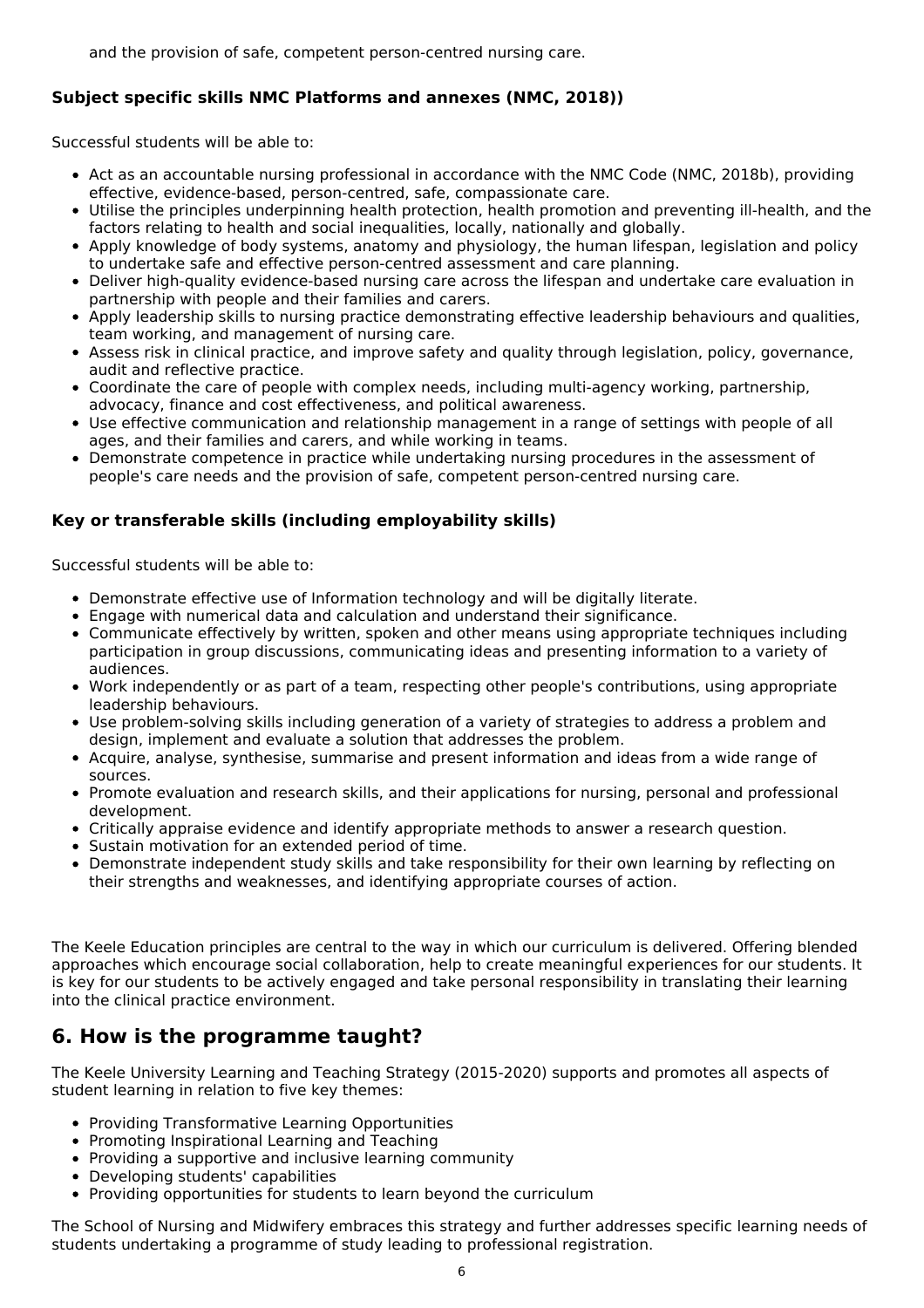The curriculum design is underpinned by scaffolded learning based on the work of Bruner (1976) influenced by the theorist Vygotsky. In the field of education, the term 'scaffolding' refers to a process in which teachers model or demonstrate how to solve a problem, and then step back, offering support as needed. You will develop as independent critical thinkers through the use of enquiry based learning and flipped classroom techniques, where learners assess what they can do independently and then build on their knowledge through a range of guided learning activities. The characteristics of andragogy (Knowles 1984) underpin how you will learn:

- **Self-Concept -** As a person matures their self-concept moves from one of being a dependent personality toward one of being a self-directed human being.
- **Adult Learner Experience -** As a person matures they accumulates a growing reservoir of experience that becomes an increasing resource for learning.
- **Readiness to learn -** As a person matures their readiness to learn becomes oriented increasingly to the developmental tasks of his/her social roles.
- **Orientation to Learning -** As a person matures their time perspective changes from one of postponed application of knowledge to immediacy of application. As an orientation toward learning shifts from one of subject- centeredness to one of problem centeredness.
- **Motivation to Learn -** As a person matures the motivation to learn is internal.

Learning through experience is underpinned by Kolb's experiential learning theory (Kolb 1984) of learning by doing and reflecting on this process. To prepare a practitioner who is able to contribute positively to delivering the health needs of communities, the educational and learning process will concern itself with the integration and application of theory to practice. Consequently, you will develop the ability to reflect critically on practice and respond proactively to change, whilst maintaining quality within care.

The programme is equally divided between theoretical learning and practice learning modules, underpinned by the NMC Standards (NMC, 2018a). You will be assessed in all theory and practice modules and this will contribute towards you overall degree classification. You will undertake 60-credits of compulsory theory modules and 60 credits of compulsory practice modules each year, for the duration of the three-year programme:

| Academic<br>Level | <b>Number of credits per</b><br>year | 30 credits                | 30 credits           | 30 credits (Y1)<br>15 credits (Y2<br>$\&$ 3) | 30 credits           |
|-------------------|--------------------------------------|---------------------------|----------------------|----------------------------------------------|----------------------|
| FHEQ Level 4      | Year 1: 120 credits                  | Theory<br>Module 1        | Practice<br>Module 1 | Theory Module 2                              | Practice<br>Module 2 |
| FHEQ Level 5      | Year 2: 120 credits                  | Theory<br>Module 3        | Practice<br>Module 3 | Theory Module 4<br>Theory Module 5           | Practice<br>Module 4 |
| FHEQ Level 6      | Year 3: 120 credits                  | <b>Theory</b><br>Module 6 | Practice<br>Module 5 | Theory Module 7<br>Theory Module 8           | Practice<br>Module 6 |

Service user involvement in curriculum development has been a key feature. The concept of personcentredness is at the centre of our 'future nurse' curriculum model. Service user/carer feedback themes that are incorporated into the curriculum:

- Visibility of service user / carers.
- Service user carer voice is explicit in preparation for practice.
- Care is co-produced in practice and that service user / carers are equally valued in their contributions to the curriculum.
- Service user / carers' input has a tangible measurement within the curriculum.

This is also reflected in a person-centred approach to learning and teaching, including the 'hub and spoke' approach in practice where students will gain an insight into people's journeys through the health and social care system across a range of settings.

Thus, the course content is contemporary and aligns to professional, statutory and regulatory body requirements. Each module will encourage students to demonstrate deep learning that includes subjectspecific knowledge and transferable skills. The delivery and assessment of the programme is structured to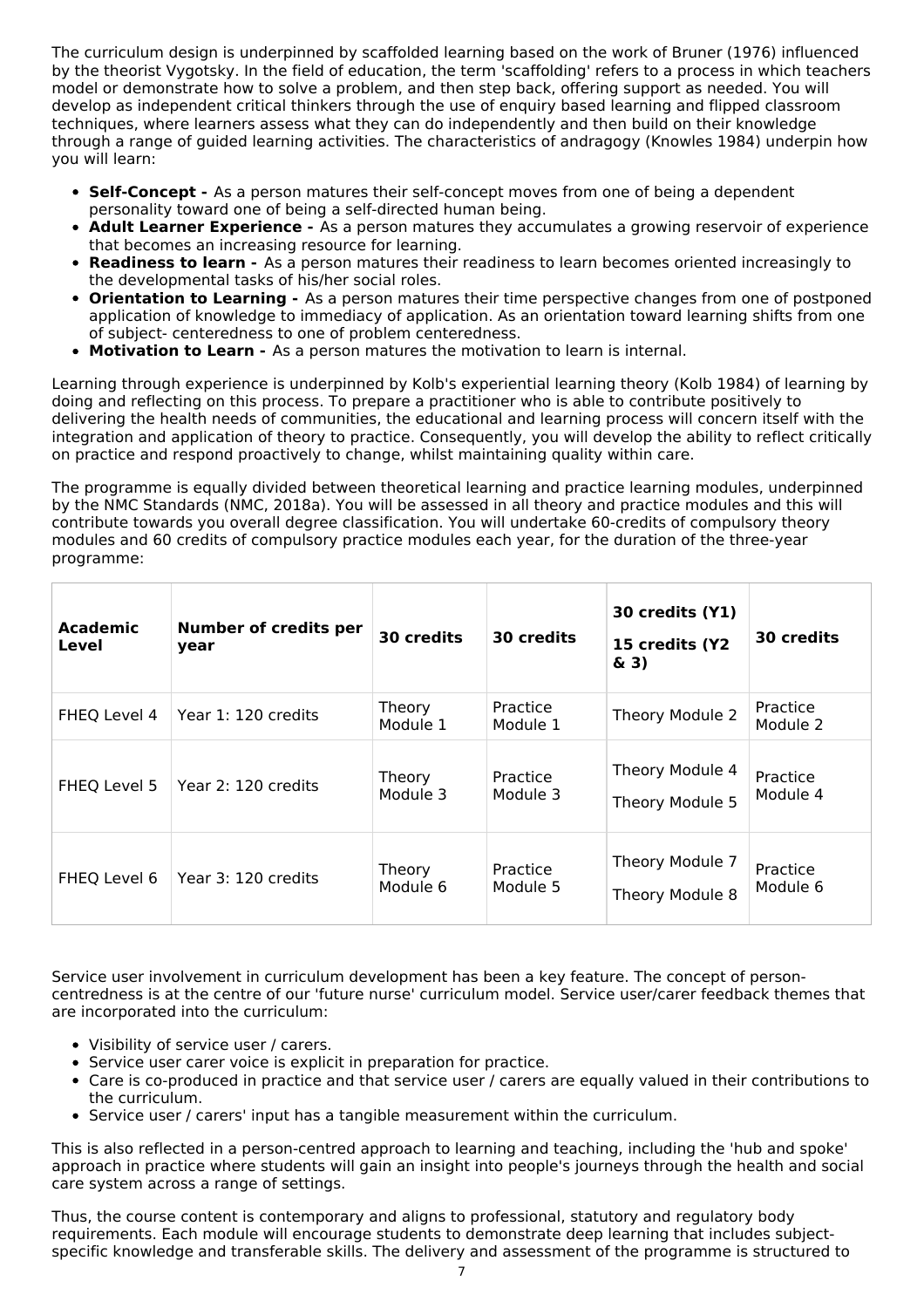integrate theoretical and practice learning whilst ensuring that summative assessment occurs throughout the academic year to provide students with the best opportunities for successful progression.

Each module will be structured so that students learn in both generic and field specific groups, whilst encouraging inter-professional learning with colleagues from other health and social care disciplines. Formal lectures will be used to impart information, stimulate interest and provide a medium for the considered application of theory to practice. Discussions, seminars and small group presentations will be used to explore the dynamics of clinical practice, and small field seminar groups will be facilitated to promote independent study in achieving the learning outcomes. Tutorials will be arranged with an emphasis on individual student support and development. Opportunity will be given to create a climate for learning through structured reflection on practice and the inter-relationship with knowledge, research and evidenced-based practice.

A variety of learning and teaching methods will be used throughout this programme in recognition of the range of subject matter and skills needed by students to develop competency for entry to the professional register. Teaching will be undertaken in both the University and clinical placement environments and will integrate theoretical and practice-based learning.

Students and practice supervisors/practice assessors in clinical practice will be encouraged to structure learning and assessment to ensure that your learning in practice develops effectively. The 'hub and spoke' approach to practice will allow you to be involved in a wide range of health care experiences, with an orientation to the service user's experience, and will provide practice supervisors/practice assessors with opportunities to enhance your on-going professional development.

Learning and teaching methods used on the programme vary according to the subject matter and level of the module. Methods allow for a hybrid approach to programme delivery, with some educational delivery taking place online with some small group teaching, laboratory sessions and practical sessions permissible adhering to current COVID-secure guidelines, where appropriate. They include the following:

- **Practice learning**: you will engage in both clinical and simulated practice to develop your clinical and nursing skills across a range of practice environments, which reflects the diversity of clinical practice experiences in the your field of nursing. Learning in clinical practice is an essential and significant component of the programme.
- **Lead lectures**: the lecturer will impart information, stimulate interest and provide a medium for the considered application of theory to practice and provide you with a framework and context for further reading and independent study, to broaden and deepen their existing professional knowledge and understanding of the core principles of nursing.
- **Tutor-led tutorials**: the lecturer will focus on a topic of interest and relevance to the module with indepth discussion in a small group to further develop your confidence, competence and communication skills. Tutorials will be arranged as both individual and small group sessions with an emphasis on your individual development and opportunity given to:
	- Explore specific learning intentions and/or any difficulties.
	- Provide formative feedback and clarification of learning.
	- Create a climate for learning through structured reflection on practice and the inter-relationship with knowledge, research and evidence - based practice.
	- Provide effective support for you.
	- Field-specific learning.
- **Student-led tutorials**: Students will lead the discussion on a topic within a small group or on a one to one basis.
- **Problem-solving scenarios**: case-based scenarios will be used to focus students' attention and develop their problem solving skills to facilitate linking of theory and practice.
- **Case study presentations**: the lecturer and/or students will present a specific case and use this as a vehicle for discussion and critical analysis.
	- **Small group work**: students learn together whilst working on a focused activity.
- **Service user involvement**: fields of nursing and topic areas will determine a variety of methods and levels of service user involvement enabling the student to develop their practice to fully engage with the service user with all aspects of their care, realising the impact interactions have upon individuals whilst receiving health care and focusing on person-centred care.
- **Blended learning approaches**: the University's virtual learning environment will be used to facilitate online discussions, 'blogs', conditional release tasks and access to a wide range of learning resources and research tools.
- **Seminars and small group presentations**: Small group work will be facilitated to promote independent study in achieving the learning outcomes.
- **Inter-professional learning**: you have opportunities to focus on health-related scenarios and practice learning working within inter-professional groups of students to facilitate your understanding of each other's roles and how you might communicate and work together as practitioners in partnership in the future to support and improve people's experiences of health and social care.
- **Independent study**: you will be self-directed in relation to the various study demands of each module and its assessment. This is particularly relevant to portfolio development and the dissertation in the final module.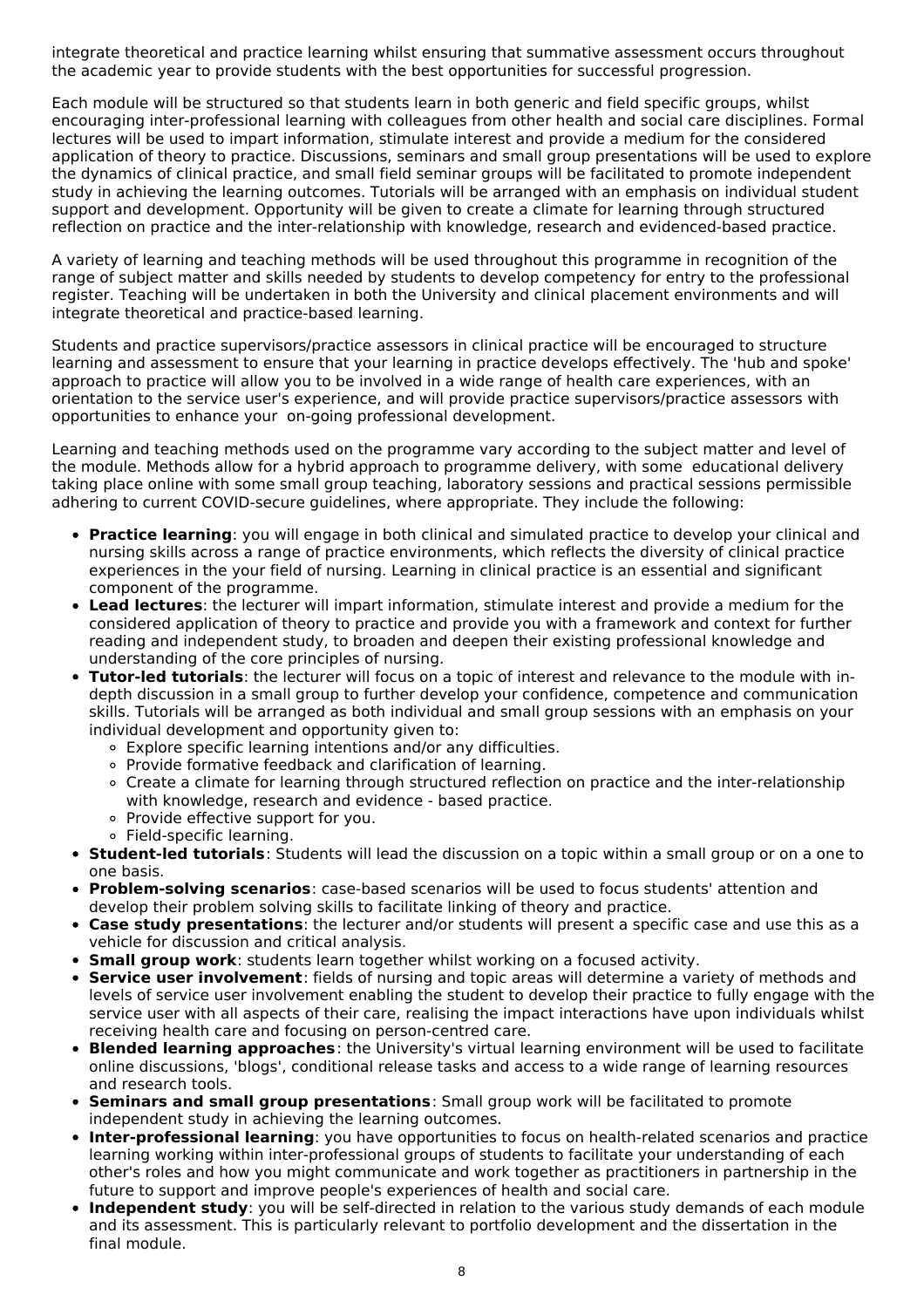**Simulation**: will expose students to a range of skills within a simulated environment.

These learning and teaching methods enable students to achieve the learning outcomes of the programme in a variety of ways. For example:

- Lead lectures and independent study enable students to broaden and deepen their existing professional knowledge and understanding of the core principles of their specific field of nursing.
- Lecturer and student-led tutorials and small group work enable students to explore a topic to considerable depth and to rationalise their opinions and actions within the safe, but challenging company of their peers. This further develops students' confidence, competence and communication skills.
- Case studies and case-based problem-solving scenarios facilitate linking of theory and practice; they encourage critical analysis and evidence-based discussion as students are drawn into the rhetoric / reality debate that such scenarios often generate.
- Web-based learning facilitates breadth and depth of learning as participants engage in critical and challenging discussion with a large, multi-professional audience. Furthermore, communication skills are enhanced as students learn the nuances of web based communication with practitioners from a variety of disciplines.
- Simulated activities allow students to practise skills, self-assess their knowledge, understanding and clinical skills alongside their ability to reflect in action, problem solve, and make decisions which in turn should build their competence and confidence.
- Service user involvement will facilitate the students' awareness of how they interact and involve the person with care delivery and the significance of meaningful involvement throughout a person's interaction with healthcare across a variety of services and organisations.
- Clinical learning offers the opportunity for students to bring all their learning together and actually undertake nursing practice under supervision.

Apart from these formal activities, students are also provided with regular opportunities to talk through particular areas of difficulty, and any special learning needs they may have, with their Personal Tutors or module lecturers on a one-to-one basis.

**Apprenticeship specific requirements:** There is a dedicated Apprenticeship Lead within the BSc programme who has oversight of all apprentice students and is a point of contact for any specific information in relation to students on the BSc apprenticeship route. Apprenticeship students will also have an employing organisation representative available for further support related to learning and teaching or other aspects of the programme.

# **7. Teaching Staff**

All current teaching staff hold active NMC registration as either a nurse or midwife; those from other Schools who contribute to the programme are registered with the appropriate professional body. The majority of staff have recordable teaching qualifications or are working towards achievement of this. Moreover, they have extensive experience of teaching at undergraduate and postgraduate level and many are external examiners at other universities. Some staff have dual qualifications. Staff are actively encouraged to hold honorary contracts with health care provider organisations and to utilise this to ensure they remain updated with contemporary issues within their own field. A number of staff have additional roles or memberships with external organisations for example, NMC Reviewers, External Advisors to other HEI's, Member of RCN Education Forum, Members of HEE leadership in pre-registration nursing group, Journal reviewers, Member of NHS Ethics Committee, Supervisor of Midwives, Local Provider Committees and charitable organisations.

The School has a significant number of staff that hold PhDs and Professional Doctorates, with a number of staff currently studying at doctorate level. The School has a robust professional development strategy, which includes an annual research and scholarship programme, alongside annual appraisal and personal development planning. A number of staff have Fellowship of the Higher Education Academy (HEA) and many staff are working towards this. Staff are actively involved in research across the School and belong to one or more of the Faculty Research Themes groups .

Honorary lecturers, visiting lecturers and leading clinicians are integral to the delivery of modules within the programme and are utilised where appropriate.

The University will attempt to minimise changes to our core teaching teams, however, delivery of the programme depends on having a sufficient number of staff with the relevant expertise to ensure that the programme is taught to the appropriate academic standard.

Staff turnover, for example where key members of staff leave, fall ill or go on research leave, may result in changes to the programme's content. The University will endeavour to ensure that any impact on students is limited if such changes occur.

# **8. What is the structure of the Programme?**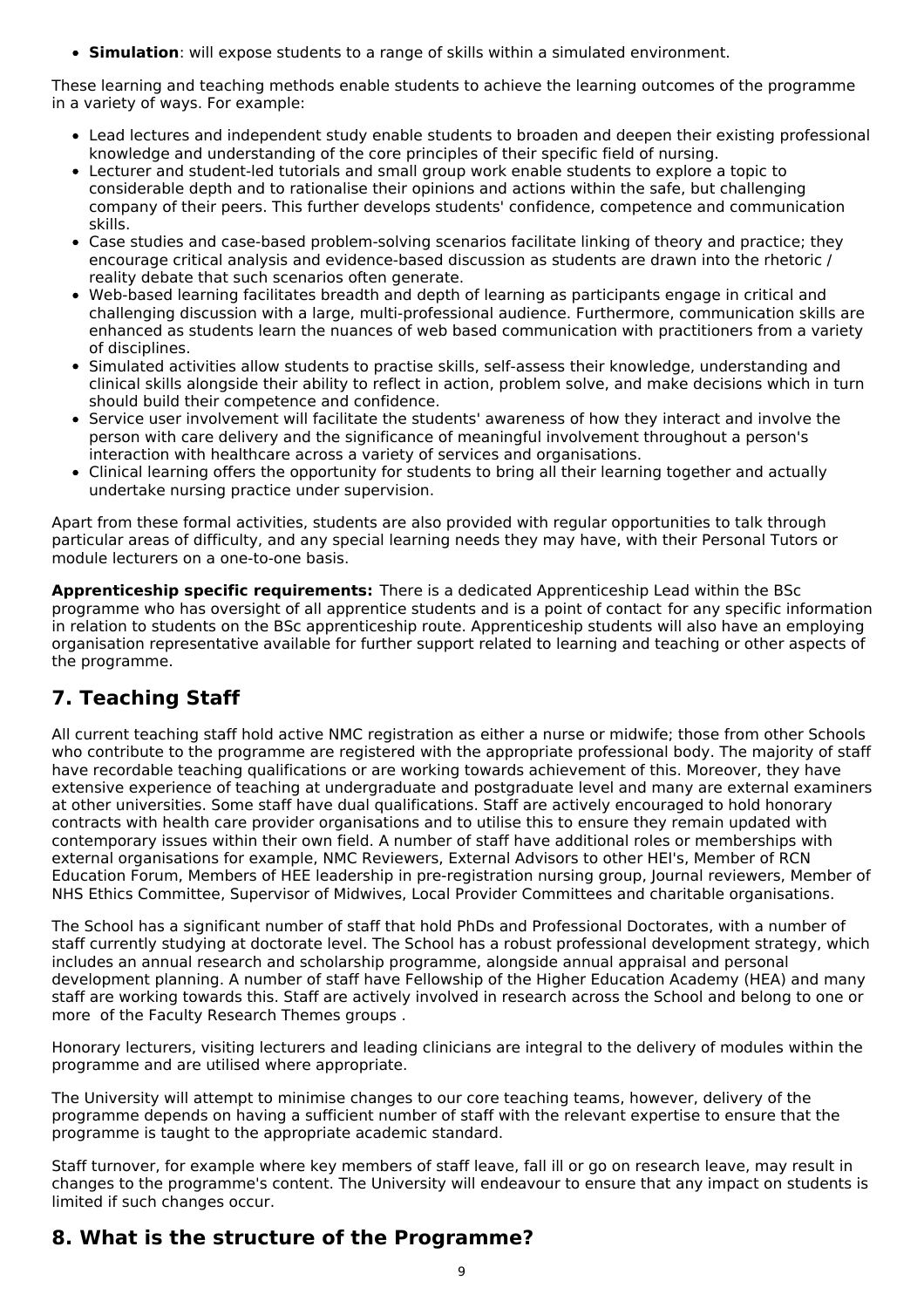The Programme is three calendar years in duration consisting of 15 and 30 credit modules over each 45 week year and offering one of four different pathways in either:

- Adult Nursing
- Children's Nursing
- Learning Disabilities Nursing
- Mental Health Nursing

Theoretical learning will be mainly generic in mixed groups of students from each pathway to enhance learning relating to the principles of nursing across all fields, as well as some pathway - specific sessions to enable you to focus more intensively on your chosen field on nursing.

### **Adult Nursing**

The adult nursing pathway adopts a contemporary person-centred approach to health care that prepares students to meet evolving health needs and to promote wellness. It strives to develop nurses who place the patient at the centre of decision-making, promoting dignity, care and compassion; delivering excellent evidence-based care in all care settings. Students will be empowered and challenged to develop the ability to assess, plan, implement and evaluate - and monitor care management effectively, while acting as a role with whom they work. Clinical and academic skills will be developed so that, by the end of your programme, you will have a range of key skills including numeracy, literacy, digital literacy, critical thinking, cultural competence and research, which will not only be applicable to a career in healthcare, but may also be transferable to other potential areas of employment.

Adult Nursing students will acquire the competencies required for registration as an adult nurse and develop the knowledge, skills and attitudes that are required to deliver care in an evolving health care environment. Central to the focus of the adult pathway is the person's journey through their life continuum and their exposure to, and experiences of, different health care settings. You will explore how nurses engage with people who have mental, physical, cognitive or behavioural health challenges and those who have different values and beliefs and who come from ethnically diverse communities. The pathway adopts a personcentred approach to care delivery encouraging people to work in partnership with health professionals to meet their physical, psychological and emotional needs.

The BSc (Hons) Nursing programme identifies the need for adult nursing students to assess the physical, psychological, social and spiritual needs of individuals and their families/carers in a range of care settings. Fundamental to the programme is recognition of the changing nature of contemporary health care provision with a move from hospital-based settings to more intermediate and community-based care provision. Therefore, you will experience a range of clinical placements where you will develop the requisite skills, knowledge and attitudes needed for contemporary nursing practice. Initially you will be challenged to adopt a person centred-approach to care delivery by integrating theory with practice and focussing on the health requirements of the individual and their own personal development. As you progress into your second and third year of the programme, you will develop more advanced skills and abilities to assess and manage a group of people or individuals with complex needs whilst developing a strategic approach to care delivery.

Central to understanding the health needs of an individual and a community is developing an awareness of public health issues and current health challenges. Public Health England (2016) 'Strategic Plan for the next four years: Better outcomes for 2020' and the NHS 10 year Plan (DH, 2019) provide an overview of current health challenges. These include obesity, diabetes, cardiovascular disease, dementia, respiratory conditions, cancer and hypertension. These along with socio-cultural influences of health (e.g. diet, alcohol, smoking and poverty) have a profound effect on the health of an individual or a community. By embracing these challenges the adult nurse will be empowered to actively work with other members of the MDT and promote a healthier society whilst having the knowledge, skills and ability to assess, plan, deliver and evaluate care relating to specific disease processes. Emphasis will be placed on caring for people in a range of settings and developing advanced skills that help in early diagnosis.

The programme will provide opportunities for you to acquire adult nursing knowledge and skills related to assessment, planning, implementation and evaluation of individuals, families' and communities' needs across the lifespan from adolescence to older age, promoting health and wellbeing in partnership with people, families and carers. In addition, you will also gain knowledge and competence in managing, coordinating, and supporting continuity of care, referring people and families to relevant agencies, using communication skills developed throughout their programme of study.

#### **Children's Nursing**

The Children's Nursing programme has at its centre the child and young person reflecting Casey's (1988) assertion that "the child is a unique entity: a developing human being" and as individuals, are functioning, growing and developing physically, emotionally, socially, intellectually and spiritually. The care needs of children and young people change as they grow and develop. Therefore Children's Nurses play an important role in supporting children, young people and their families to manage these changing care needs until they transition to adult health care services. The aim of the BSc (Hons) Nursing programme is to develop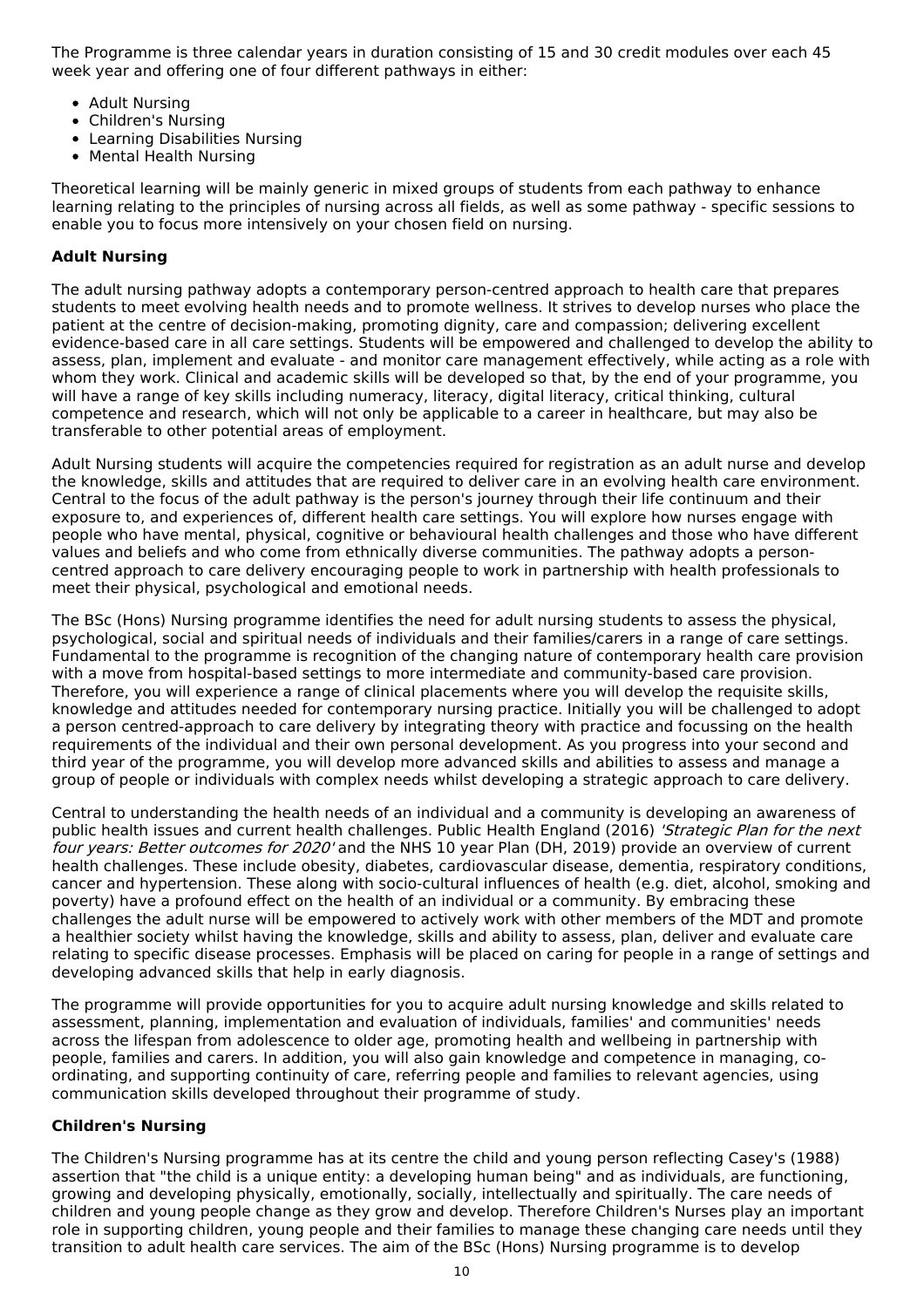Children's Nurses who are inquisitive, questioning, clinically astute, empowered, cognitively adaptable, and able to respond to current and future needs of health care delivery. The programme will prepare students to care for children and young people with mental, physical, cognitive or behavioural health challenges. Moreover, to lead care with cultural sensitivity that makes a positive difference to children, young people and their families.

Children and young people have a right to be involved in decisions that affect them (Department for Education, 2018, UNICEF, 1989). Fundamental to the programme is the enablement of partnership between the child or young person, family and the Children's Nurse which is driven by effective communication, negotiation and respect. Throughout the Future Nurse programme, students will develop the skills to enable children and young people to be meaningful participants in their own care.

Furthermore, every child has the right to be safe and the Children's nursing programme will emphasise that a central role of Children's Nurses is safeguarding children and young people from harm (DfE, 2018; NMC, 2018b).

The BSc (Hons) Nursing programme reflects the changing delivery of health care, whereby services are designed around the needs of children, young people, and their families, with services focussing on the whole child not just their illness. Children and young people receive nursing care in a range of settings including home, school and hospital and therefore the programme will provide students with a wide range of practice placements, in order to understand the healthcare experience of children and young people in different settings. The programme will reflect the inter-agency nature of children's services and provide opportunities for student nurses to develop advanced skills in order to collaborate with services around the child, young person and their family. Health care delivery will include the management of critical and acute illness; the management of long term conditions such as asthma, diabetes, mental health and the provision of complex and technically demanding care involving rapid-response and high level decision-making.

#### **Learning Disabilities Nursing**

The reason people become learning disabilities nurses are varied, but one thing is universal; they make a vital contribution to the care and welfare of vulnerable people (Department of Health and Social Care, 2014. p.6). Learning Disability Nurses are central to supporting people with learning disabilities achieve the best outcomes to maintain and improve health and promote wellbeing. There is a wealth of evidence that demonstrates that people with learning disabilities have poorer health, lower life expectancy, and die unnecessarily compared to the general population. Learning disabilities nurses are key in facilitating prompt access to services with reasonable adjustments, as well as contributing to preventative and anticipatory care. These skilled nurses are equipped to support people with learning disabilities and complex physical and mental health needs, and their specialist training and education enables them to provide interventions that improve patient outcomes and enable people to live more fulfilling, healthy and engaging lives (RCN, 2016).

People with learning disabilities are amongst one of the most socially excluded and vulnerable groups in the UK today. Very few have jobs, live in their own homes or have a real choice over who cares for them. Many have few friends outside their families and those paid to care for them. As well as social inequalities people with learning disabilities experience serious health inequalities. People with learning disabilities often have unmet health needs, partly because of difficulties with identifying and acting on symptoms (Turner, 2017), 50% of people with a learning disability will have at least one significant health problem, higher rates of mental health issues and dementia when compared to their non-disabled peers (Public Health England, 2018). In addition to this, people with learning disabilities are living longer and thus experiencing health needs associated with older age.

To overcome these barriers and challenges, the Learning Disability (LD) nurse has a vast range of skills to utilise in supporting individuals with learning disabilities to access services they are entitled to. LD nurses can comprehensively assess health and social care needs; provide interventions to maintain and improve health and promote wellbeing; provide advice, education and support to people and their carers throughout their care journey. They also enable equality of access and outcomes within health and social care services; provide education and support to promote healthy lifestyle and choices; and act to safeguard and protect the rights of people with learning disabilities.

By working in partnership with people with learning disabilities; their families and carers and other professionals as part of health and social care teams, the LD nurse can rise to these challenges and make change happen that will improve the health outcomes of people with learning disabilities. In order for the LD nurse to do this, they must become person centred thinking individuals. Person-centred care has been used extensively in learning disability services since the 1980's and has gained significant presence over the last decade. There is already a range of well-established approaches, tools and strategies when delivering person centred care but they all place the person with learning disabilities at the centre, and it is with this approach that the current curriculum begins; by placing both the person with a learning disability and the student at the centre of education and practice.

The "Future Nurse" Curriculum for the learning disability nursing field will begin with person-centred approaches, developing the fundamentals of nursing and build upon evidence-based knowledge and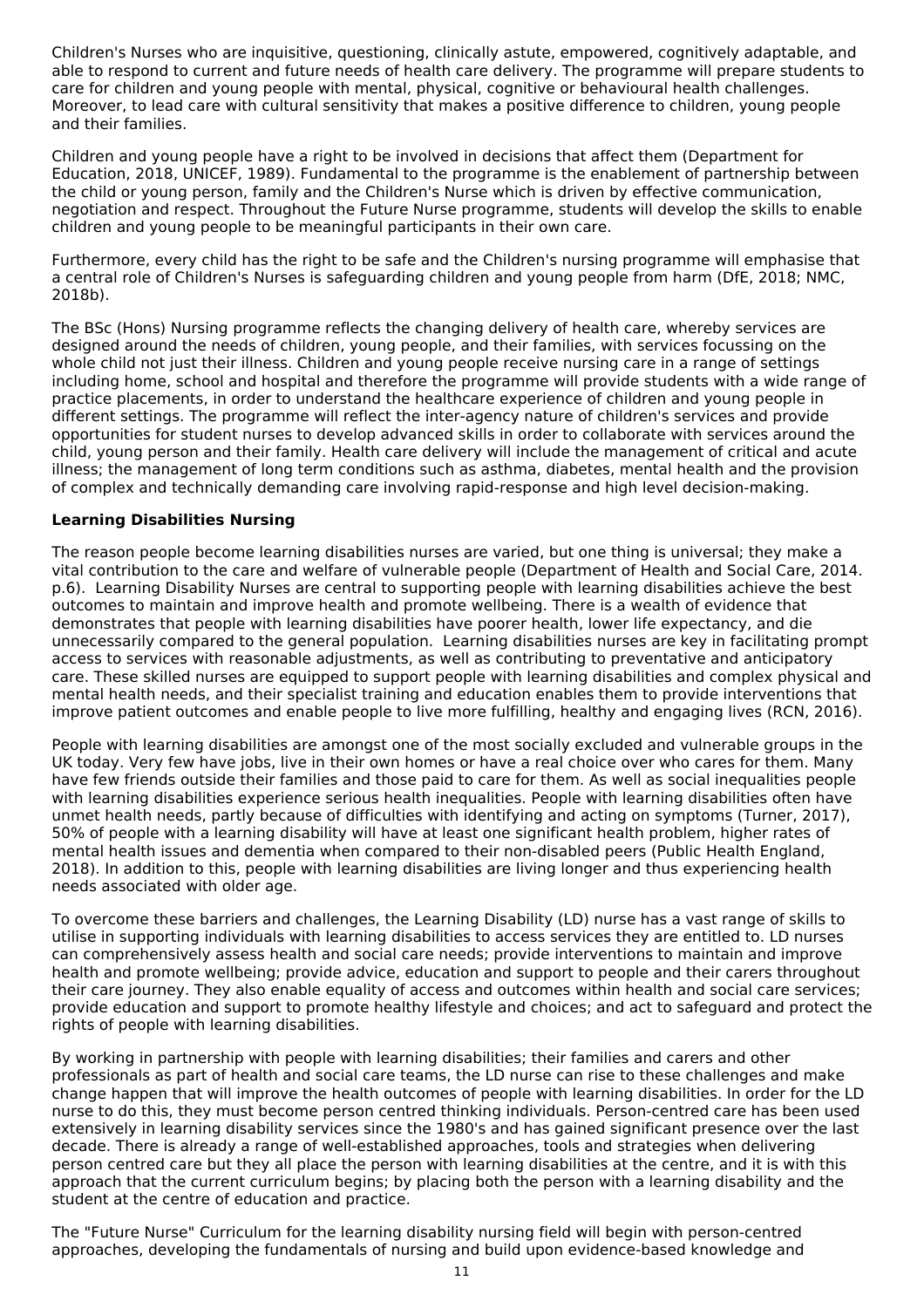advanced skills both in theory and practice. You will learn how to meet the needs of people with mental, physical, cognitive or behavioural health challenges. Practice experience will be gained in a range of settings including residential and day services, special schools, general and specialist nursing services in the community and inpatient settings, across the NHS and in the private, voluntary and independent sector. By using a person-centred approach at all times, the student and the person with a learning disability will be at the centre of learning and practice. To this end, you will be prepared to be inquisitive, questioning, empowered, focused, clinically skilled and cognitively adaptable. This will result in LD nurses being able to respond to the individual needs of people with learning disabilities, their families and carers and services.

### **Mental Health Nursing**

The mental health field of nursing is underpinned by contemporary policy that determines the competencies of the future mental health workforce. The Nursing and Midwifery Council (NMC) introduced new educational standards, which identified the importance of parity between mental health and physical health care (NMC, 2018a). Mental health nursing field welcomes this and recognises that the lifespan of people with mental health problems is shorter compared to the general population (DH, 2011; Nash, 2010). Cardiovascular diseases, which include coronary heart problems, hypertension and stroke, are among the leading causes of death among people with mental health problems. Therefore an emphasis on the importance of physical health in both assessment and treatment of individuals is key in this field (NHS Plan, 2018). This will be reinforced by use of case studies that have both physical and mental health components, for example, schizophrenia and diabetes or coronary heart disease. The skills laboratories will be used to practise physical assessment skills which will also be practised in clinical environments. The mental health field will develop a nurse who is culturally competent, empowered able to work in partnership with service users, their families and the wider community. They will be able to work in collaboration with other agencies to provide a recovery focused service.

The promotion of mental health and wellbeing is imperative in mental health nursing. Mental health nursing field will develop future nurses who are self-aware, reflective and who make the maintenance of their own mental and physical health a priority. The main aim will be to have nurses who are positive role models, who use their health promotion and educational skills at every opportunity in all aspects of their mental health practice. This will be translated to the promotion of positive mental health and resilience of service users under their care. Underpinning this will be early intervention in children and young people's mental health, recognising the impact of adverse childhood experiences in later life. An exploration of mental health in its widest sense, and a focus on the characteristics of 'positive' mental health from a local and global perspective will be prioritised.

Local community resources, which support people in distress and those with emerging mental health problems will be explored. This will offer an awareness of the availability of mental health services in the local area, many of which are non-statutory and often service user led. Knowledge and understanding of mental health problems and their impact to the individual, family and society across the life span of individuals will be developed. A study of common mental health problems from mild illnesses to complex and enduring mental health problems in relation to the holistic needs of individuals will be explored. This will involve taking into consideration issues of social inclusion/exclusion and inequalities in mental health nursing. The nursing care for people with dementia and the support of carers will be a key feature in this field recognising that there will be over a million people with dementia by 2025 (Alzheimer's Society, 2010). In this context, issues relating to risk assessment and management will be explored further supported by evidence-based interventions that relate to different health problems. Legal, ethical and professional knowledge will be utilised in promoting safety and appreciating the concept of positive risk taking. To achieve this, there will be a focus on the development of nurses with strong therapeutic communication and core interpersonal skills. This will develop to more complex therapeutic skills, for example motivational interviewing and cognitive behaviour therapy. Simulation will also be utilised to develop these skills further building confidence in a safe and supportive environment.

The mental health field of nursing will develop nurses who underpin their practice with best evidence and have the ability to: practise using high-level interpersonal and clinical skills within a recognised, values-based framework which promotes recovery; be involved with mental health promotion and illness prevention as well as the treatment of disease and / or disorder, recognise that the physical health and wellbeing of the person is equally important as the mental health and wellness, think systemically and understand the relationship between culture, society, health and illness in delivering person centred mental and physical health care in a range of settings.

#### **All pathways**

The curriculum plan has blocks of theory and practice modules to enable you to fully engage with both theory practice experiences. The revision weeks are designed to give you opportunity to prepare of summative assessments. Consolidation periods enable students to further develop their studies, and will also support students needing to retrieve assessments or practice hours at the end of the academic year.

All four pathways contain generic and field-specific elements with assessment of both theory and clinical practice. All module learning outcomes must be successfully met in order to be eligible for academic award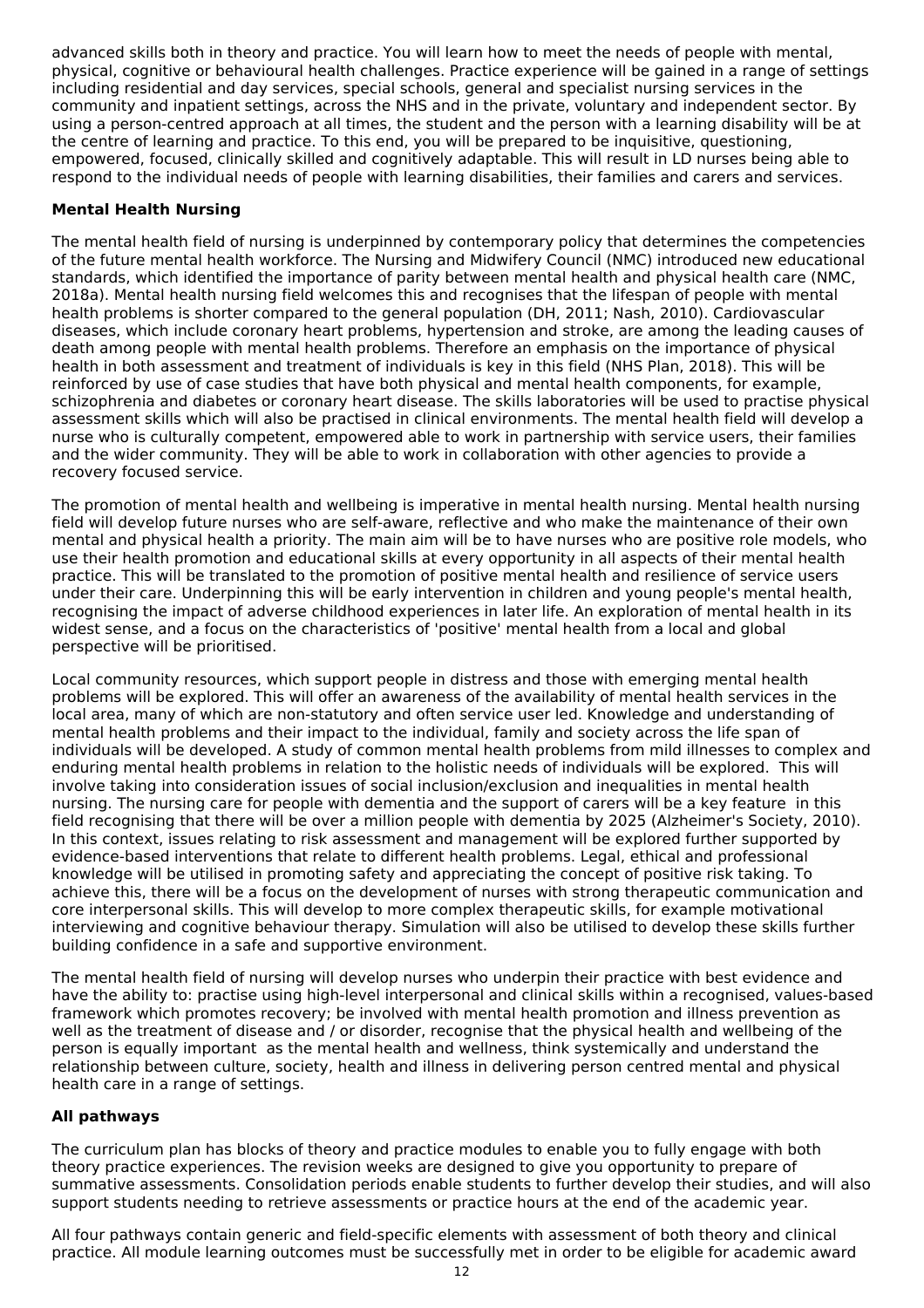and professional registration with the NMC.

The Programme meets the professional requirement (NMC, 2018a) for a minimum of 4,600 hours over a 3 year period and for an equal emphasis to be placed on practice-based teaching and learning during clinical placements and on theoretical teaching and learning activities.

50% Theory and 50% Practice Hours are met across the three years with an increasing number of practice hours over the duration of the programme to maximise practice learning prior to programme completion:

### **Programme Hours (minimum 4,600 hours) (NMC 2018)**

|   | Year   Practice Placement Hours | <b>Theory Hours</b>                                       | Year total hours<br>(excluding 3 weeks)<br>Theory/Practice consolidation per<br>year) |
|---|---------------------------------|-----------------------------------------------------------|---------------------------------------------------------------------------------------|
|   | $225+225+225=675$               | $375+75+375+75=900$                                       | 1.575                                                                                 |
| 2 |                                 | $225+225+225+112.5=787.5$ 375+75+150+37.5+150=787.5 1,575 |                                                                                       |
| 3 | $225+225+225+225=900$           | $300+150+37.5+150+37.5=675$   1,575                       |                                                                                       |
|   | Total $ 2,362.5$ hours          | 2,362.5 hours                                             | 4,725 hours                                                                           |

Successful completion of the Programme will lead to the award of BSc (Hons) Nursing (in the specific pathway as above) and to be able to apply for the professional qualification of Registered Nurse with the NMC. The Programme structure is outlined on later in this document. The programme hours are based on a 37.5 - hour theory and practice week, and it should be noted that a proportion of the hours in the practice modules are to enable you to have formative practice experience where you will not be assessed but will provide you with learning opportunities. Some hours in the practice modules are undertaken in simulated clinical skills sessions and reflecting on practice.

### **Structure of the BSc (Hons) Nursing Programme**

| Year 1                                      | 30 credits                                                          | 30 credits                                                                                       | 30 credits                                                                 | 30 credits                                     | Theory/Practice<br>consolidation | Annual<br>leave |
|---------------------------------------------|---------------------------------------------------------------------|--------------------------------------------------------------------------------------------------|----------------------------------------------------------------------------|------------------------------------------------|----------------------------------|-----------------|
| <b>FHEQ</b><br>Level<br>4<br>120<br>credits | Theory Module<br>NUR-10053<br>Person-centred<br><b>Nursing Care</b> | <b>Clinical Nursing</b><br>Practice 1<br>NUR-10054<br>(includes 225 hours<br>formative practice) | Theory Module 2<br>NUR-10055<br>Fundamentals of<br><b>Nursing Practice</b> | Clinical<br>Nursing<br>Practice 2<br>NUR-10056 | As required                      |                 |
| 1575<br>hours                               | 375 hours                                                           | 525 hours                                                                                        | 375 hours                                                                  | 300 hours                                      | 112.5 hours                      |                 |
| $45 + 7$<br>weeks                           | $= 10$ weeks                                                        | $= 14$ weeks                                                                                     | $= 10$ weeks                                                               | $= 8$ weeks                                    | $=$ 3 weeks                      | $= 7$<br>weeks  |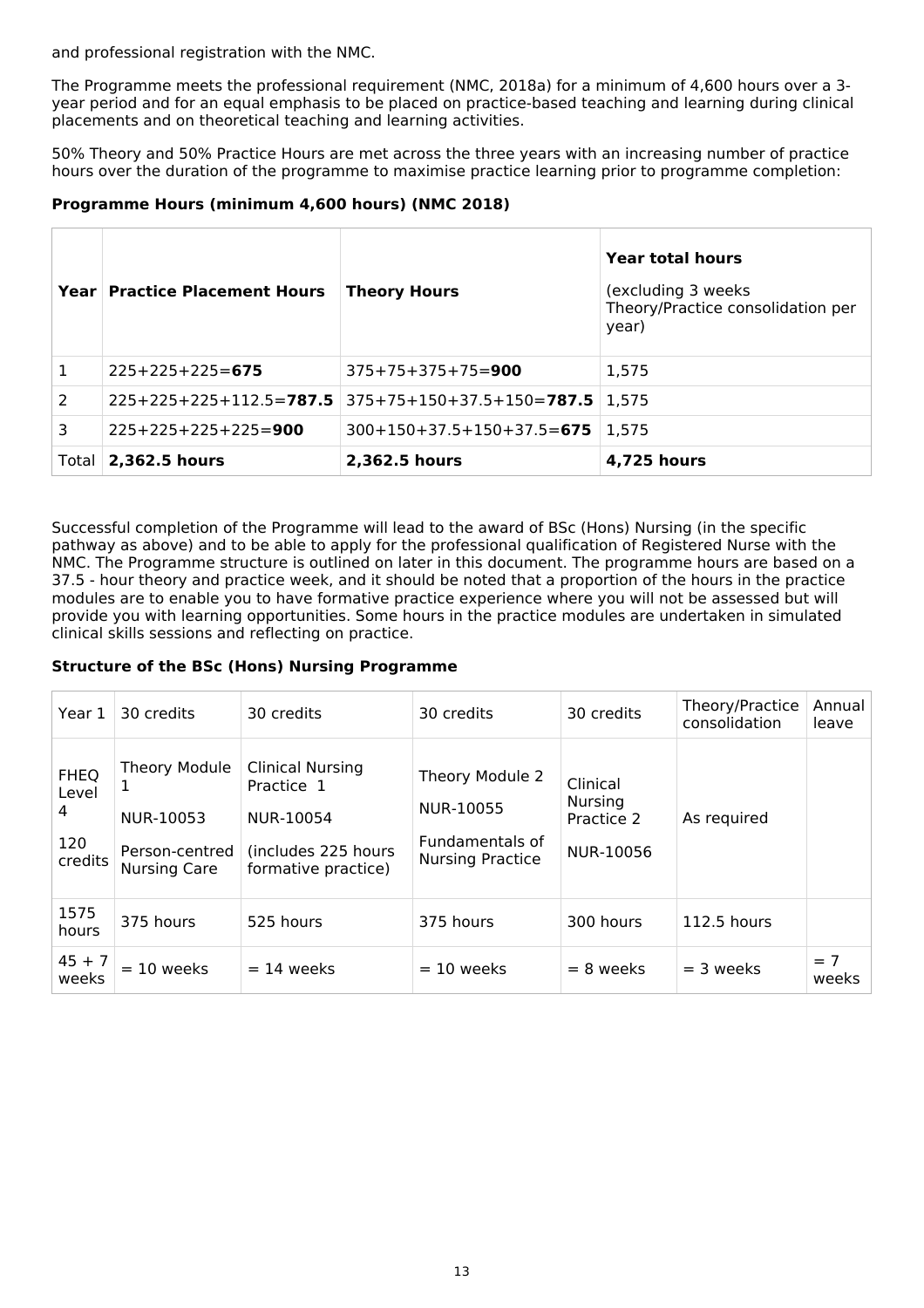| Year 2                                       | 30 credits                                                                                             | 30 credits                                                                                                     | 15 credits                                                                          | 15 credits                                                                                                  | 30 credits                                                                                                         | Theory/Practice<br>consolidation | Annual<br>leave |
|----------------------------------------------|--------------------------------------------------------------------------------------------------------|----------------------------------------------------------------------------------------------------------------|-------------------------------------------------------------------------------------|-------------------------------------------------------------------------------------------------------------|--------------------------------------------------------------------------------------------------------------------|----------------------------------|-----------------|
| <b>FHEQ</b><br>Level<br>5.<br>120<br>credits | Theory<br>Module 3<br>NUR-20147<br>The role of<br>the Nurse in<br>supporting<br>Health and<br>Wellness | Clinical<br><b>Nursing</b><br>Practice 3<br>NUR-<br>20148<br>(includes)<br>225 hours<br>formative<br>practice) | Theory<br>Module 4<br>NUR-<br>20149<br>Evidence-<br>based<br>Practice<br>in Nursing | Theory Module 5<br>NUR-20150<br>Pharmacology<br>and concepts of<br>safety and quality<br>in care in nursing | Clinical<br>Nursing<br>Practice 4<br>NUR-20151<br>(includes)<br>112.5 hours<br>formative<br>elective<br>placement) | As required                      |                 |
| 1575<br>hours                                | 375 hours                                                                                              | 525 hours                                                                                                      | 150 hours                                                                           | 150 hours                                                                                                   | 375 hours                                                                                                          | 112.5 hours                      |                 |
| $45 + 7$<br>weeks                            | $= 10$ weeks                                                                                           | $= 14$<br>weeks                                                                                                | $= 4$ weeks                                                                         | $= 4$ weeks                                                                                                 | $= 10$ weeks                                                                                                       | $=$ 3 weeks                      | $= 7$<br>weeks  |

| Year 3                                      | 30 credits                                                        | 30 credits                                                                                                 | 15 credits                                                                                            | 15 credits                                                                                         | 30 credits                                                                                                                    | Theory/Practice<br>consolidation | Annual<br>leave |
|---------------------------------------------|-------------------------------------------------------------------|------------------------------------------------------------------------------------------------------------|-------------------------------------------------------------------------------------------------------|----------------------------------------------------------------------------------------------------|-------------------------------------------------------------------------------------------------------------------------------|----------------------------------|-----------------|
| <b>FHEQ</b><br>Level<br>6<br>120<br>credits | Theory<br>Module 6<br>NUR-30233<br>Nursing<br><b>Dissertation</b> | Clinical<br><b>Nursing</b><br>Practice 5<br>NUR-30225<br>(includes)<br>225 hours<br>formative<br>practice) | Theory<br>Module 7<br>NUR-330224<br>Leading,<br>managing and $ $<br>shaping<br>future nursing<br>care | Theory<br>Module 8<br>NUR-330226<br>Clinical<br>judgement<br>and decision-<br>making in<br>nursing | Clinical<br><b>Nursing</b><br>Practice 6<br><b>NUR-30227</b><br>(includes 225<br>hours<br>formative<br>elective<br>Placement) | As required                      |                 |
| 1575<br>hours                               | 300 hours                                                         | 487.5<br>hours                                                                                             | 150 hours                                                                                             | 150 hours                                                                                          | 487.5 hours                                                                                                                   | $112.5$ hours                    |                 |
| $45 + 7$<br>weeks                           | = 8 weeks                                                         | $= 13$ weeks                                                                                               | $= 4$ weeks                                                                                           | $=$ 4 weeks                                                                                        | $= 13$ weeks                                                                                                                  | $=$ 3 weeks                      | $= 7$<br>weeks  |

|         |                   | <b>Optional</b> |     | <b>Electives</b> |     |
|---------|-------------------|-----------------|-----|------------------|-----|
| Year    | <b>Compulsory</b> | Min             | Max | Min              | Max |
| Level 4 | 120               | 0               | O   | O                | 0   |
| Level 5 | 120               | 0               | 0   | 0                | 0   |
| Level 6 | 120               | 0               | 0   | 0                | 0   |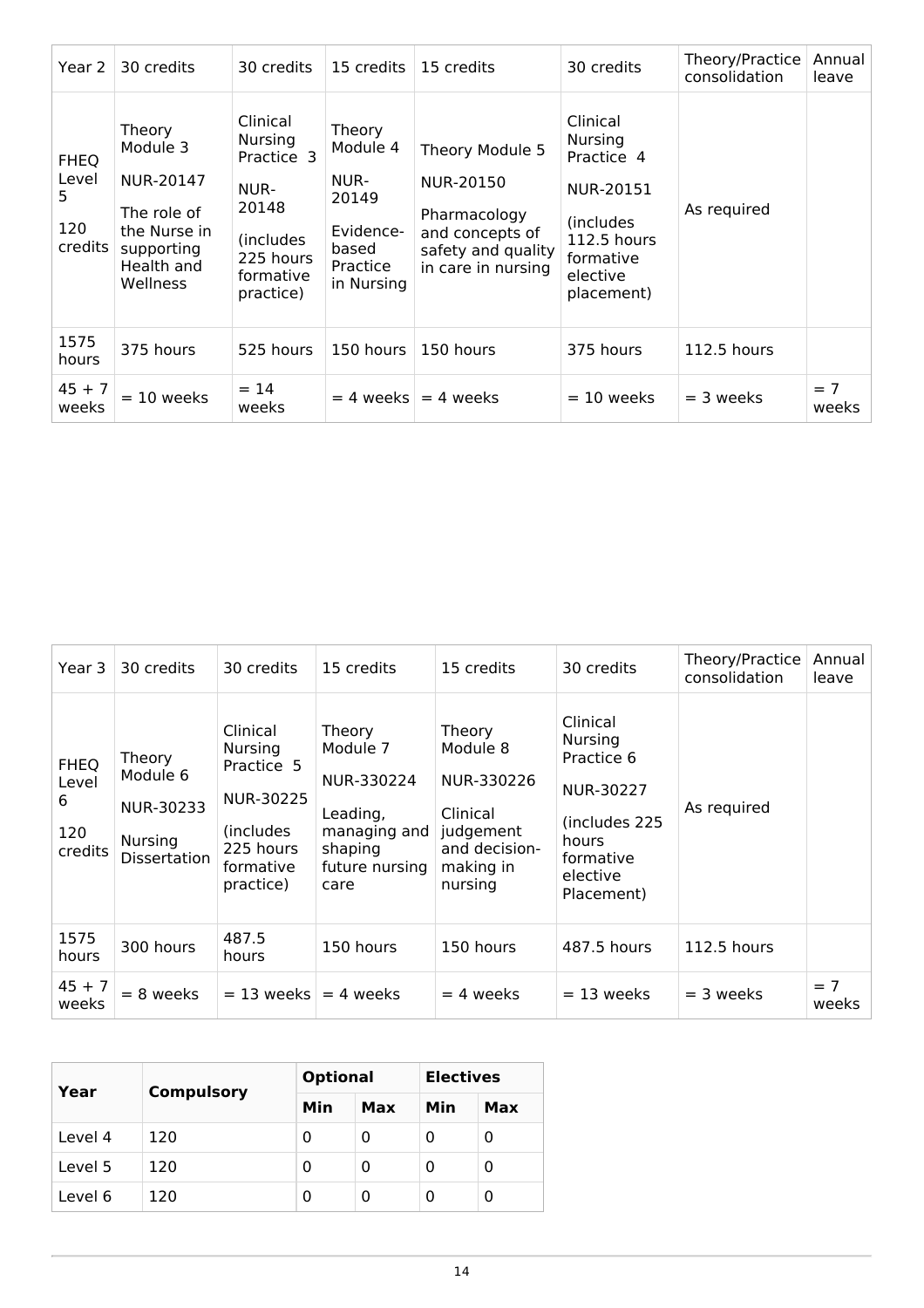# **Module Lists**

### **Level 4**

| <b>Compulsory modules</b>               | <b>Module Code</b> | <b>Credits</b> | <b>Period</b> |
|-----------------------------------------|--------------------|----------------|---------------|
| Person-centred Nursing Care             | NUR-10053          | 30             | Trimester 1-2 |
| <b>Clinical Nursing Practice 1</b>      | NUR-10054          | 30             | Trimester 1-2 |
| <b>Fundamentals of Nursing Practice</b> | NUR-10055          | 30             | Trimester 2-3 |
| <b>Clinical Nursing Practice 2</b>      | NUR-10056          | 30             | Trimester 2-3 |

### **Level 5**

| <b>Compulsory modules</b>                                             | <b>Module Code</b> | <b>Credits</b> | <b>Period</b> |
|-----------------------------------------------------------------------|--------------------|----------------|---------------|
| The Role of the Nurse in Promoting Health<br>and Wellness             | NUR-20147          | 30             | Trimester 1-2 |
| <b>Clinical Nursing Practice 3</b>                                    | NUR-20148          | 30             | Trimester 1-2 |
| Evidence-based Nursing Practice                                       | NUR-20149          | 15             | Trimester 2-3 |
| Pharmacology and Concepts of Safety<br>and Quality of Care in Nursing | NUR-20150          | 15             | Trimester 2-3 |
| <b>Clinical Nursing Practice 4</b>                                    | NUR-20151          | 30             | Trimester 2-3 |

### **Level 6**

| <b>Compulsory modules</b>                                   | <b>Module Code</b> | <b>Credits</b> | <b>Period</b> |
|-------------------------------------------------------------|--------------------|----------------|---------------|
| Leading, Managing and Shaping Future<br><b>Nursing Care</b> | NUR-30224          | 15             | Trimester 1-2 |
| <b>Clinical Nursing Practice 5</b>                          | NUR-30225          | 30             | Trimester 1-2 |
| <b>Nursing Dissertation</b>                                 | NUR-30223          | 30             | Trimester 1-3 |
| Clinical Judgement and Decision-making<br>in Nursing        | NUR-30226          | 15             | Trimester 2-3 |
| <b>Clinical Nursing Practice 6</b>                          | NUR-30227          | 30             | Trimester 2-3 |

For further information on the content of modules currently offered, including the list of elective modules, please visit: <https://www.keele.ac.uk/recordsandexams/modulecatalogue/>

# **9. Final and intermediate awards**

Credits required for each level of academic award are as follows: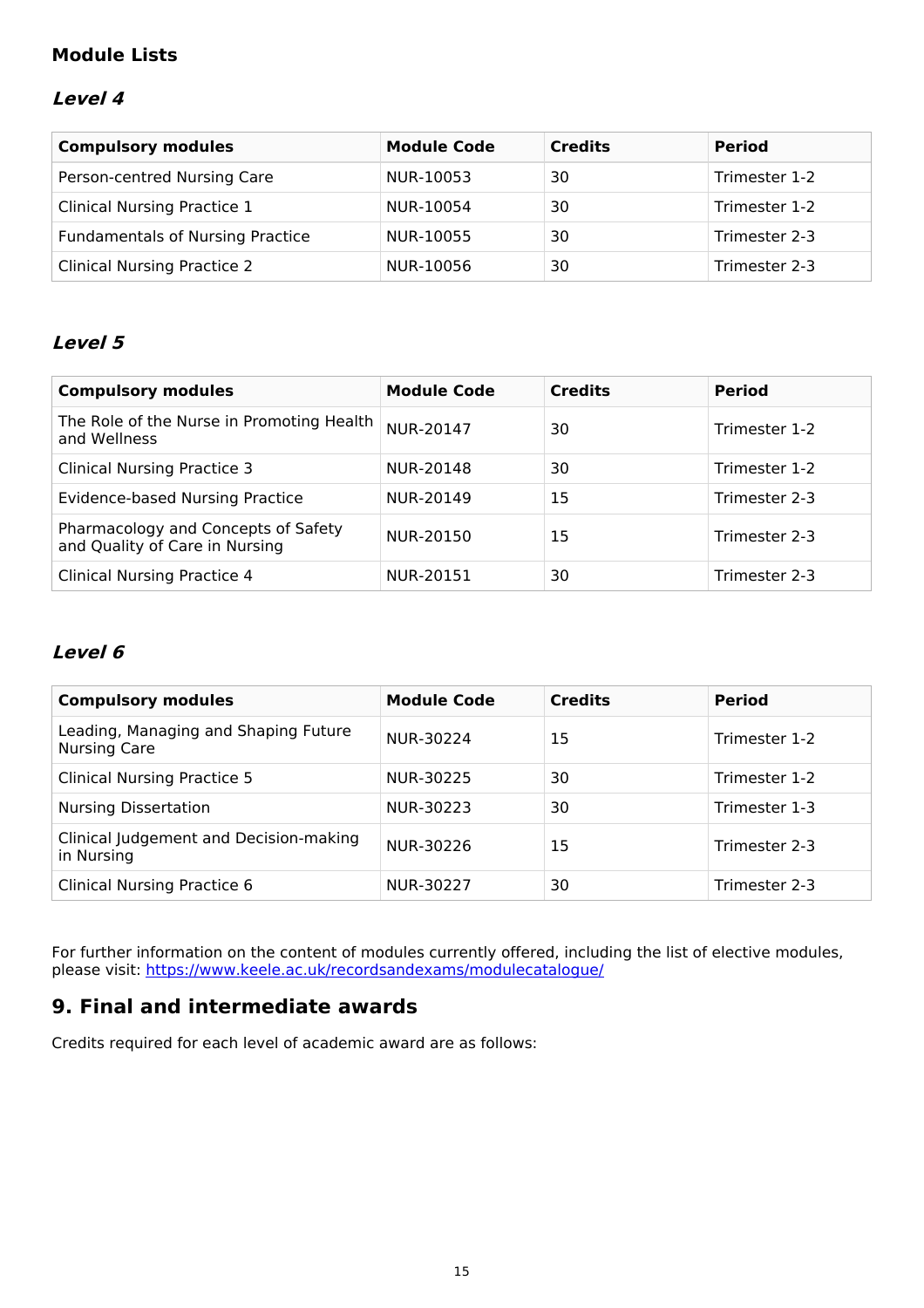| <b>BSc Honours</b><br>Degree in<br><b>Nursing</b><br>("field")                                | 360<br>credits | You will require at least 120 credits at levels 4, 5 and 6<br>On successful completion of all assignments and all modules students will exit with<br>BSc (Hons) Nursing in their relevant field and be able to apply to the NMC for<br>registration as a registered nurse.                                                                                                                                                                                                                                                                                                                                                                                                                                                                                                                                                                            |
|-----------------------------------------------------------------------------------------------|----------------|-------------------------------------------------------------------------------------------------------------------------------------------------------------------------------------------------------------------------------------------------------------------------------------------------------------------------------------------------------------------------------------------------------------------------------------------------------------------------------------------------------------------------------------------------------------------------------------------------------------------------------------------------------------------------------------------------------------------------------------------------------------------------------------------------------------------------------------------------------|
| <b>BSc (Hons)</b><br><b>Healthcare</b><br><b>Studies</b>                                      | 360<br>credits | You will require at least 120 credits at level 4, 120 credits at level 5, and a<br>minimum 90 credits at level 6, which must include successful completion of all<br>level 6 modules except the final practice module NUR-30227.<br>You will be offered an opportunity to study alternative elective module(s) to<br>achieve the required minimum 120 credits at level 6, as advised by the relevant<br>Programme Lead in the School. Upon successful completion in such circumstances<br>and providing 360 credits have been achieved, the title of the award will be BSc<br>(Hons) Healthcare Studies.<br>NB: this award will not contain 'nursing' within its title due to the integrative nature<br>of the module learning outcomes and professional requirements, and it will not<br>entitle you to practise as a nurse or call yourself a nurse |
| Diploma in<br><b>Higher</b><br><b>Education in</b><br><b>Healthcare</b><br><b>Studies</b>     | 240<br>credits | You will require at least 120 credits at level 4 or higher and at<br>least 120 credits at level 5 or higher<br>NB: this award will not contain 'nursing' within its title due to the integrative nature<br>of the module learning outcomes and professional requirements, and it will not<br>entitle you to practise as a nurse or call yourself a nurse                                                                                                                                                                                                                                                                                                                                                                                                                                                                                              |
| <b>Certificate</b><br>in Higher<br><b>Education in</b><br><b>Healthcare</b><br><b>Studies</b> | 120<br>credits | You will require at least 120 credits at level 4 or higher<br>NB: this award will not contain 'nursing' within its title due to the integrative nature<br>of the module learning outcomes and professional requirements, and it will not<br>entitle you to practise as a nurse or call yourself a nurse                                                                                                                                                                                                                                                                                                                                                                                                                                                                                                                                               |

**Apprenticeship specific requirements**: If an apprenticeship student is unable to complete their programme at any stage, their employment contract with their employing organisation will end. Any exit award will need to be in agreement with the employing organisation.

# **10. How is the Programme Assessed?**

The wide variety of assessment methods used within Nursing at Keele reflects the broad range of knowledge and skills that are developed as you progress through the degree programme. Academic colleagues pay particular attention to specifying clear assessment criteria and providing timely, regular and constructive feedback that helps to clarify things you did not understand and help you to improve your performance. The assessment strategy reflects the aims and philosophy of the programme whereby student nurses engage in educational activities that integrate the theory and practice of contemporary nursing and enable them to acquire the knowledge, skills, attitudes and behaviours for professional competence. A range of assessments reflects the requirements of professional, regulatory and statutory bodies (NMC, 2018; QAA, 2018) and University Regulations, and is informed by service-users, clinical colleagues, students and the course development team. In accordance with Course Regulations, all modules have assessment of theory and practice, and students must be successful in both components in order to pass the module.

In recognition of the varied learning styles of adult learners and the complex range of skills required of a registered nurse, a multi-method approach to assessment is used throughout the programme to test the application of nursing knowledge to practice as well as facilitating students' development and progression. The following list is representative of the variety of assessment methods used within subject:

Continuous assessment of practice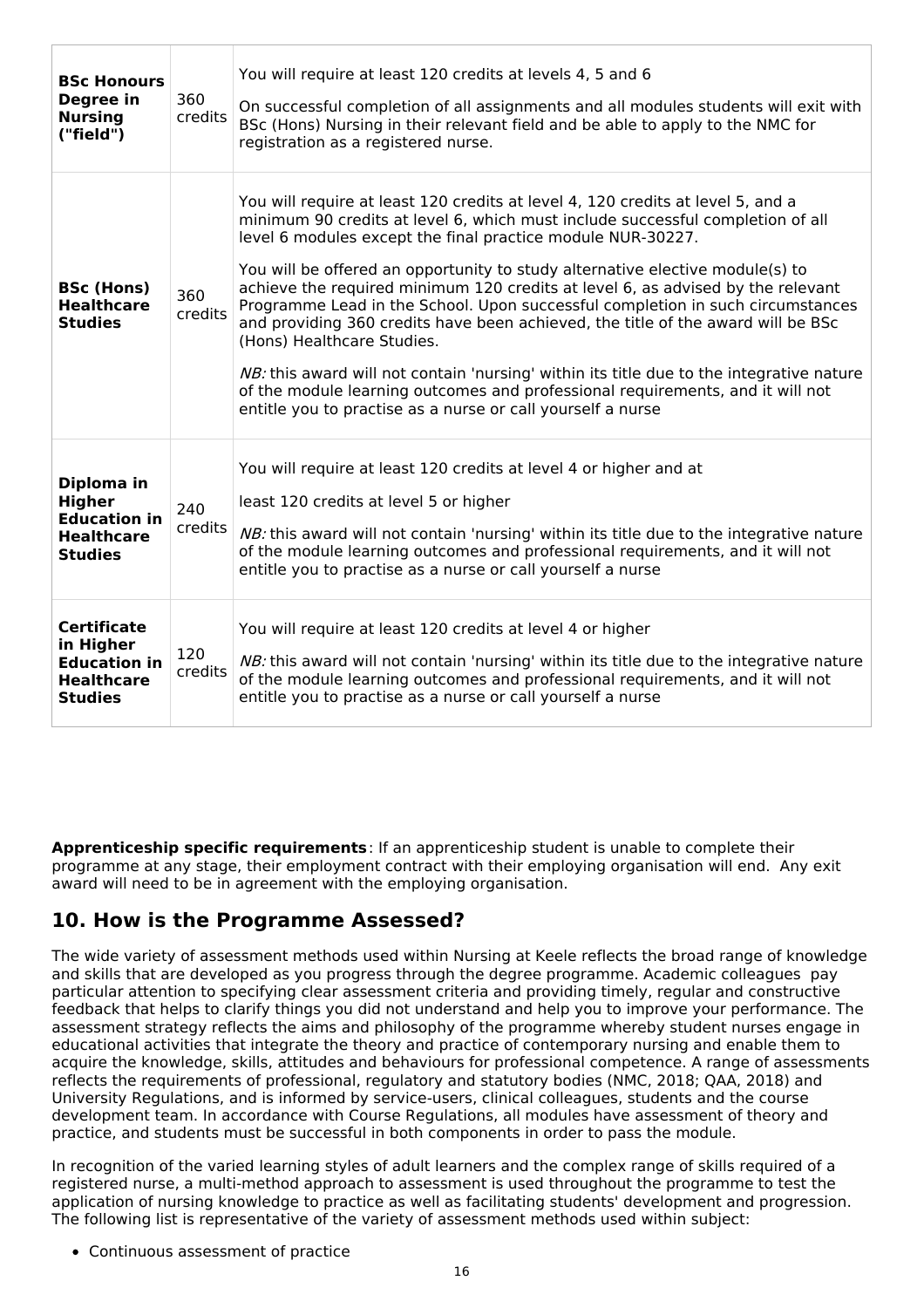- Assessments of an 'episode of care' in practice settings conducted by practice assessors.
- Written assignments.
- Practical examinations.
- Reflective accounts.
- Group presentations.
- Online examinations.
- Dissertation.

The following list is representative of the variety of assessment methods used within Nursing:

- **Examinations** in different formats test students' knowledge and understanding of the subject. Students will have an opportunity to test their numeracy and medicine management skills through the use of an online learning package. Examinations may consist of essay, short answer and/or multiple choice questions. These are normally undertaken in an online format.
- **Essays** allow you to demonstrate your ability to articulate ideas clearly using argument and reasoning skills and with close reference to the contexts and critical concepts covered in the modules. Essays also develop and demonstrate research and presentation skills (including appropriate scholarly referencing).
- **Class tests** taken online via the Keele Learning Environment (KLE) assess students' subject knowledge and their ability to apply it in a more structured and focused way.
- **Dissertations** enable you to explore in depth an area of particular interest through writing a literature review and to test your ability to work independently and formulate recommendations for practice.
- **Oral and poster presentations and reports** assess individual students' subject knowledge and understanding. They also test their ability to work effectively as members of a team, to communicate what they know orally and visually, and to reflect on these processes as part of their own personal development.
- **Peer assessment:** In some cases students will be involved in marking other students' work, usually with a prescriptive marking guide. This helps students to appreciate where marks are gained and lost and gives them the opportunity to see the common mistakes made by other students.
- **Reviews** of other scholars' work test students' ability to identify and summarise the key points of a text and to evaluate the quality of arguments and the evidence used to support them. In the case of work based on empirical research, reviews also assess students' knowledge of research methodologies and their ability to make critical judgements about the appropriateness of different strategies for collecting and analysing data.

Marks are awarded for summative assessments designed to assess your achievement of learning outcomes. You will also be assessed formatively to enable you to monitor your own progress and to assist staff in identifying and addressing any specific learning needs. Feedback, including guidance on how you can improve the quality of your work, is also provided on all summative assessments within three working weeks of submission, unless there are compelling circumstances that make this impossible, and more informally in the course of tutorial and seminar discussions.

Assessments are specified at the level ascribed to individual modules and reflect the increasing specificity and complexity of the learning outcomes that students will be required to achieve for the progression points. The dissertation is designed to provide students with an opportunity not only to explore literature relating to an issue in placement from a theoretical perspective but to relate that evidence to practice through work with local healthcare partner organisations. The schedule of assessments has been structured to give the students maximum opportunity to link their theoretical learning to their practice development. By staggering the submissions of theoretical assessments, the aim is to enable students to organise the workload and learning effectively. Formative assessment is a requirement of the programme and feedback provided will be invaluable for students' learning and progression.

Clear guidance on all assessments will be given to students within module guides and support will be available for students. Detailed, constructive and timely feedback will identify students' areas of strength and areas for further improvement. Students will be encouraged to reflect on their theoretical and practical learning using reflection to assess their own development. This will enable them to become more independent learners as they progress through their programme and build a sound foundation for autonomous practice.

Assessments have also been designed to facilitate the development of transferable skills that can be utilised in placement for the benefit of service users, relatives, carers and the student themselves. Similarly, the assessments will offer students the opportunity to demonstrate knowledge, evidence - based practice and application of their developing research skills (i.e. literature searching and reviewing, application and critique of research methods and evaluation of evidence). To ensure that students are able to meet the minimum requirements of the University and in accordance with the School's marking criteria; the minimum pass mark for all summative assessments is 40% (pass). Failure to achieve a pass mark at the first attempt will lead to an automatic reassessment for which the maximum mark awarded will be 40% (pass).

To successfully complete the award and apply for entry to the professional register the students must successfully achieve in each of the following areas: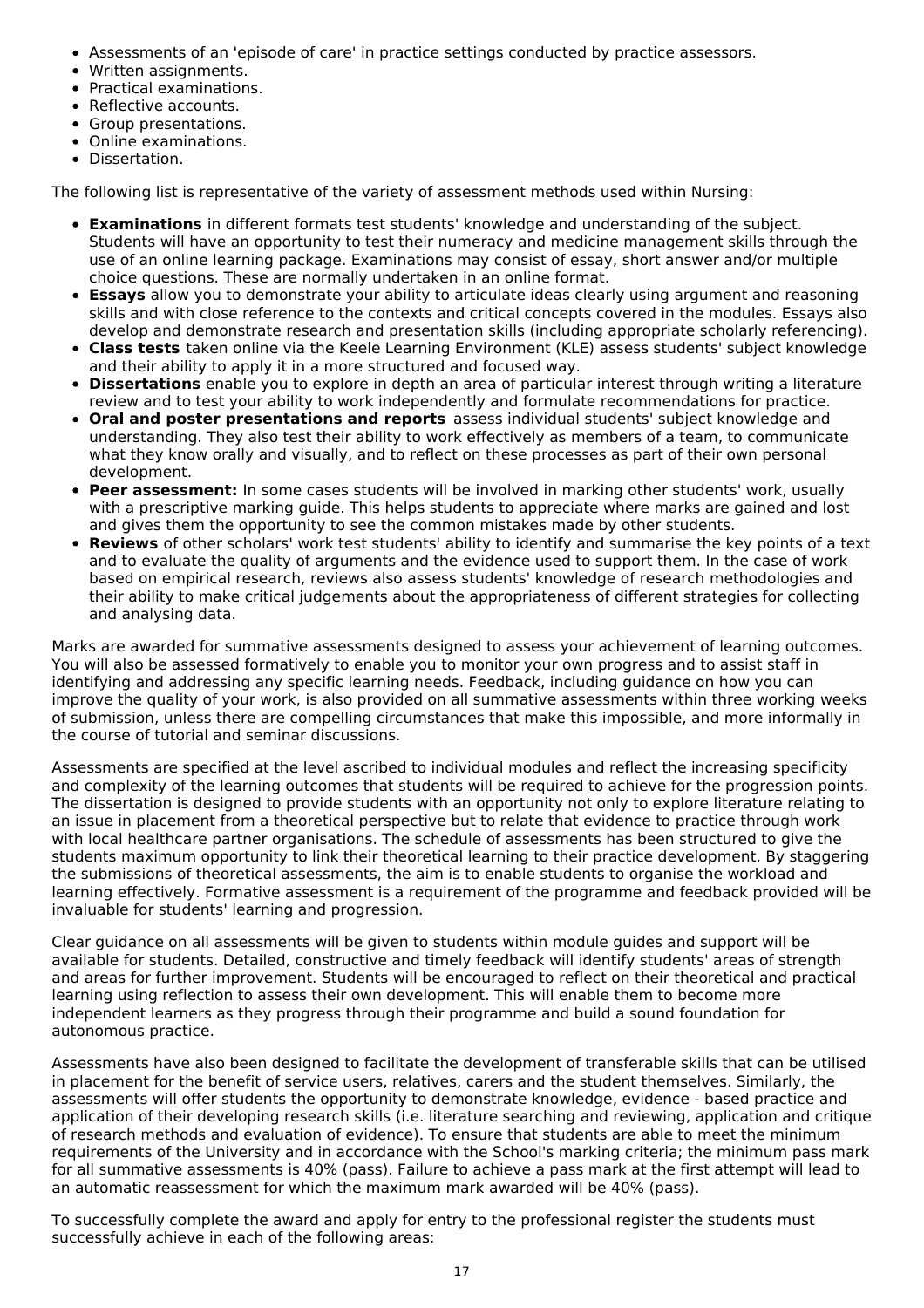- Summative module assessments
- Professional conduct
- Good health and good character.
- Achievement of theory and practice hours as per the professional requirements of the programme.

Management of the assessment process will be in accordance with the University academic regulations.

### **Assessment of Clinical Performance**

As 50% of the programme is undertaken in the practice setting, you will be placed with practice supervisors/practice assessors who will guide and support you in the development of your nursing skills, by integrating theory with practice. For each practice module, you will undertake practice based assessments of your clinical skills. This will be facilitated with the use of an electronic Practice Assessment Document containing guidance for you and your supervisor along with the details of the skills and learning outcomes to be achieved during your placement. As you progress, you will work with a number of different practice supervisors/practice assessors and will be given the opportunity to learn by observation, direct supervision and participation in placement. Practice supervisors/practice assessors will use the practice assessment documentation to continuously assess, provide feedback and record your achievements throughout your programme. The electronic Practice Assessment Document will also record your practice hours throughout the programme.

The assessment process aims to ensure validity and reliability in the assessment of practice. Support and guidance will be available to supervisors from Academic Assessors utilising the electronic Practice Assessment Document and other methods. You will be encouraged to reflect on and discuss your learning needs with your supervisors during placements. To support this dialogue, you will work collaboratively with your nominated practice supervisor at the beginning of the placement to develop a bespoke learning and progression plan. You will formatively self-assess your progress at the mid and final points of each placement with your practice assessor to enable ongoing development plans to be produced. You will provide practice supervisors and practice assessors with evidence of your achievements in practice as part of the summative assessment of the placement, by the development of a Professional Portfolio and achievement of progression point criteria. Practice supervisors/practice assessors will use a variety of sources of evidence to assess achievements; such as feedback and testimonials from service users and their relatives, nursing colleagues in the hub and spoke placements, peers and your own self-evaluation and reflection.

#### **Progression**

To indicate student progression an Ongoing Record of Achievement will be completed as part of the practice documentation. At the end of each year, there will be a progression point that students move through to enter their next level of academic study. The NMC first and second progression points have been incorporated to ensure that the students cannot progress to the next level unless the NMC requirements have been met.

#### **Apprenticeship specific requirements:**

#### **Apprenticeship End Point Assessment**

This will take place within three months of successful completion of the BSc (Hons) Nursing award. The assessment will comprise of your successful completion through the award board and having completed the declaration of good character for registration with the NMC.

[https://www.instituteforapprenticeships.org/apprenticeship-standards/registered-nurse-degree-\(nmc-2018\)](https://www.instituteforapprenticeships.org/apprenticeship-standards/registered-nurse-degree-(nmc-2018)-v1-1) v1-1

# **11. Contact Time and Expected Workload**

This contact time (in-situ, synchronous or asynchronous) is intended to provide you with an indication of the type of activity you are likely to undertake during this programme. The data is compiled based on module content and learning patterns of students on similar programmes in previous years. Every effort is made to ensure this data is a realistic representation of what you are likely to experience, but changes to programmes, teaching methods and assessment methods mean this data is representative and not specific.

The figures below are an example of activities that a student may expect on your chosen course by year stage of study. Contact time includes scheduled activities such as: lecture, seminar, tutorial, project supervision, demonstration, practical classes and labs, supervised time in labs/workshop, fieldwork and external visits. The figures are based on 1,200 hours of student effort each year for full-time students.

### **Activity**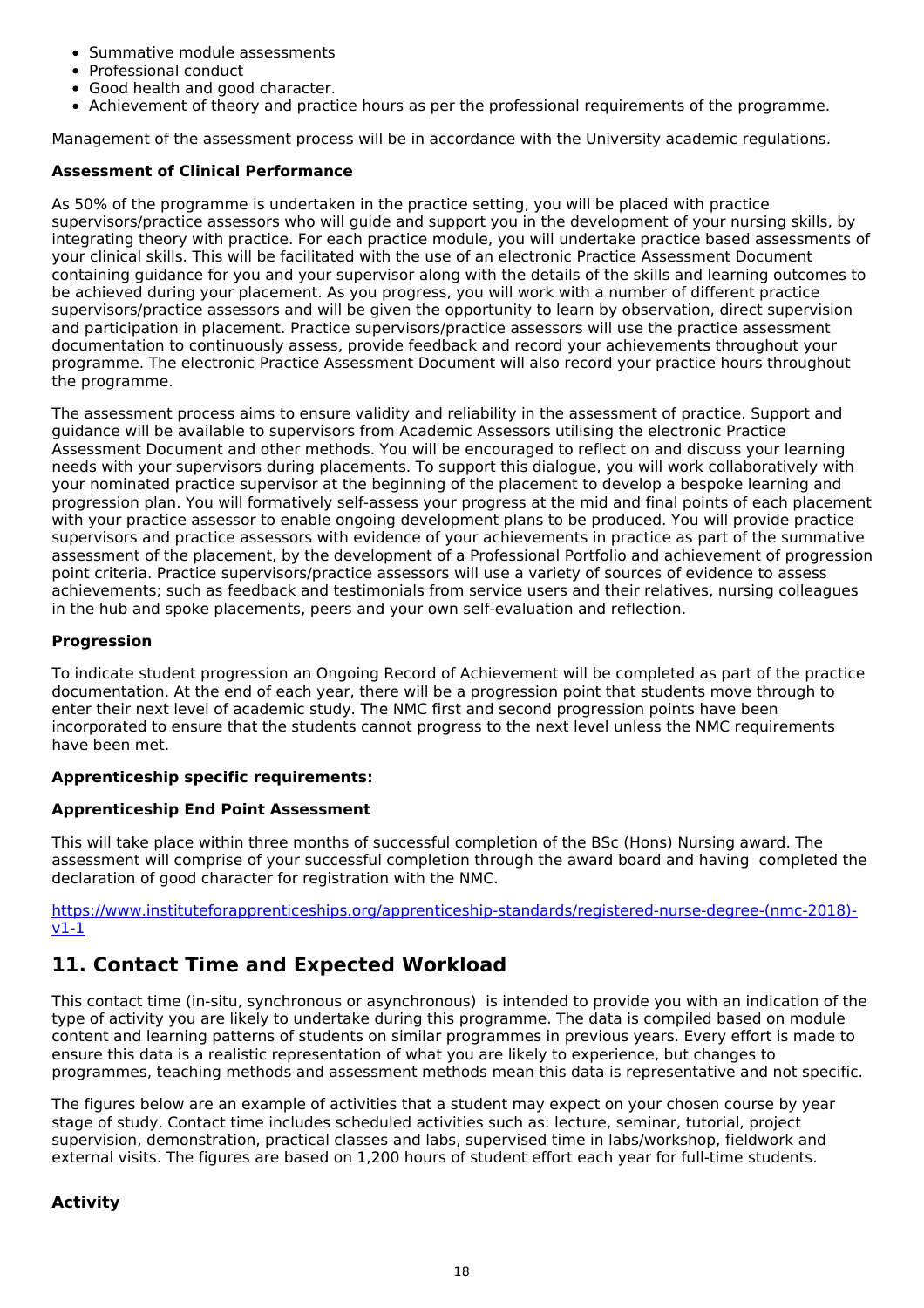|                                     | <b>Scheduled learning and teaching</b><br>activities | <b>Guided independent</b><br><b>Study</b> | <b>Placements</b> |
|-------------------------------------|------------------------------------------------------|-------------------------------------------|-------------------|
| Year 1 (Level<br>$\left( 4 \right)$ | 20%                                                  | 37%                                       | 43%               |
| Year 2 (Level<br>5)                 | 18%                                                  | 32%                                       | 50%               |
| Year 3 (Level<br>6)                 | 10%                                                  | 34%                                       | 56%               |

The NMC requires 4,600 hours are required for structured learning activities across the programme. The programme exceeds this with a total of approximately 4,725 hours. This comprises the following:

- Practice learning in placements will consist of a total of 2,362.5 hours overall
- Theory / independent study totals 2,362.5 hours overall

### **12. Accreditation**

This programme is accredited by the Nursing and Midwifery Council (NMC). Please note the following:

**Module Selection:** Students should note that to be awarded Registration with the Nursing and Midwifery Council they must pass all of the assessments within all of their modules and achieve a minimum standard of a pass grade or 40%. All modules are compulsory and are to be undertaken in sequence. Entry to a subsequent module is dependent on successful completion of the previous module and achievement of the progression point.

**Regulations:** Your programme has professional accreditation and there are specific regulations, which you have to agree to abide by, which are detailed in the following section.

**Study abroad:** There is a self-funded elective period within the programme. Students wishing to undertake this elective period internationally must follow the School processes and government guidelines outlined by the School International Director/Lead for Study Abroad. Apprenticeship students will require agreement from their employer to undertake a study abroad elective

# **13. University Regulations**

The University Regulations form the framework for learning, teaching and assessment and other aspects of the student experience. Further information about the University Regulations can be found at: <http://www.keele.ac.uk/student-agreement/>

If this programme has any exemptions, variations or additions to the University Regulations these will be detailed in an Annex at the end of this document titled 'Programme-specific regulations'.

# **14. Other Learning Opportunities**

#### **Practice Learning**

Practice Learning will be organised on a 'Hub and Spoke' model. Students will be allocated a base (hub) in their field of nursing and a range of settings relating to the hub and to people's healthcare journeys (spokes). The development of a practice placement circuit that utilises a 'Hub and Spoke' method of allocating students in clinical areas is a way of expanding the capacity of the existing practice placement circuit, ensuring that the NMC (2018e) and QAA (2002) aspects of placement learning are met. This enables students to focus on people's journeys through the complexities of the health and social care system.

#### **Hub & Spoke Example - Home Treatment Team**

#### See [image](https://keeleacuk.sharepoint.com/:i:/s/SAS-QualityAssuranceSharedFiles/EWSSG_czYj5MsamFZUQWVGABRa5jXfjbwfq8sBr6bYs5pg?e=WxjOsi)

Practice constitutes a minimum 50% of the curriculum hours (2,300 hours) (NMC 2018).

### **Field Placements**

Field placements will provide the student with a range of practice experiences that will develop their professional values and nursing skills providing an opportunity to apply their learning in their chosen field of nursing. Practice experience will be provided in partnership with local health care trusts and the independent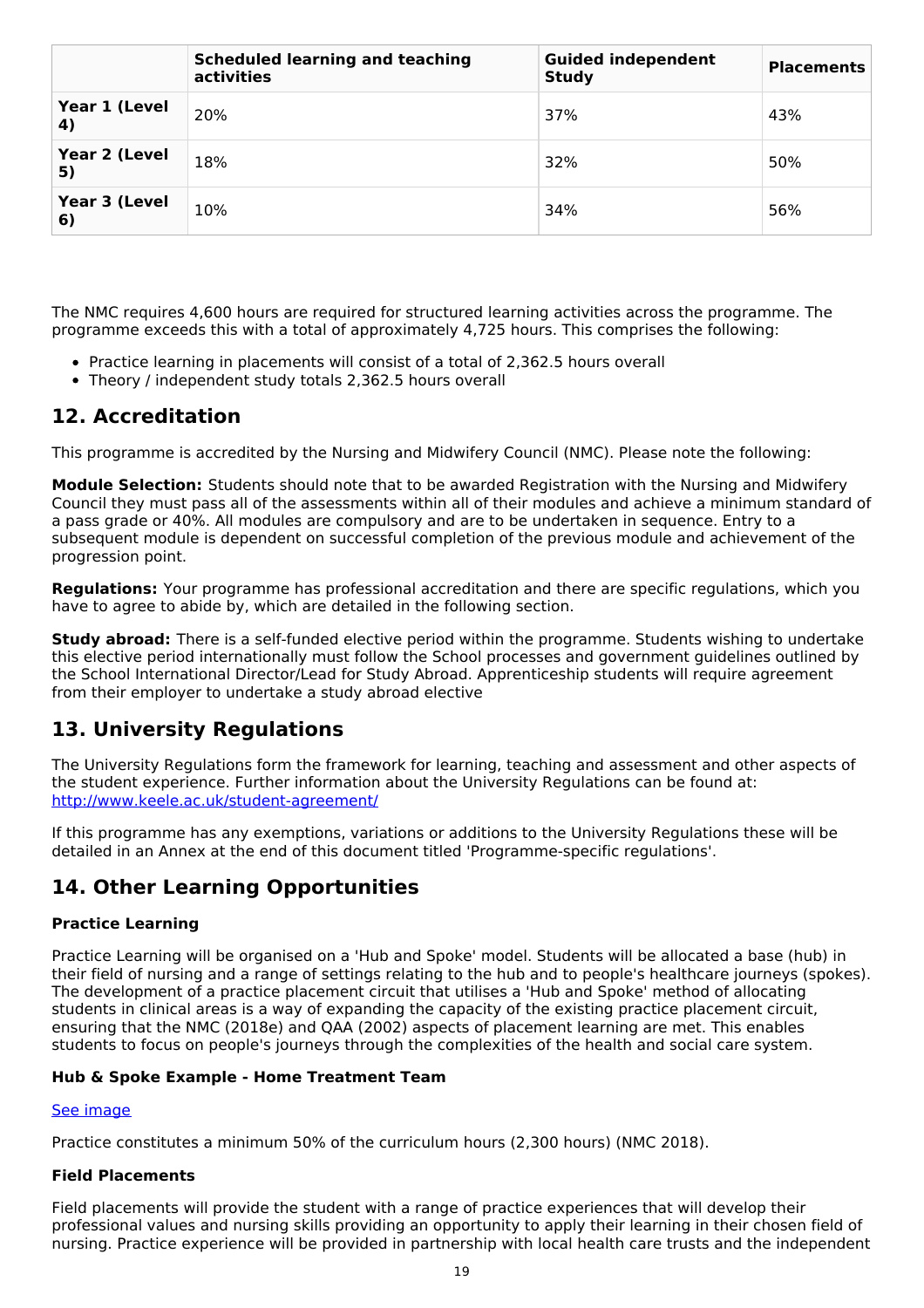sector, and will follow a hub and spoke model commencing with a formative placement a the start of each part of the nursing programme, experiencing person-centred care in your chosen field.

Placements will take place in a range of settings across a number of NHS Trusts and the independent health and social care sector to maximise your experience and achievement of your practice proficiencies. As you progress through the programme, you will develop your knowledge and skills to learning how to manage people with more complex health needs, and develop your team working skills. The final year prepares you for registration as a 'future nurse' with leadership qualities, and clinical judgement and decision-making skills. Your final year dissertation will consolidate your understanding of research empowering nursing practice and service user experience of healthcare.

**Apprenticeship Specific Requirements**: Placement experiences for apprenticeship students will be led by the employing organisation in partnership with the School.

#### **Practice Quality Monitoring**

An audit process is in place to ensure the maintenance of educational standards in practice as part of our practice placement quality systems. The Practice Placement Quality Lead Lecturer and Clinical Placement Facilitators' meetings oversee implementation of the NMC standards to support learning and assessment in practice (NMC, 2018e) in partnership.

You will be supported in practice by a named supervisor in line with Standards to Support Learning and Assessment in Practice (NMC, 2018e), and you will be assessed by a named practice assessor and academic assessor.

There are sufficient supervisors to support the number of students on pre-registration nursing programmes, and a rolling programme of practice supervisor / practice assessor education and updates ensures that there will also be sufficient supervisors to meet student nurse numbers and meet NMC quality standards. Preparation of supervisors for the curriculum is ongoing. General information about the structure and content of the BSc(Hons)Nursing programme is incorporated into existing supervisor and assessor preparation (SSSA, NMC 2018). Moderation of practice assessment documents are undertaken on a regular basis to ensure compliance with NMC standards and University Regulations. External Examiners regularly visit placement areas as part of their external moderation responsibility.

Placement providers maintain the practice supervisor and practice assessor databases. Managers use the organisation appraisal system as part of their contractual obligation to ensure their supervisors and assessors receive ongoing support to continue in their role as a practice supervisor or practice assessor. The Schools Placement Team administer the electronic system for overseeing preparation and ongoing support information, for PS/PAs which are shared with placement providers.

#### **Inter-professional Learning in the Pre-Registration Curriculum**

Partnership and co-operation at all levels is fundamental in 21st Century health and social care systems to ensure a seamless service to meet people's healthcare needs. Inter-professional education is seen as giving everyone working in the health sector the skills and knowledge to respond effectively to the individual needs of the patients (NHSE, 2014).

It has been recognised that team working, integration and workforce flexibility could only be achieved if there was widespread recognition and respect for the specialist base of each profession. Therefore, interprofessional education has developed over the years in the UK to:

- Modify negative attitudes and perceptions.
- Remedy failures in the trust and communication between professionals.
- Reinforce collaborative competence.
- Secure collaboration to implement policies, to impose services and to effect change.
- Cope with problems that exceed the capacity of any one profession.
- Enhance job satisfaction and ease stress.
- Create a more flexible workforce.
- Counter reductionism and fragmentation as professions proliferate in response to technical advance.
- Integrate specialist and holistic care.

At Keele University, the Faculty of Medicine and Health Sciences is committed to inter-professional education in both principle and practice. We are in a fortunate position as an HEI to have educational provision for Nurses, Midwives, Nursing Associates, Physiotherapists, Radiographers, Doctors, Pharmacists and Bio medical scientists, all of which participate in the online IPE strategy for the Faculty. The School of Nursing and Midwifery is a major contributor in terms of numbers of students and lecturers involved in the initiative. IPE also permeates all three years of the pre-registration nursing programme.

The aims of our IPE programme are;

To develop of mutual understanding and respect between professional groups.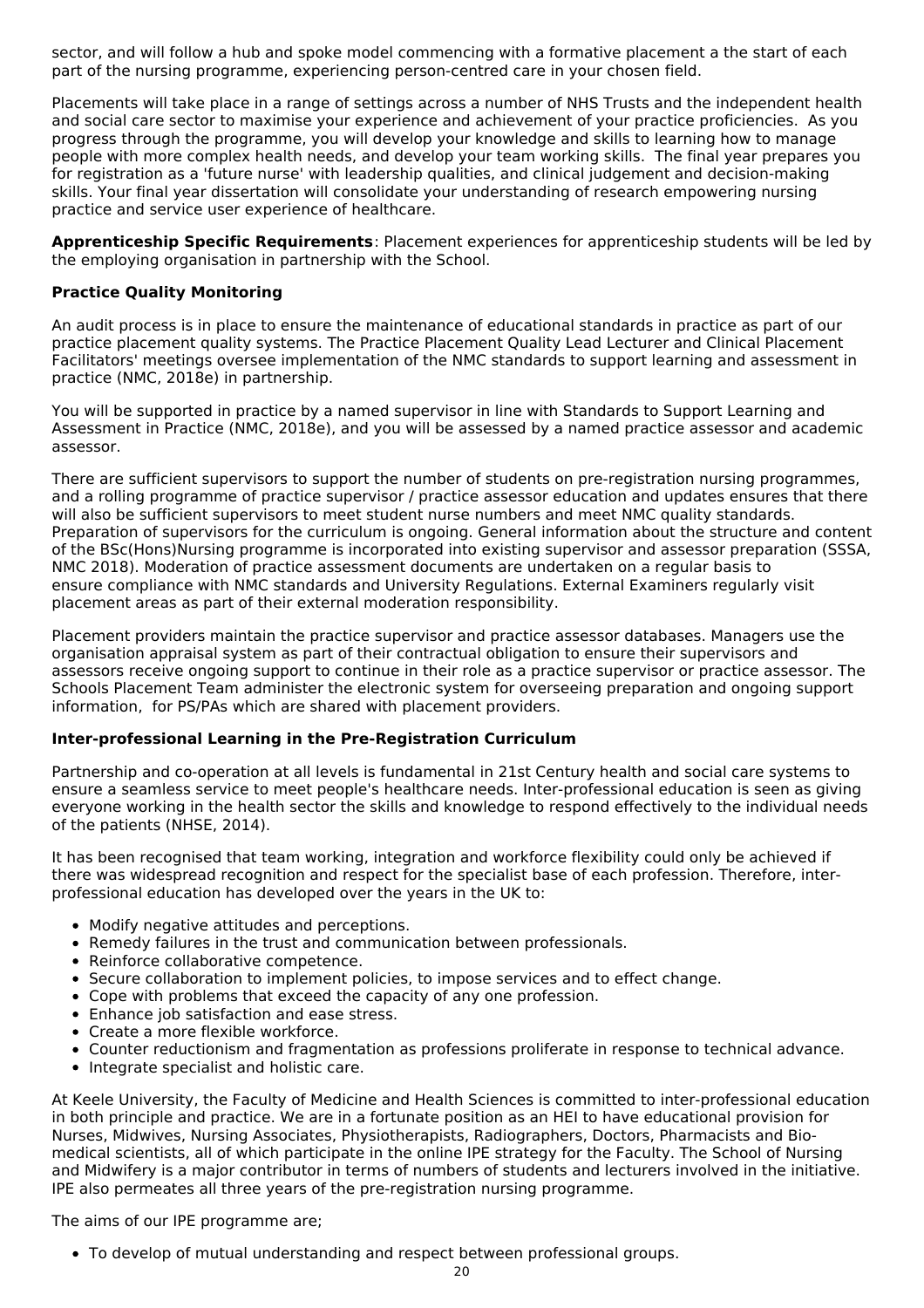- To promote of inter-professional learning and teaching in undergraduate and postgraduate education across the Faculty.
- To facilitate the incorporation of interdisciplinary learning and teaching in health disciplines across the University, for example, through collaboration with other Faculties plus the local NHS Trusts.
- To identify opportunities for shared learning and teaching in line with Government and University policy.
- To enhance the knowledge, skills and attitudes for professional roles.

Inter-professional education in the School of Nursing and Midwifery, for the pre-registration nursing students is part of a dynamic and ever-developing area of education, which is essential to equip them for today's working environment in the health service. IPE initiatives are continually evaluated and new initiatives being developed.

Please see website for more details [http://www.keele.ac.uk/health/inter-professionaleducation/](http://www.keele.ac.uk/health/interprofessionaleducation/)

### **Internationalisation**

There are considerable opportunities and challenges posed by the increasing globalisation and information base of the world economy and political agendas. Keele has developed a framework, which is regularly updated, within which it endeavours to strategically address the international and globalisation requirements through the delivery of key strategic objectives.

The International Strategy had six priority objectives:

- Identify Keele's place and strengths in the global knowledge economy, in both research and learning.
- Identify and develop strategic institutional collaborations: focused, multi-functional, and appropriately funded.
- Develop global dimensions to the curriculum.
- Develop a modern languages strategy.
- Review and continually update our international recruitment strategy.
- Internationalise the student [and staff] experience.

To help support these objectives, the University International Director provides an internal structure to enable key individuals responsible for internationalisation to have a link person within each School to share best practice, provide information on international opportunities, raise awareness of current and planned activities and ensure that a consistent international approach is adopted across Schools.

The School of Nursing and Midwifery has been proactive in developing the international perspective and has a growing focus with well-established partnerships with a number of institutions as outlined in Table 1 (see school website for more information <http://www.keele.ac.uk/nursingandmidwifery/international/>). These enable both staff and student opportunities for exchanges and electives. Students on the nursing programme will explore global health issues, international health targets and international health care policies within the curriculum using a variety of learning and teaching methods. In addition to this, students will be given the opportunity to undertake an international placement either in one of the School's link institutions, via a recognised placement organisation or following appropriate approval processes, a placement they have identified.

Within the School of Nursing and Midwifery, many students have experienced short and long placements in a variety of countries. The School also welcomes a number of students from other countries to spend a period of study here, which has evaluated extremely positively and benefits the student group as a whole. An annual event is scheduled where health care students within the Faculty reflect on their international experiences as part of the "Keele International Festival".

### **Table 1. International Placements and links from previous years**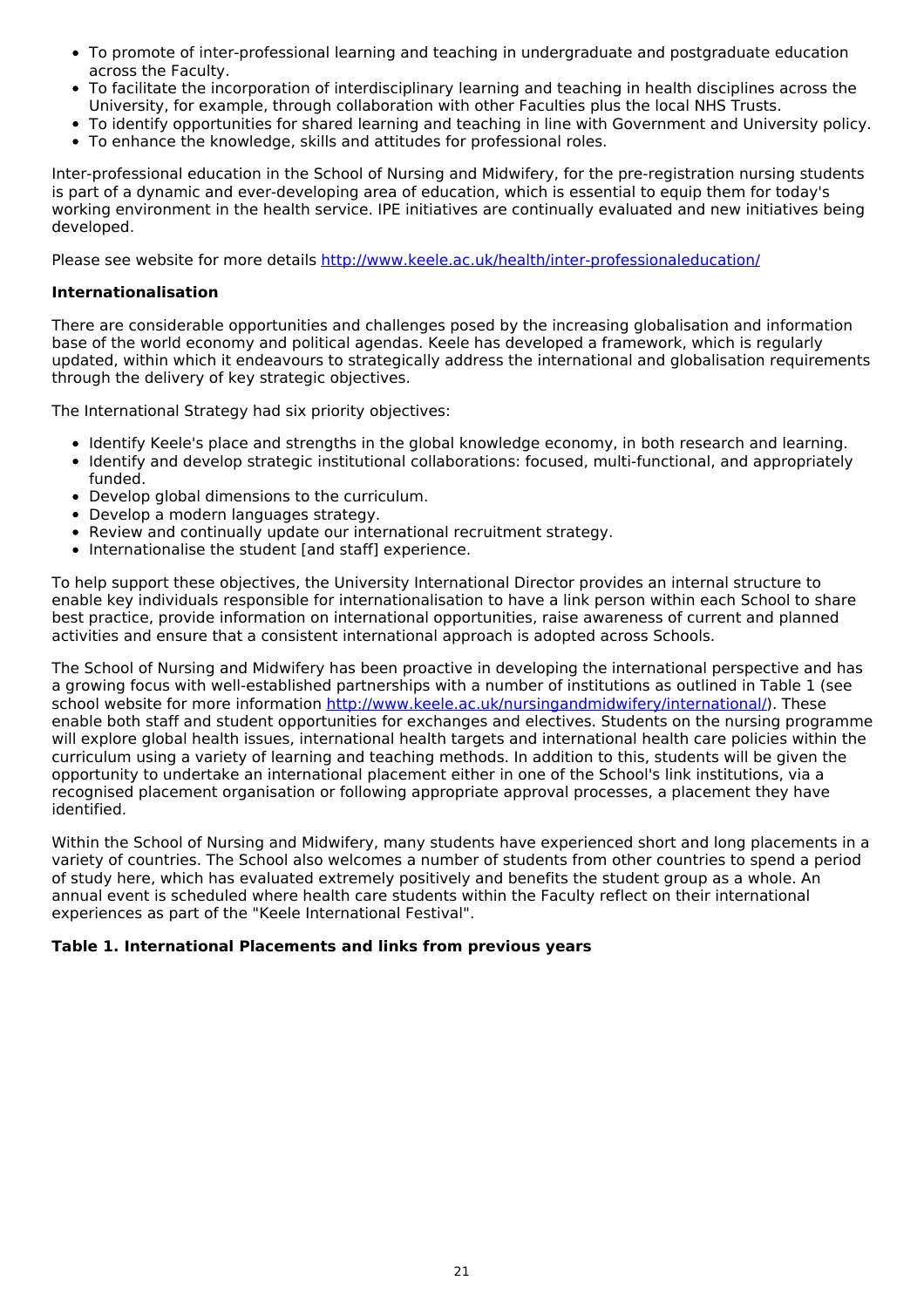| Country                                                          | <b>Organisation</b>                                                                       |
|------------------------------------------------------------------|-------------------------------------------------------------------------------------------|
| Australia                                                        | Queensland Health, Gold Coast Hospital                                                    |
| Canada                                                           | York University and hospitals in Toronto                                                  |
| Turkey                                                           | Ankara University - Agreement for Teaching Mobility &<br>Student Mobility.                |
| Sweden                                                           | University of Gothenburg - Agreement Teaching<br>Mobility/Admin Mobility/Student Mobility |
| Iceland                                                          | <b>Agreement Teaching Mobility</b>                                                        |
| Range of countries for example Nepal, Sri<br>Lanka, and Tanzania | Work the World Organisation, or 'Mindmygapyear'                                           |
| Spain                                                            | University Nebrija Madrid                                                                 |

Students on the Nursing Programme have the opportunity to spend time abroad during an international elective placement. This is a self-funded placement. Students wishing to undertake this international elective must follow the School processes outlined by the School International Director.

### **Apprenticeships Specific Requirements:**

Apprenticeship students must discuss any proposed international opportunity with their employing organisation.

# **15. Additional Costs**

Apart from additional costs for textbooks, inter-library loans and potential overdue library fines, nursing students should be aware of the following additional costs:

### **Travel for placements**

Pre-Registration nursing students are required to undertake a minimum of 2,300 hours in clinical practice over the duration of a three-year course.

A student's geographical location, when possible, is taken into account when allocating to clinical placements and, whilst efforts are made to limit student travel, it is not possible to guarantee that placements will be in particular locations and students may be required to travel some distance for their placements. Clinical placements currently in use by the School of Nursing and Midwifery are within a 50-mile radius, most being 30 miles or less, from the university. Travel Expenses may be claimed in accordance with information from the NHS Learning support fund guidelines. Apprenticeship student nurse placement travel costs will be managed by their employing organisations' travel policy.

#### **Uniform**

Smart, presentation is an important aspect of being a student nurse as a professional requirement of representing nursing and being a Keele student nurse. You will be supplied with three sets of uniform (tunic and trousers). You may purchase extra sets of tunics and trousers to adhere to university uniform policy from our designated supplier if you choose to. You will be informed how to do this. You will need to provide your own appropriate footwear for placements as per the School Uniform Policy, and it is recommended that you purchase a fob watch. You are advised to review and ensure that you can adhere to the school uniforms policy. Any replacement uniform costs will need to be paid for by you and could be in the region of £35-40.

#### **UHNM ID card**

Adult Nursing, and Children's Nursing students will need to apply for a University Hospitals of North Midlands NHS Trust (UHNM) ID card at a cost of £5-15.

#### **Disclosure and Barring Service (DBS)**

Clearance for an enhanced DBS check is mandatory. From September 2019, students are required to register with the online DBS update service at their own expense. Currently this is an annual charge of £13.00.

#### **Occupational Health Clearance**

The commencement of your course will depend upon a health fitness report being provided by the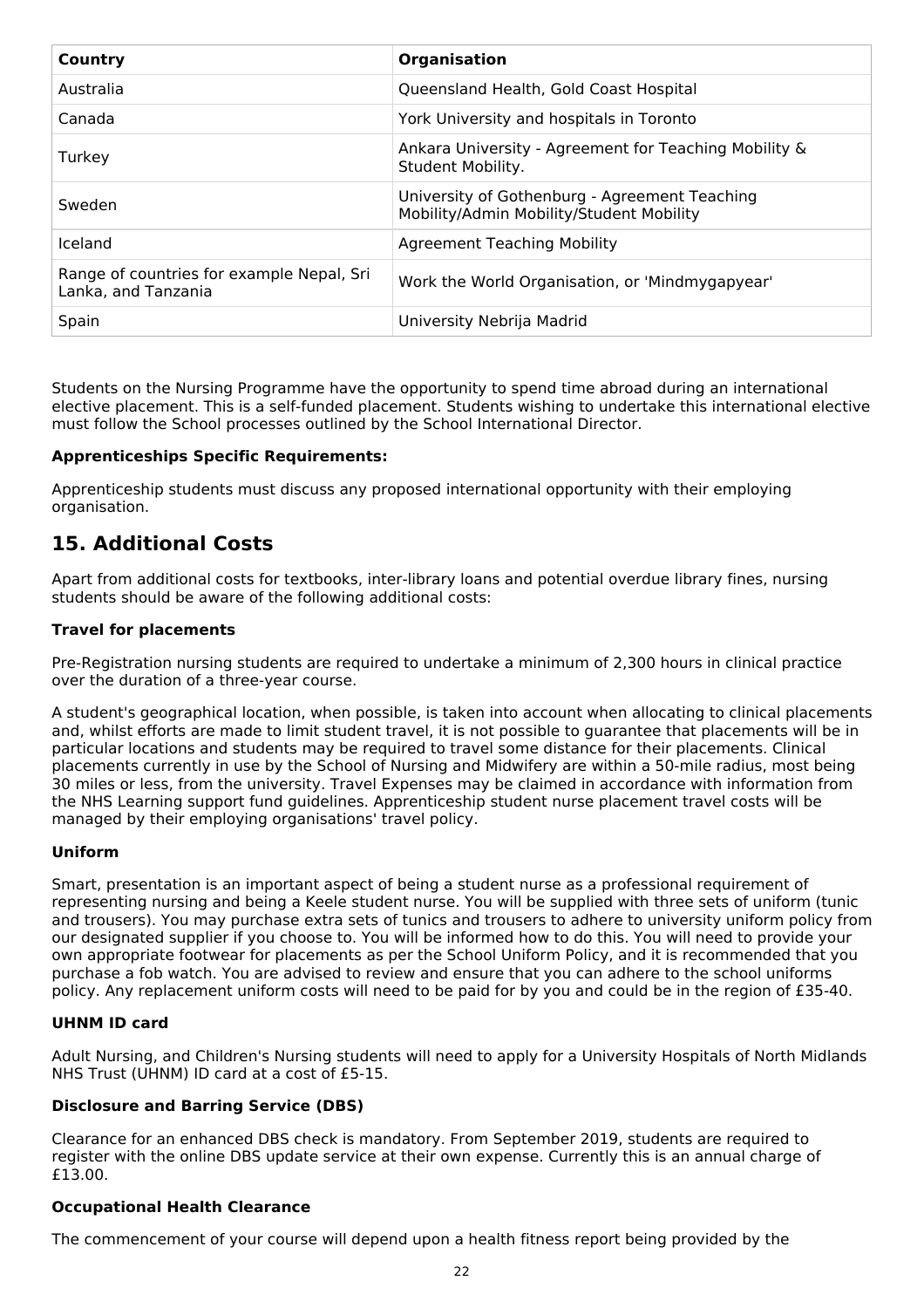University's Occupational Health Service. As part of this process, you MUST complete a health questionnaire, prior to the start of your programme and undertake as necessary immunisations or blood tests to meet practice learning requirements. You will be responsible for any fee that may be required by your GP and any OH costs including non-attendance.

Other costs are outlined in the table below:

| <b>Activity</b>                                                                                                             | <b>Self funding cost</b>                                          | <b>Estimated Cost</b><br><b>Apprenticeship students</b>                  |
|-----------------------------------------------------------------------------------------------------------------------------|-------------------------------------------------------------------|--------------------------------------------------------------------------|
| Total estimated additional costs<br>Travel - as outlined above                                                              | £- dependent on<br>placement                                      | £- Dependent on your<br>employing organisation                           |
| <b>One</b> additional set of Uniforms if required (three<br>sets supplied free)                                             | £35 - £40 including VAT<br>and postage                            | £35 - £40 including VAT<br>and postage paid by<br>employing organisation |
| UHNM ID Card (Adult and Child students only)                                                                                | £5 per replacement card                                           | Paid by your employing<br>organisation                                   |
| Replacement of Lost or Damaged Name Badge.                                                                                  | £5 per replacement badge                                          | Paid by your employing<br>organisation                                   |
| Register to the DBS Update Service (£13 per<br>year)                                                                        | £39                                                               | Paid by your employing<br>organisation                                   |
| Enhanced DBS Check (Only applicable to<br>students who do not register to the Update<br>Service in time) (£47.20 per check) | £47.20 per new DBS check                                          | Paid by your employing<br>organisation                                   |
| OH Clearance - as outlined above                                                                                            | £- dependent on<br>circumstances                                  | Paid by your employing<br>organisation                                   |
| <b>Total estimated additional costs</b>                                                                                     | $£136.20 - £151.20$<br>excluding potential<br>travel and OH costs | N/A excluding potential<br>travel costs                                  |

These costs have been forecast by the University as accurately as possible but may be subject to change as a result of factors outside of our control (for example, increase in costs for external services). Forecast costs are reviewed on an annual basis to ensure they remain representative. Where additional costs are in direct control of the University we will ensure increases do not exceed 5%.

As to be expected there will be additional costs for inter-library loans and potential overdue library fines, print and graduation. We do not anticipate any further costs for this programme.

### **Additional Financial support**:

If you are experiencing any financial hardship during your programme you are advised to discuss this with the Student Experience Support Officer. There may be access to additional funding which is dependent on individual circumstances.

### **Apprenticeship Specific Requirements:**

As apprenticeship students you are employed and will not be entitled to additional financial support.

# **16. Annex - Programme-specific regulations**

### **Programme Regulations:**

- BSc (Hons) Nursing (Adult)
- BSc (Hons) Nursing (Children's)
- BSc (Hons) Nursing (Learning Disability)
- BSc (Hons) Nursing (Mental Health)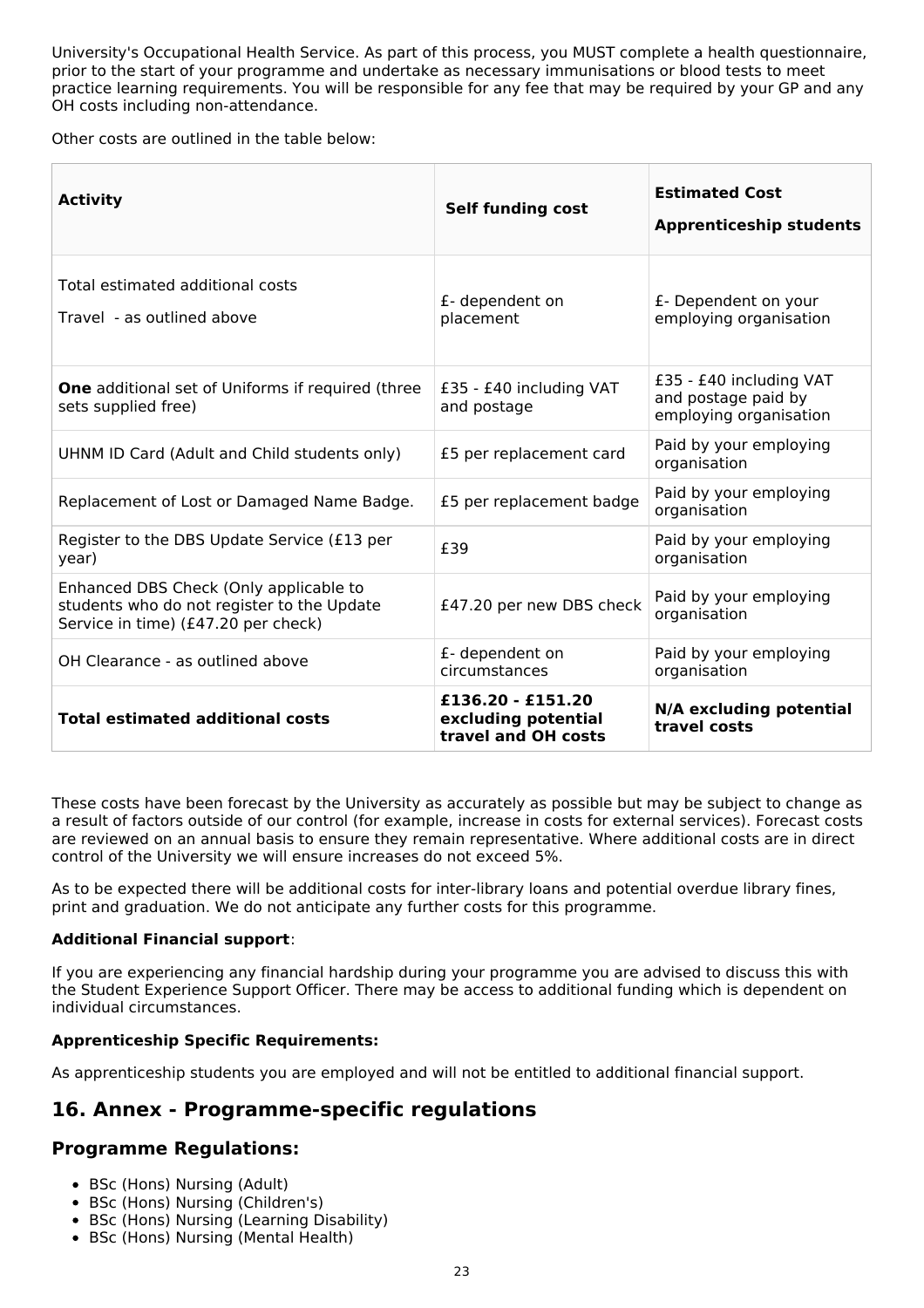| <b>Final Award and Award Titles</b> | BSc (Hons) Nursing (Adult)<br>BSc (Hons) Nursing (Children's)<br>BSc (Hons) Nursing (Learning Disability)<br>BSc (Hons) Nursing (Mental Health) |  |  |
|-------------------------------------|-------------------------------------------------------------------------------------------------------------------------------------------------|--|--|
| <b>Intermediate Award(s)</b>        | BSc (Hons) Healthcare Studies<br>DipHE Healthcare Studies<br>CertHE Healthcare Studies                                                          |  |  |
| <b>Last modified</b>                | n/a                                                                                                                                             |  |  |
| <b>Programme Specification</b>      | https://www.keele.ac.uk/ga/programmespecifications                                                                                              |  |  |

The University's Academic Regulations which can be found on the Keele University website [\(https://www.keele.ac.uk/regulations/](https://www.keele.ac.uk/regulations/)[\)\[1\]](https://scims-api.keele.ac.uk/#_ftn1) apply to and regulate the programme, other than in instances where the specific programme regulations listed below over-ride them. These programme regulations list:

- **Exemptions which are characterised by the omission of the relevant regulation.**
- Variations which are characterised by the replacement of part of the regulation with alternative wording.
- Additional Requirements which set out what additional rules that apply to students in relation to this programme.

The following **exemptions, variations** and **additional requirements** to the University regulations have been checked by Academic Services and have been approved by the Faculty Education Committee.

### **A) EXEMPTIONS**

The clause(s) listed below describe where an exemption from the University's Academic Regulations exists:

For the whole duration of their studies, students on this Programme are exempt from the following regulations:

i) The programme should be of 45 weeks duration per year with a minimum total of 4,600 hours over the duration of the three-year programme, demonstrating 50% theory and 50% practice hours

ii) The Head of School or designate declares good health and good character of students to the NMC on programme completion.

#### **Recognition of Prior Learning (RPL)**

The Keele Recognition of Prior Learning (RPL) Policy 2.2.1 (2019) states that:

- 1. The guideline to be followed when assessing RPL applications is that no more than 50% of the taught credits for a programme can be exempted through RPL. Exceptions to the guideline in 2.2.1 are only permitted where they are set out in programme-specific regulations.
- 2. The NMC (2018d) permits RPL for registered nurses that is capable of being mapped to the NMC (2018a) Nursing Standards of Proficiency and programme outcomes that may be more than 50% of a programme
- 3. Therefore this programme has an exemption to the RPL guideline 2.2.1 to allow entry for registered nurses as set out in the clause above.

### **B) VARIATIONS**

The clause(s) listed below describe where a variation from the University's Academic Regulations exists: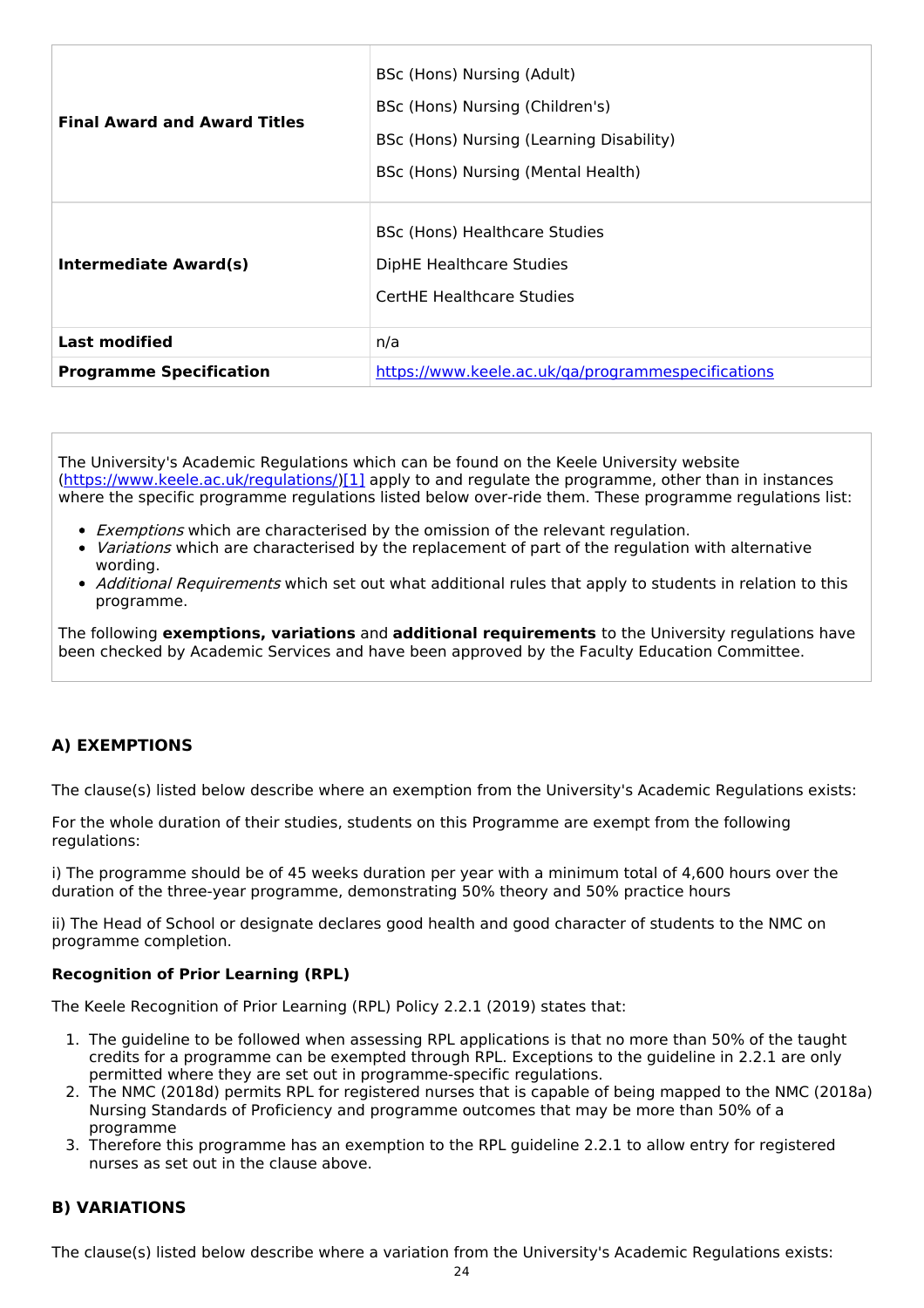### **Variation 1: Modules and Assessment**

This programme varies from Regulation C3 Bachelors Degree (11.7a)

- A student must be successful in all summative assessments as the NMC (2018c) Section 5.16 states that there should be no compensation across theory and practice learning.
- All modules must be successfully completed.
- No compensation is permitted for modules within the Nursing Degree programme (NMC QA Framework 2013 Annex).
- A student who has failed an assessment / module at two attempts with no extenuation will be invited to submit evidence of extenuation for the assessment / module to a School Progress Review Panel, and, if deemed appropriate, will be awarded a further assessment attempt capped at the module mark.

#### **Variation 2: Dissertation**

This programme varies from Regulation C3 Bachelors Degree (8.8) as students will complete a 6000 word dissertation in recognition of the academic and practice endeavour required for completing professional programme.

in any module which is assessed solely by one unit of in-course assessment, that assessment should be <sup>a</sup> piece of written work of 4000-5000 words or the equivalent in respect of <sup>a</sup> 15 credit module and 8-10,000 words or the equivalent in respect of <sup>a</sup> 30 credit module;

### **Additional Requirements:**

Apprenticeship Specific Requirements:

The knowledge Skills and behaviours required for the Degree Nursing Apprenticeship have been mapped and are integrated into the programme:

| What is<br>required for<br>occupational<br><b>Area</b> (as listed in the standard)<br>competence?<br>(as listed in<br>the standard) | How is this<br>to be<br>delivered<br>(specify<br>relevant<br>modules) | <b>Principal</b><br>forms of<br>assessment<br>(of the<br>competency)<br>used and/or<br>how and<br>where it will<br>be evidenced<br>and<br>formatively<br>assessed | If any of the<br>Knowledge<br>requirements are<br>to be met by on-<br>the-job learning,<br>rather than within<br>the programme,<br>please indicate<br>which elements<br>and how this will<br>be managed and<br>monitored |
|-------------------------------------------------------------------------------------------------------------------------------------|-----------------------------------------------------------------------|-------------------------------------------------------------------------------------------------------------------------------------------------------------------|--------------------------------------------------------------------------------------------------------------------------------------------------------------------------------------------------------------------------|
|-------------------------------------------------------------------------------------------------------------------------------------|-----------------------------------------------------------------------|-------------------------------------------------------------------------------------------------------------------------------------------------------------------|--------------------------------------------------------------------------------------------------------------------------------------------------------------------------------------------------------------------------|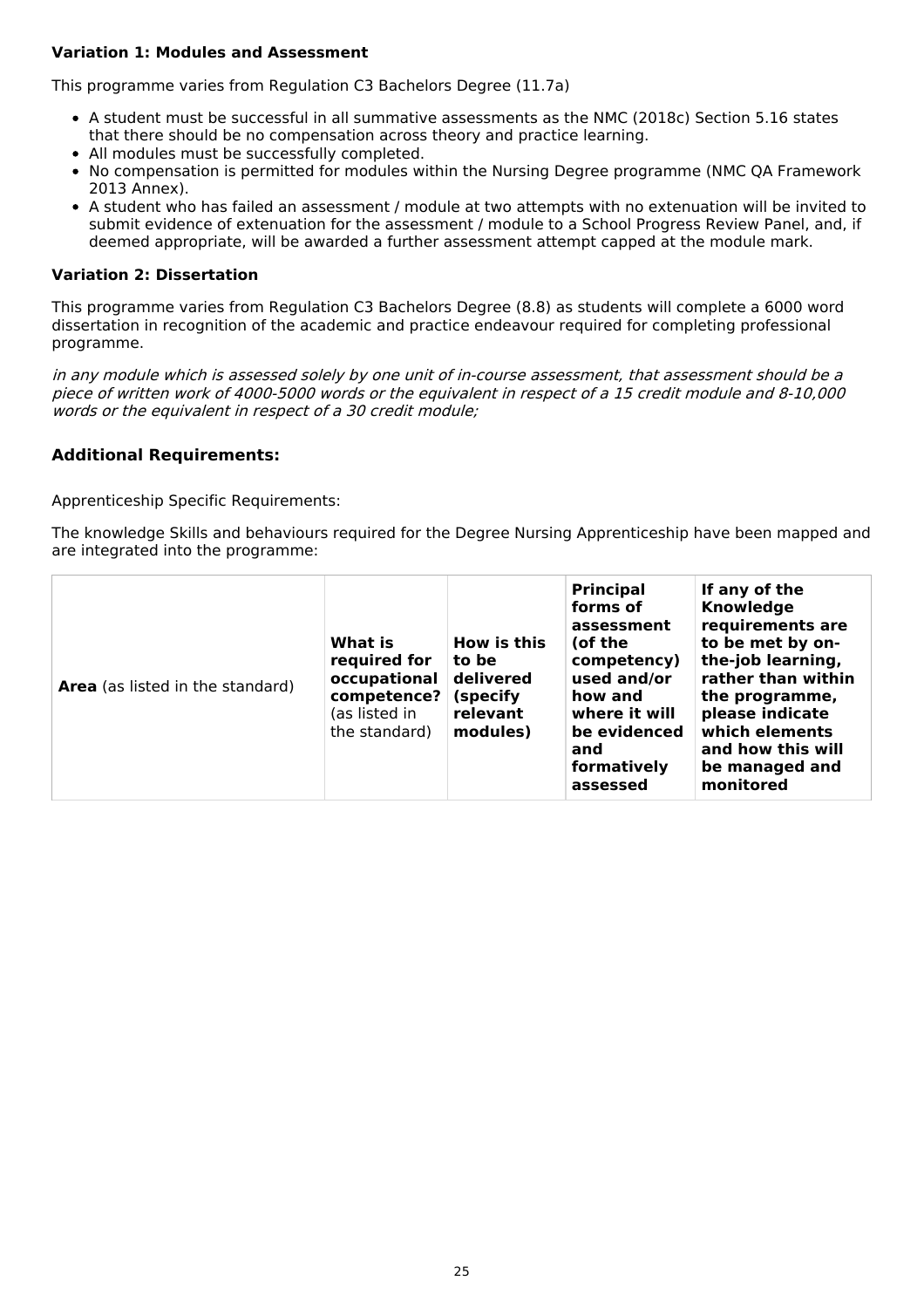| <b>Be an accountable</b><br>professional acting in the best<br>interests of people, putting<br>them first and providing<br>nursing care that is person-<br>centred, safe and<br>compassionate. | K1 K2 K3 K4<br>K <sub>5</sub><br>S1 S2 S3 S4<br>S5 S6<br>B1 B2 B3 | Person<br><b>Centred Care</b><br>Clinical<br><b>Nursing</b><br>Practice 1<br>Clinical<br><b>Nursing</b><br>Practice 2<br>Clinical<br><b>Nursing</b><br>Practice 3<br>Clinical<br><b>Nursing</b><br>Practice 4<br>Clinical<br><b>Nursing</b><br>Practice 5<br>Clinical<br><b>Nursing</b><br>Practice 6 | Essay &<br>Communication<br>exercise<br>e-PAD 1,2,3,4,5<br>and 6<br>proficiencies,<br>Episode of care<br>for each<br>placement | Assessed in Practice<br>Assessment<br>Document (PAD)<br>managed and<br>monitored by<br>supervisors/Assessors<br>in Practice and<br>overseen by<br>Academic Assessor<br>who will check all<br>practice learning<br>outcomes are met for<br>the part of the<br>programme. |
|------------------------------------------------------------------------------------------------------------------------------------------------------------------------------------------------|-------------------------------------------------------------------|-------------------------------------------------------------------------------------------------------------------------------------------------------------------------------------------------------------------------------------------------------------------------------------------------------|--------------------------------------------------------------------------------------------------------------------------------|-------------------------------------------------------------------------------------------------------------------------------------------------------------------------------------------------------------------------------------------------------------------------|
|                                                                                                                                                                                                |                                                                   | The Nurses<br>Role in<br>supporting<br>Health and<br>Wellness<br>Evidenced<br>Based<br><b>Nursing</b><br>Practice<br>Leading and<br>managing<br>care                                                                                                                                                  | Report & group<br>presentation<br>Essay<br>Report                                                                              | Episode of care<br>conducted by<br>practice assessor                                                                                                                                                                                                                    |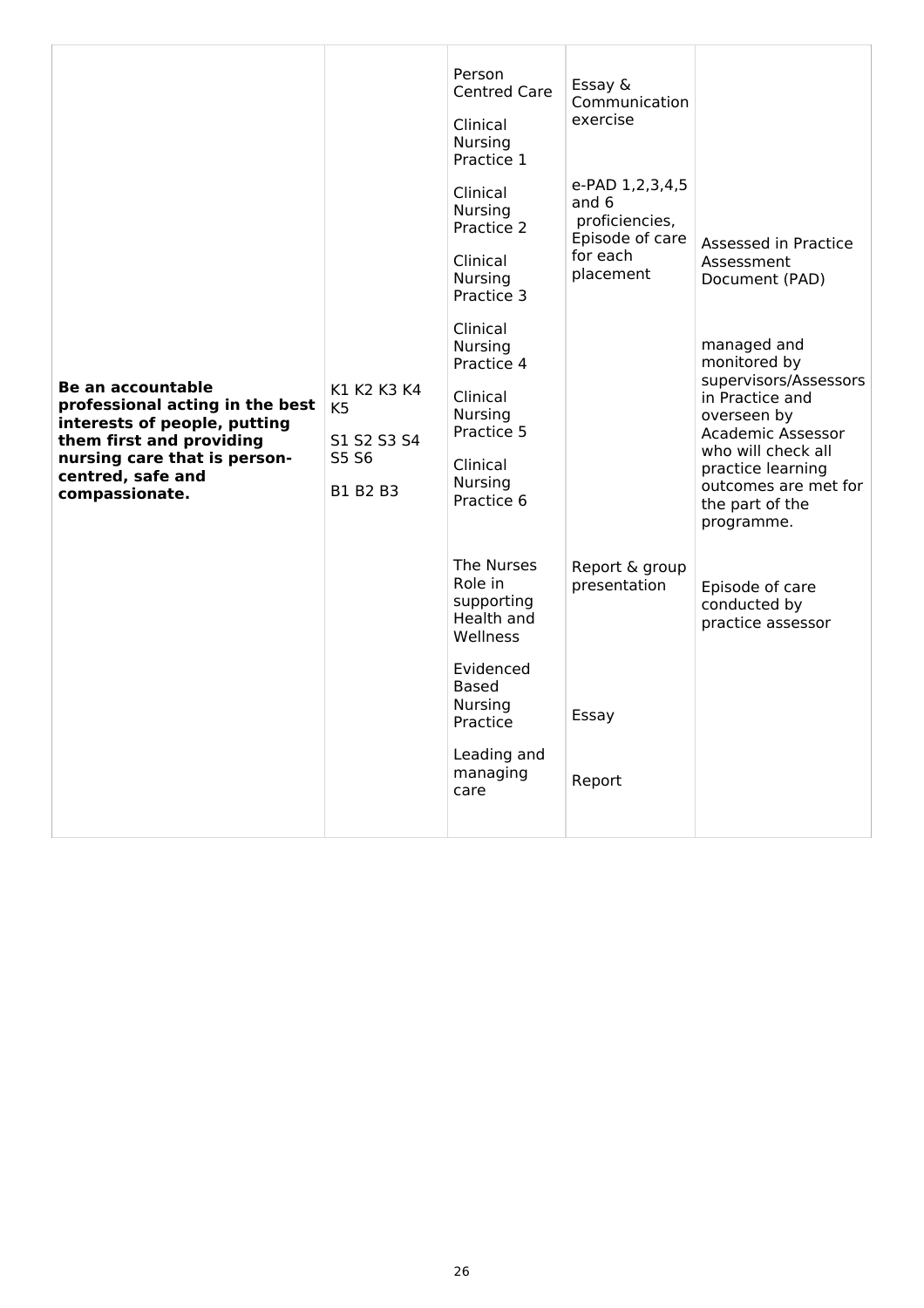| <b>Communicate effectively, act</b><br>as a role models for others<br>and be accountable for their<br>own actions | K6 K7 K8<br>S7 S8 S9 S10<br>S11 S12 S13<br>B1 B2 B3 | Exploring<br>Person<br><b>Centred Care</b><br>Clinical<br>Nursing<br>Practice 1<br>Clinical<br><b>Nursing</b><br>Practice 2<br>Clinical<br><b>Nursing</b><br>Practice 3<br>Clinical<br>Nursing<br>Practice 4<br>Clinical<br><b>Nursing</b><br>Practice 5<br>Clinical<br>Nursing<br>Practice 6 | Essay &<br>Communication<br>exercise<br>PAD 1,2,3,4,5<br>and 6<br>proficiencies,<br>Episode of care<br>for each<br>placement | Assessed in Practice<br>Assessment<br>Document (PAD)<br>managed and<br>monitored by<br>supervisors/Assessors<br>in Practice and<br>overseen by<br><b>Academic Assessor</b><br>who will check all<br>practice learning<br>outcomes are met for<br>the part of the<br>programme. |
|-------------------------------------------------------------------------------------------------------------------|-----------------------------------------------------|-----------------------------------------------------------------------------------------------------------------------------------------------------------------------------------------------------------------------------------------------------------------------------------------------|------------------------------------------------------------------------------------------------------------------------------|--------------------------------------------------------------------------------------------------------------------------------------------------------------------------------------------------------------------------------------------------------------------------------|
|                                                                                                                   |                                                     | The Nurses<br>Role in<br>supporting<br>Health and<br>Wellness                                                                                                                                                                                                                                 | Report & group<br>presentation                                                                                               | Episode of care<br>conducted by<br>practice assessor                                                                                                                                                                                                                           |
|                                                                                                                   |                                                     | Leading and<br>managing<br>care                                                                                                                                                                                                                                                               | Report                                                                                                                       |                                                                                                                                                                                                                                                                                |
|                                                                                                                   |                                                     | Clinical<br>Judgment and<br>Decision<br>Making                                                                                                                                                                                                                                                | <b>OSCE</b>                                                                                                                  |                                                                                                                                                                                                                                                                                |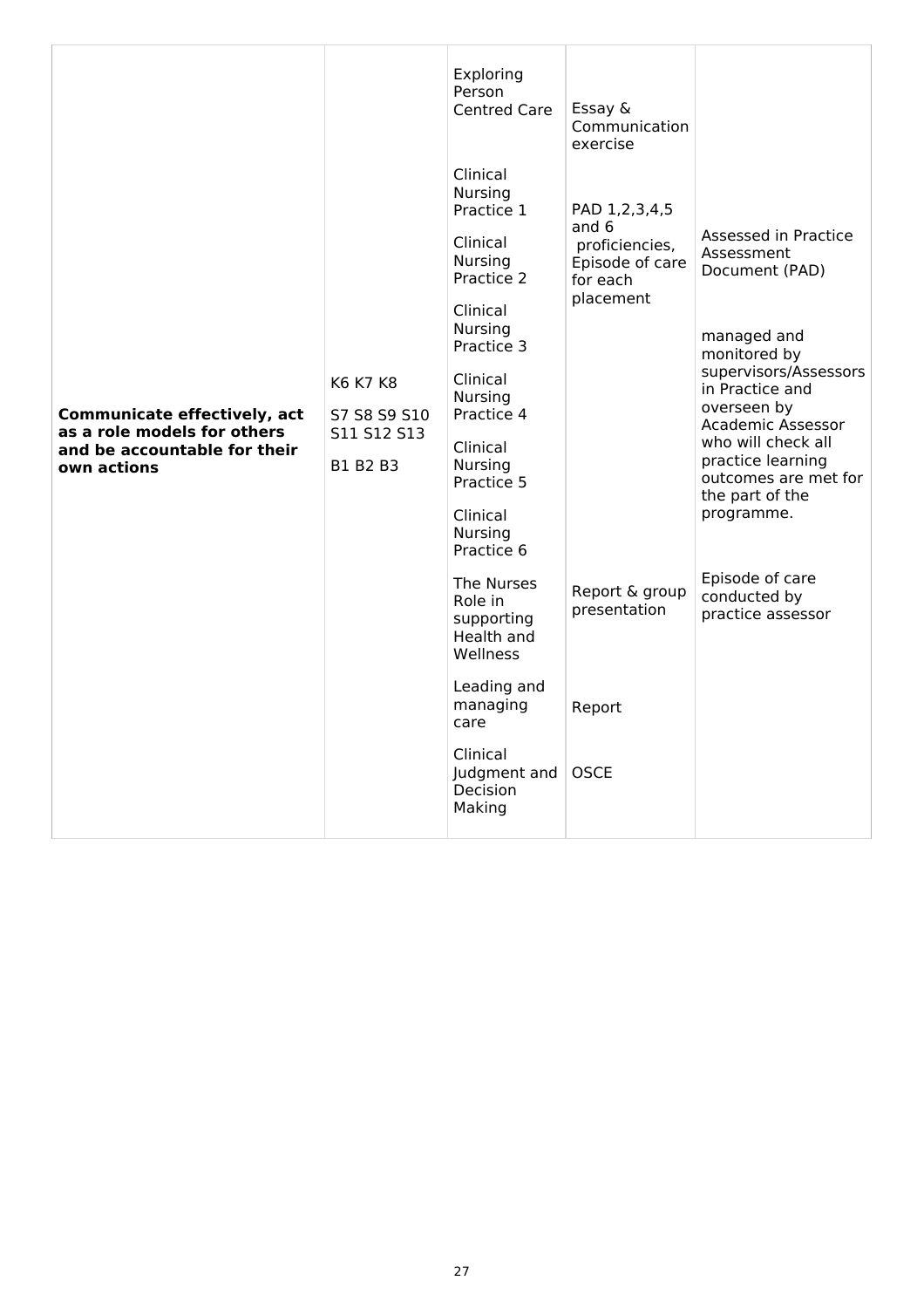| <b>Promote health and prevent</b><br>ill-health to improve and<br>maintain the mental, physical<br>and behavioural health and<br>well-being of people, families,<br>communities and populations. | K9 K10 K11<br>K12 K13<br>S14 S15 S16<br>S17 S18 S19<br>S20 S21<br>B1 B2 B3 | The Nurses<br>Role in<br>supporting<br>Health and<br>Wellness<br>Clinical<br><b>Nursing</b><br>Practice 1<br>Clinical<br><b>Nursing</b><br>Practice 2<br>Clinical<br><b>Nursing</b><br>Practice 3<br>Clinical<br><b>Nursing</b><br>Practice 4<br>Clinical<br>Nursing<br>Practice 5<br>Clinical<br><b>Nursing</b><br>Practice 6<br>Leading and<br>managing<br>care | Report & group<br>presentation<br>PAD 1,2,3,4,5<br>and 6<br>proficiencies,<br>Episode of care<br>for each<br>placement<br>report | Assessed in Practice<br>Assessment<br>Document (PAD)<br>managed and<br>monitored by<br>supervisors/Assessors<br>in Practice and<br>overseen by<br>Academic Assessor<br>who will check all<br>practice learning<br>outcomes are met for<br>the part of the<br>programme.<br>Episode of care<br>conducted by<br>practice assessor |
|--------------------------------------------------------------------------------------------------------------------------------------------------------------------------------------------------|----------------------------------------------------------------------------|-------------------------------------------------------------------------------------------------------------------------------------------------------------------------------------------------------------------------------------------------------------------------------------------------------------------------------------------------------------------|----------------------------------------------------------------------------------------------------------------------------------|---------------------------------------------------------------------------------------------------------------------------------------------------------------------------------------------------------------------------------------------------------------------------------------------------------------------------------|
|--------------------------------------------------------------------------------------------------------------------------------------------------------------------------------------------------|----------------------------------------------------------------------------|-------------------------------------------------------------------------------------------------------------------------------------------------------------------------------------------------------------------------------------------------------------------------------------------------------------------------------------------------------------------|----------------------------------------------------------------------------------------------------------------------------------|---------------------------------------------------------------------------------------------------------------------------------------------------------------------------------------------------------------------------------------------------------------------------------------------------------------------------------|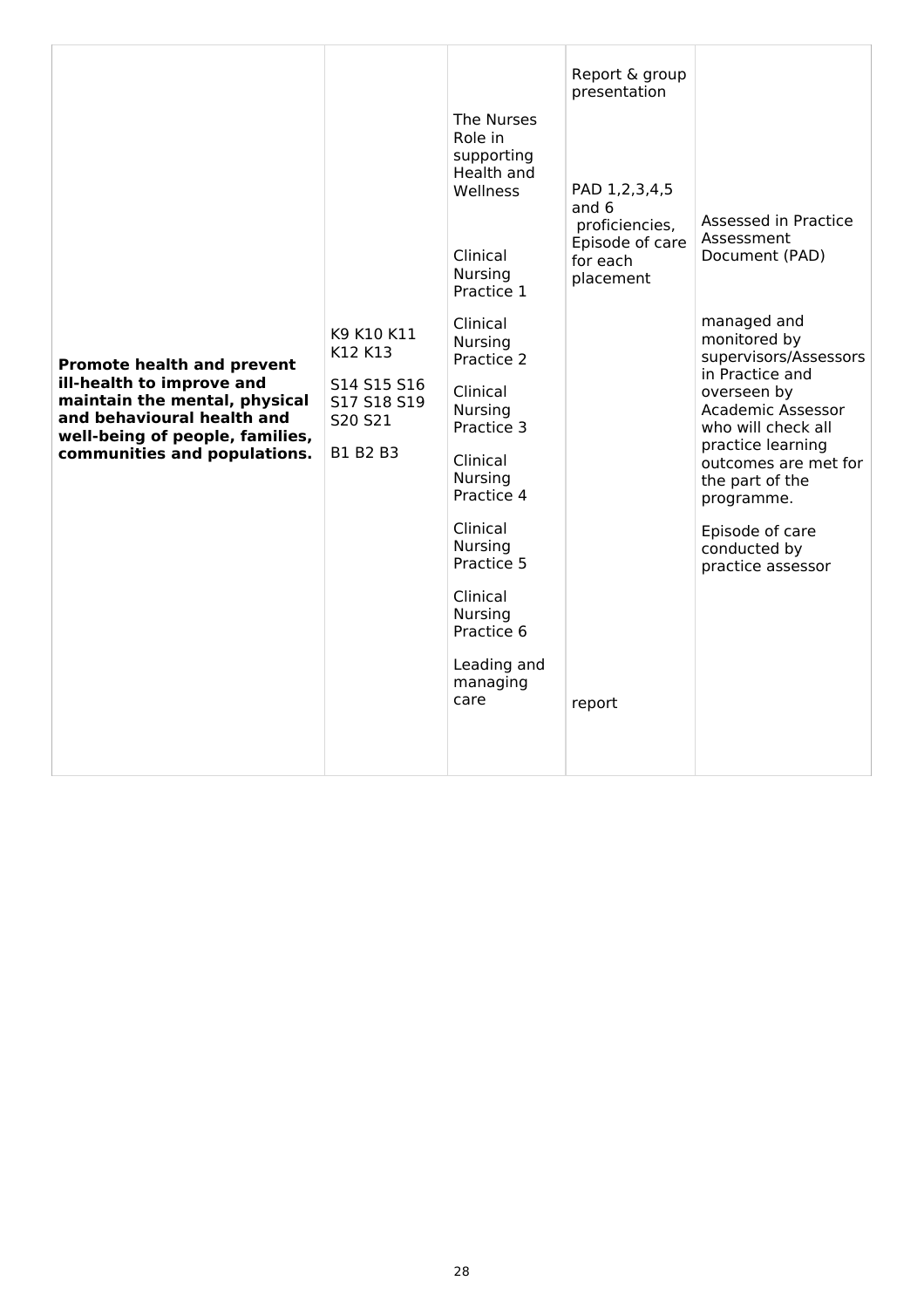| <b>Assess individuals nursing</b><br>care needs and plan care<br>using information obtained<br>during assessments to identify<br>the priorities and<br>requirements for person-<br>centred and evidence-based<br>nursing interventions and<br>support | K14 K15 K16<br>K17 K18 K19<br>K20 K21<br>S22 S23 S24<br>S25 S26 S27<br>S28 S29<br>B1 B2 B3 | Person<br><b>Centred Care</b><br>Fundamentals<br>of Nursing<br>care<br>Clinical<br>Nursing<br>Practice 1<br>Clinical<br><b>Nursing</b><br>Practice 2<br>Clinical<br><b>Nursing</b><br>Practice 3<br>Clinical<br>Nursing<br>Practice 4<br>Clinical<br><b>Nursing</b><br>Practice 5<br>Clinical<br><b>Nursing</b><br>Practice 6<br>Pharmacology<br>and Quality<br>Clinical<br>Judgment and<br>Decision | Essay &<br>Communication<br>exercise<br>MCQ exam &<br>Care Plan<br>PAD 1,2,3,4,5<br>and<br>6 proficiencies,<br>Episode of care<br>for each<br>placement<br>MCQ exam<br><b>OSCE</b> | Assessed in Practice<br>Assessment<br>Document (PAD)<br>managed and<br>monitored by<br>supervisors/Assessors<br>in Practice and<br>overseen by<br><b>Academic Assessor</b><br>who will check all<br>practice learning<br>outcomes are met for<br>the part of the<br>programme.<br>Episode of care<br>conducted by<br>practice assessor |
|-------------------------------------------------------------------------------------------------------------------------------------------------------------------------------------------------------------------------------------------------------|--------------------------------------------------------------------------------------------|------------------------------------------------------------------------------------------------------------------------------------------------------------------------------------------------------------------------------------------------------------------------------------------------------------------------------------------------------------------------------------------------------|------------------------------------------------------------------------------------------------------------------------------------------------------------------------------------|----------------------------------------------------------------------------------------------------------------------------------------------------------------------------------------------------------------------------------------------------------------------------------------------------------------------------------------|
|                                                                                                                                                                                                                                                       |                                                                                            | Making<br>Leading and<br>managing<br>care                                                                                                                                                                                                                                                                                                                                                            | report                                                                                                                                                                             |                                                                                                                                                                                                                                                                                                                                        |
|                                                                                                                                                                                                                                                       |                                                                                            |                                                                                                                                                                                                                                                                                                                                                                                                      |                                                                                                                                                                                    |                                                                                                                                                                                                                                                                                                                                        |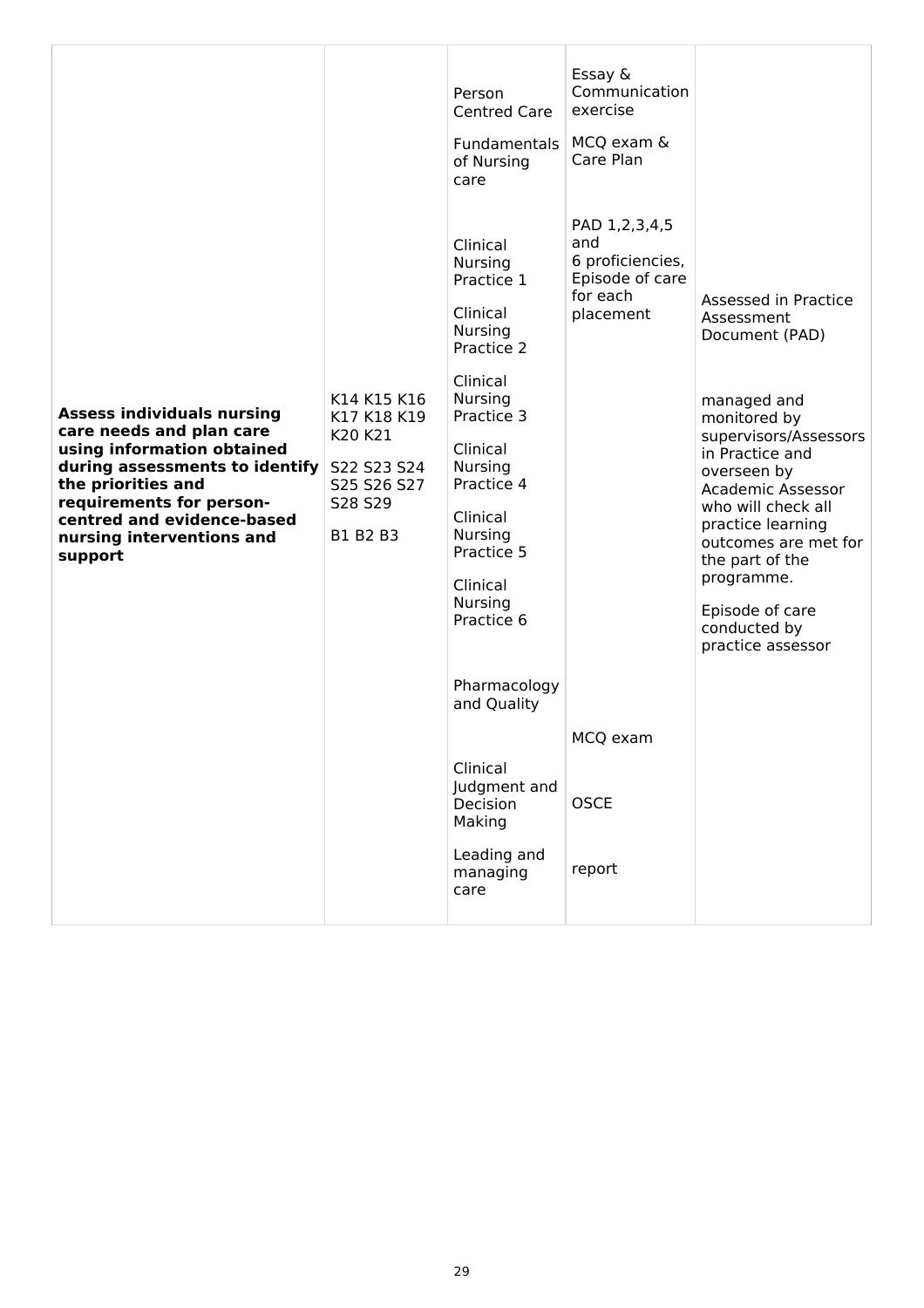| <b>Provide and evaluate nursing</b><br>care to individuals and groups<br>taking the lead in providing<br>evidence based,<br>compassionate and safe<br>nursing interventions | K22 K23 K24<br>K25 K26 K27<br>K28 K29 K30<br>K31 K32 K33<br>K34<br>S30 S31 S32<br>S33 S34 S35<br>S36 S37 S38<br>S39 S40<br>B1 B2 B3 | Clinical<br>Nursing<br>Practice 1<br>Clinical<br><b>Nursing</b><br>Practice 2<br>Clinical<br><b>Nursing</b><br>Practice 3<br>Clinical<br><b>Nursing</b><br>Practice 4<br>Clinical<br><b>Nursing</b><br>Practice 5<br>Clinical<br><b>Nursing</b><br>Practice 6<br>Pharmacology<br>and Quality<br>Clinical<br>Judgment and<br><b>Decision</b><br>Making<br>Leading and<br>managing<br>care | PAD 1,2,3,4,5<br>and<br>6 proficiencies,<br>Episode of care<br>for each<br>placement<br>MCQ exam<br><b>OSCE</b><br>Report | Assessed in Practice<br>Assessment<br>Document (PAD)<br>managed and<br>monitored by<br>supervisors/Assessors<br>in Practice and<br>overseen by<br>Academic Assessor<br>who will check all<br>practice learning<br>outcomes are met for<br>the part of the<br>programme.<br>Episode of care<br>conducted by<br>practice assessor |
|-----------------------------------------------------------------------------------------------------------------------------------------------------------------------------|-------------------------------------------------------------------------------------------------------------------------------------|------------------------------------------------------------------------------------------------------------------------------------------------------------------------------------------------------------------------------------------------------------------------------------------------------------------------------------------------------------------------------------------|---------------------------------------------------------------------------------------------------------------------------|---------------------------------------------------------------------------------------------------------------------------------------------------------------------------------------------------------------------------------------------------------------------------------------------------------------------------------|
|-----------------------------------------------------------------------------------------------------------------------------------------------------------------------------|-------------------------------------------------------------------------------------------------------------------------------------|------------------------------------------------------------------------------------------------------------------------------------------------------------------------------------------------------------------------------------------------------------------------------------------------------------------------------------------------------------------------------------------|---------------------------------------------------------------------------------------------------------------------------|---------------------------------------------------------------------------------------------------------------------------------------------------------------------------------------------------------------------------------------------------------------------------------------------------------------------------------|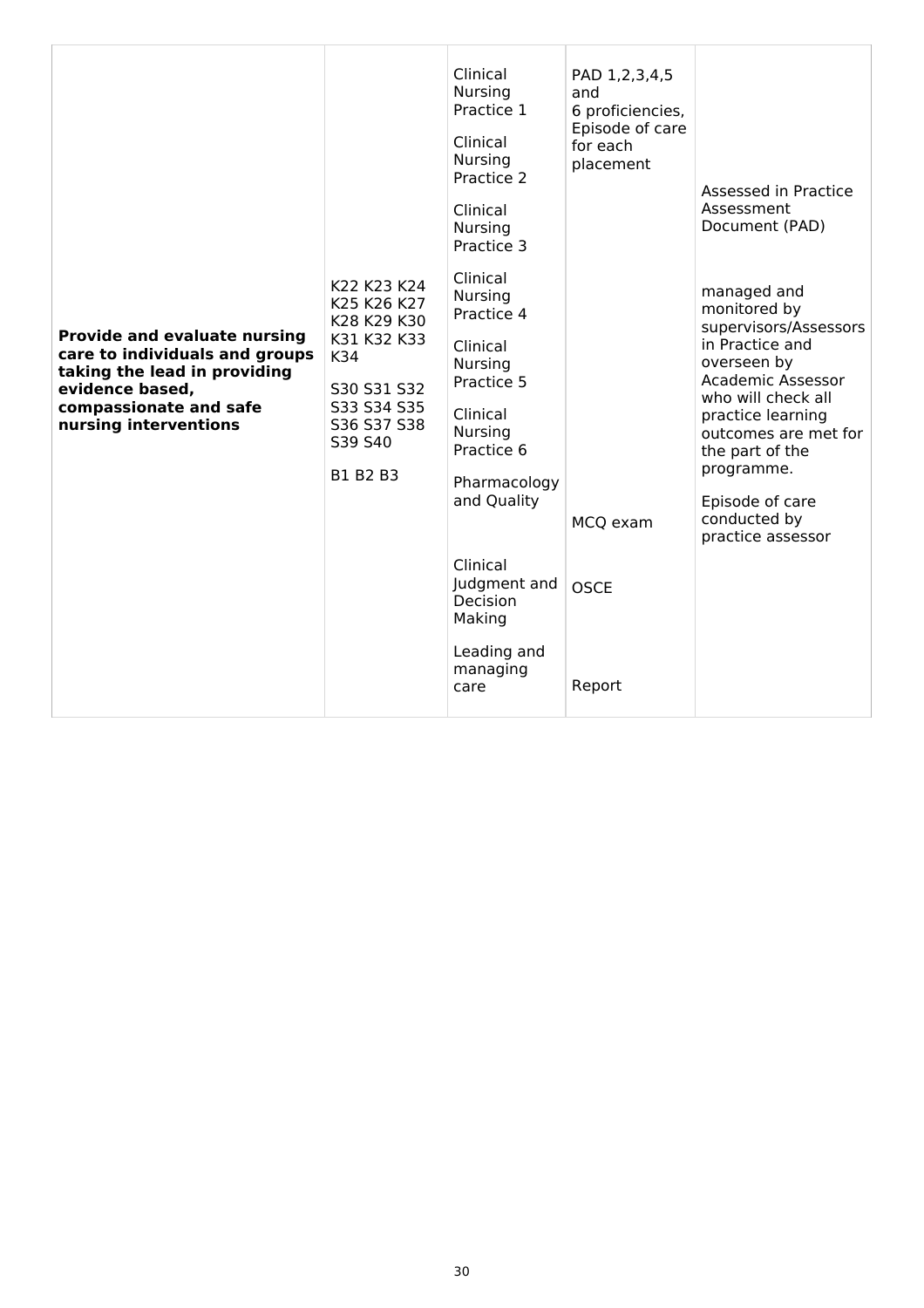| Improve safety of care by<br>assessing risks to safety or<br>experience and take<br>appropriate action to manage<br>those, putting the best<br>interests, needs and<br>preferences of people first | K35 K36 K37<br>K38 K39 K40<br>S41 S42 S43<br>S44 S45<br>B1 B2 B3 | Pharmacology<br>and Quality<br>Clinical<br><b>Nursing</b><br>Practice 1<br>Clinical<br><b>Nursing</b><br>Practice 2<br>Clinical<br><b>Nursing</b><br>Practice 3<br>Clinical<br><b>Nursing</b><br>Practice 4<br>Clinical<br><b>Nursing</b><br>Practice 5<br>Clinical<br><b>Nursing</b><br>Practice 6<br>Clinical<br>Judgment and<br><b>Decision</b><br>Making<br>Leading and<br>managing<br>care | MCQ exam<br>PAD 1,2,3,4,5<br>and<br>6 proficiencies,<br>Episode of care<br>for each<br>placement<br><b>OSCE</b><br>report | Assessed in Practice<br>Assessment<br>Document (PAD)<br>managed and<br>monitored by<br>supervisors/Assessors<br>in Practice and<br>overseen by<br>Academic Assessor<br>who will check all<br>practice learning<br>outcomes are met for<br>the part of the<br>programme.<br>Episode of care<br>conducted by<br>practice assessor |
|----------------------------------------------------------------------------------------------------------------------------------------------------------------------------------------------------|------------------------------------------------------------------|-------------------------------------------------------------------------------------------------------------------------------------------------------------------------------------------------------------------------------------------------------------------------------------------------------------------------------------------------------------------------------------------------|---------------------------------------------------------------------------------------------------------------------------|---------------------------------------------------------------------------------------------------------------------------------------------------------------------------------------------------------------------------------------------------------------------------------------------------------------------------------|
|----------------------------------------------------------------------------------------------------------------------------------------------------------------------------------------------------|------------------------------------------------------------------|-------------------------------------------------------------------------------------------------------------------------------------------------------------------------------------------------------------------------------------------------------------------------------------------------------------------------------------------------------------------------------------------------|---------------------------------------------------------------------------------------------------------------------------|---------------------------------------------------------------------------------------------------------------------------------------------------------------------------------------------------------------------------------------------------------------------------------------------------------------------------------|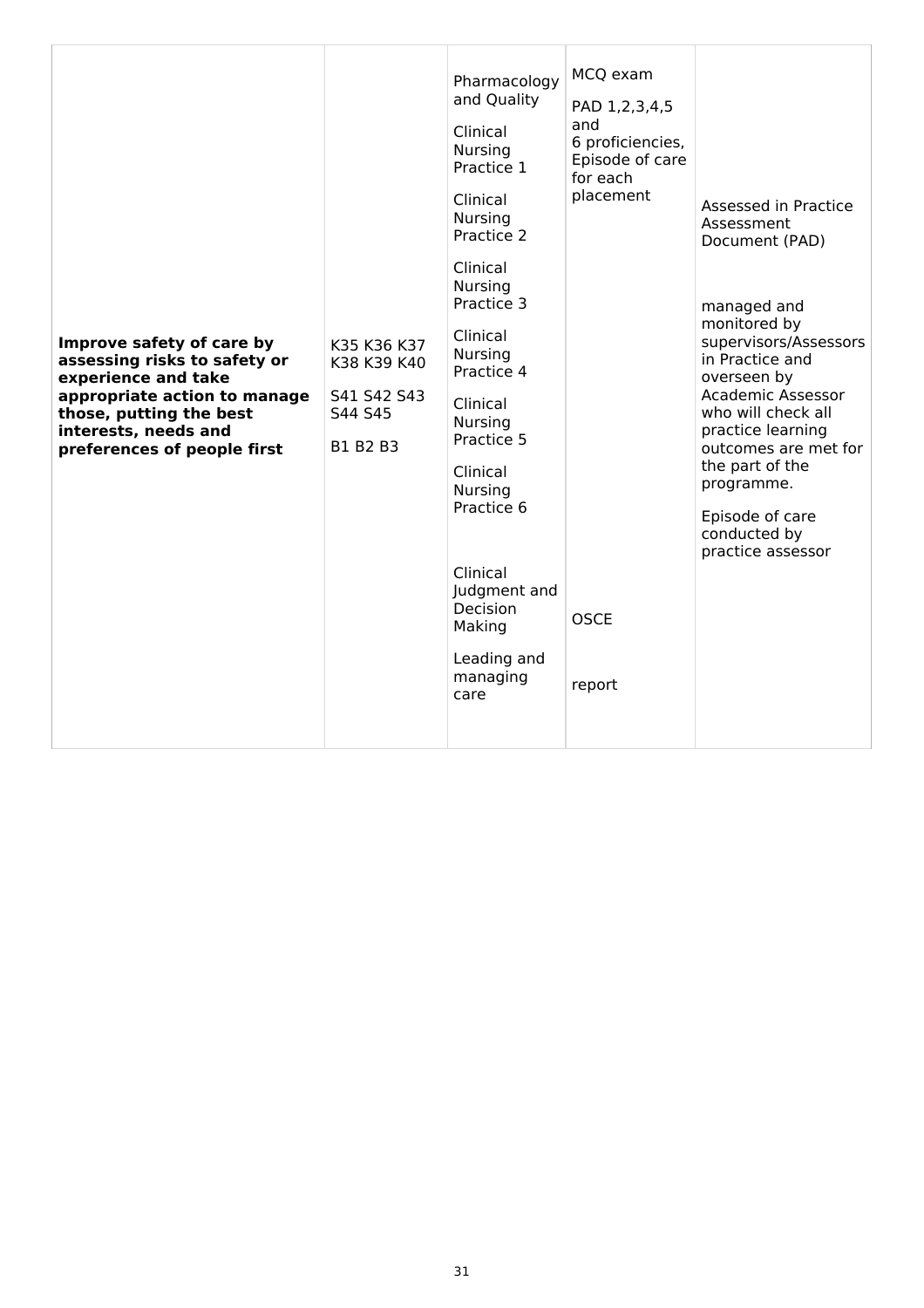| Improve quality of care by<br>making a key contribution to<br>the continuous monitoring and<br>quality improvement of care<br>and treatment in order to<br>enhance health outcomes and<br>people's experience of nursing<br>and related care. | K41 K42<br>S46 S47 S48<br>B1 B2 B3                                              | Leading and<br>managing<br>care<br>Clinical<br>Judgment and<br><b>Decision</b><br>Making<br>Clinical<br>Nursing<br>Practice 1<br>Clinical<br><b>Nursing</b><br>Practice 2<br>Clinical<br><b>Nursing</b><br>Practice 3<br>Clinical<br><b>Nursing</b><br>Practice 4<br>Clinical<br><b>Nursing</b><br>Practice 5<br>Clinical<br><b>Nursing</b><br>Practice 6 | Poster<br>presentation<br><b>OSCE</b><br>PAD 1,2,3,4,5<br>and<br>6 proficiencies,<br>Episode of care<br>for each<br>placement | Assessed in Practice<br>Assessment<br>Document (PAD)<br>managed and<br>monitored by<br>supervisors/Assessors<br>in Practice and<br>overseen by<br><b>Academic Assessor</b><br>who will check all<br>practice learning<br>outcomes are met for<br>the part of the<br>programme.<br>Episode of care<br>conducted by<br>practice assessor |
|-----------------------------------------------------------------------------------------------------------------------------------------------------------------------------------------------------------------------------------------------|---------------------------------------------------------------------------------|-----------------------------------------------------------------------------------------------------------------------------------------------------------------------------------------------------------------------------------------------------------------------------------------------------------------------------------------------------------|-------------------------------------------------------------------------------------------------------------------------------|----------------------------------------------------------------------------------------------------------------------------------------------------------------------------------------------------------------------------------------------------------------------------------------------------------------------------------------|
| <b>Provide professional</b><br>leadership in the coordination<br>and management of complex<br>nursing and integrated care<br>needs of people at any stage<br>of their lives, across a range<br>of organisations and settings                  | K43 K44 K45<br>K46 K47 K48<br>K49 K50 K51<br>K52 K53<br>S49 S50 S51<br>B1 B2 B3 | Leading and<br>managing<br>care<br>Clinical<br>Judgment and<br>Decision<br>Making<br>Clinical<br>Nursing<br>Practice 1<br>Clinical<br><b>Nursing</b><br>Practice 2<br>Clinical<br><b>Nursing</b><br>Practice 3<br>Clinical<br><b>Nursing</b><br>Practice 4<br>Clinical<br><b>Nursing</b><br>Practice 5<br>Clinical<br><b>Nursing</b><br>Practice 6        | Poster<br>presentation<br><b>OSCE</b><br>PAD 1,2,3,4,5<br>and<br>6 proficiencies,<br>Episode of care<br>for each<br>placement | Assessed in Practice<br>Assessment<br>Document (PAD)<br>managed and<br>monitored by<br>supervisors/Assessors<br>in Practice and<br>overseen by<br>Academic Assessor<br>who will check all<br>practice learning<br>outcomes are met for<br>the part of the<br>programme.<br>Episode of care<br>conducted by<br>practice assessor        |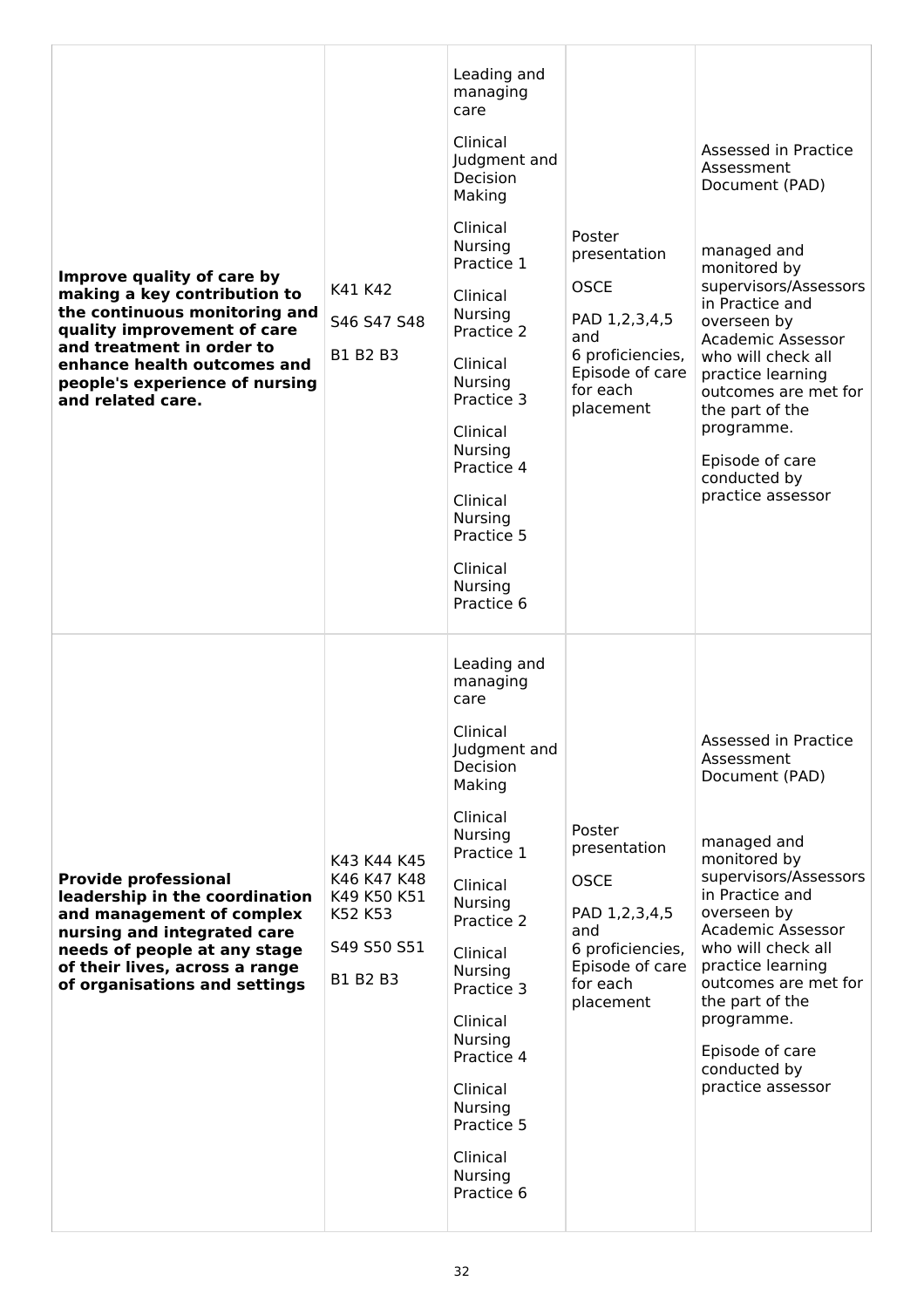| Lead nursing care, taking<br>responsibility for managing<br>nursing care and<br>accountability for the<br>appropriate delegation and<br>supervision of care provided<br>by others in the team<br>including lay carers | K54 K55<br>S52 S53 S54<br>S55<br>B1 B2 B3                   | Leading and<br>managing<br>care<br>Clinical<br>Judgment and<br><b>Decision</b><br>Making<br>Clinical<br><b>Nursing</b><br>Practice 1<br>Clinical<br><b>Nursing</b><br>Practice 2<br>Clinical<br><b>Nursing</b><br>Practice 3<br>Clinical<br>Nursing<br>Practice 4<br>Clinical<br>Nursing<br>Practice 5<br>Clinical<br><b>Nursing</b><br>Practice 6 | Poster<br>presentation<br><b>OSCE</b><br>PAD 1,2,3,4,5<br>and<br>6 proficiencies,<br>Episode of care<br>for each<br>placement | Assessed in Practice<br>Assessment<br>Document (PAD)<br>managed and<br>monitored by<br>supervisors/Assessors<br>in Practice and<br>overseen by<br>Academic Assessor<br>who will check all<br>practice learning<br>outcomes are met for<br>the part of the<br>programme.<br>Episode of care<br>conducted by<br>practice assessor |
|-----------------------------------------------------------------------------------------------------------------------------------------------------------------------------------------------------------------------|-------------------------------------------------------------|----------------------------------------------------------------------------------------------------------------------------------------------------------------------------------------------------------------------------------------------------------------------------------------------------------------------------------------------------|-------------------------------------------------------------------------------------------------------------------------------|---------------------------------------------------------------------------------------------------------------------------------------------------------------------------------------------------------------------------------------------------------------------------------------------------------------------------------|
| Work in teams, collaborating<br>and communicating effectively<br>with a range of colleagues                                                                                                                           | K55 K56 K57<br>K58<br>S55 S56 S57<br><b>S58</b><br>B1 B2 B3 | Leading and<br>managing<br>care<br>Clinical<br>Nursing<br>Practice 5<br>Clinical<br><b>Nursing</b><br>Practice 6                                                                                                                                                                                                                                   | Poster<br>presentation<br>PAD 5 and 6<br>proficiencies,<br>Episode of care<br>for each<br>placement                           | Assessed in Practice<br>Assessment<br>Document (PAD)<br>managed and<br>monitored by<br>supervisors/Assessors<br>in Practice and<br>overseen by<br>Academic Assessor<br>who will check all<br>practice learning<br>outcomes are met for<br>the part of the<br>programme.<br>Episode of care<br>conducted by<br>practice assessor |

The programme requirements listed below are in addition to the University's Academic Regulations:

### **Additional requirement 1: Regulations relating to Student Discipline**

Fitness to Practise: Students are required to inform the School of any change in their physical or mental health status following their initial assessment as fit to practise. The School may refer any student whose fitness to practise is in doubt to the University's Occupational Health Unit for reassessment in partnership with the organisation employing the student. Such students may also be subject to the School's Health and Conduct arrangements.